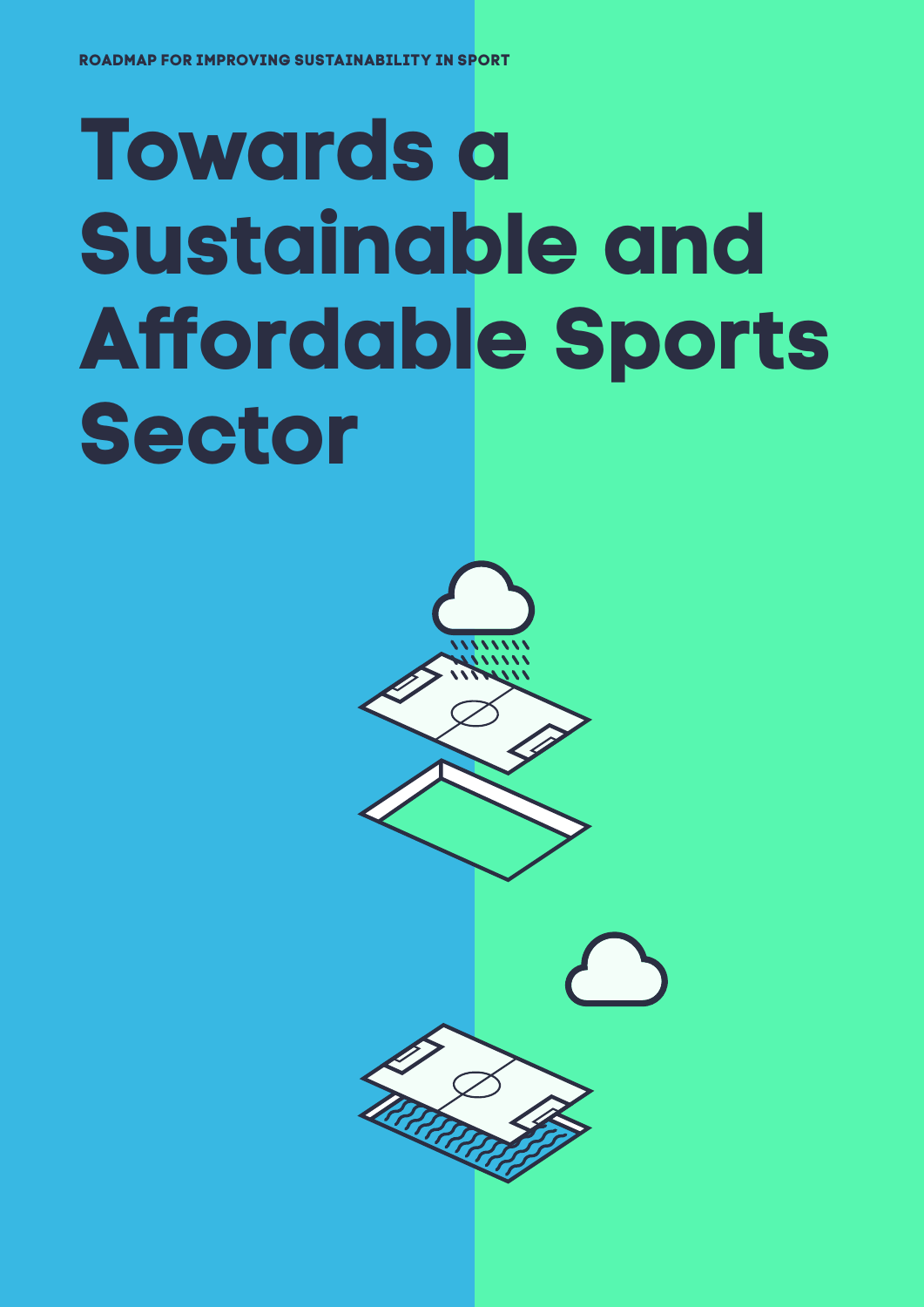#### **Contents**

| Appendix 2A. Timeframe for Roadmap for Improving Sustainability in Sport - Sporting environment based on |  |
|----------------------------------------------------------------------------------------------------------|--|
|                                                                                                          |  |
| Appendix 2B. Timeframe for Roadmap for Improving Sustainability in Sport: - Pesticide-free sports fields |  |
|                                                                                                          |  |
|                                                                                                          |  |
|                                                                                                          |  |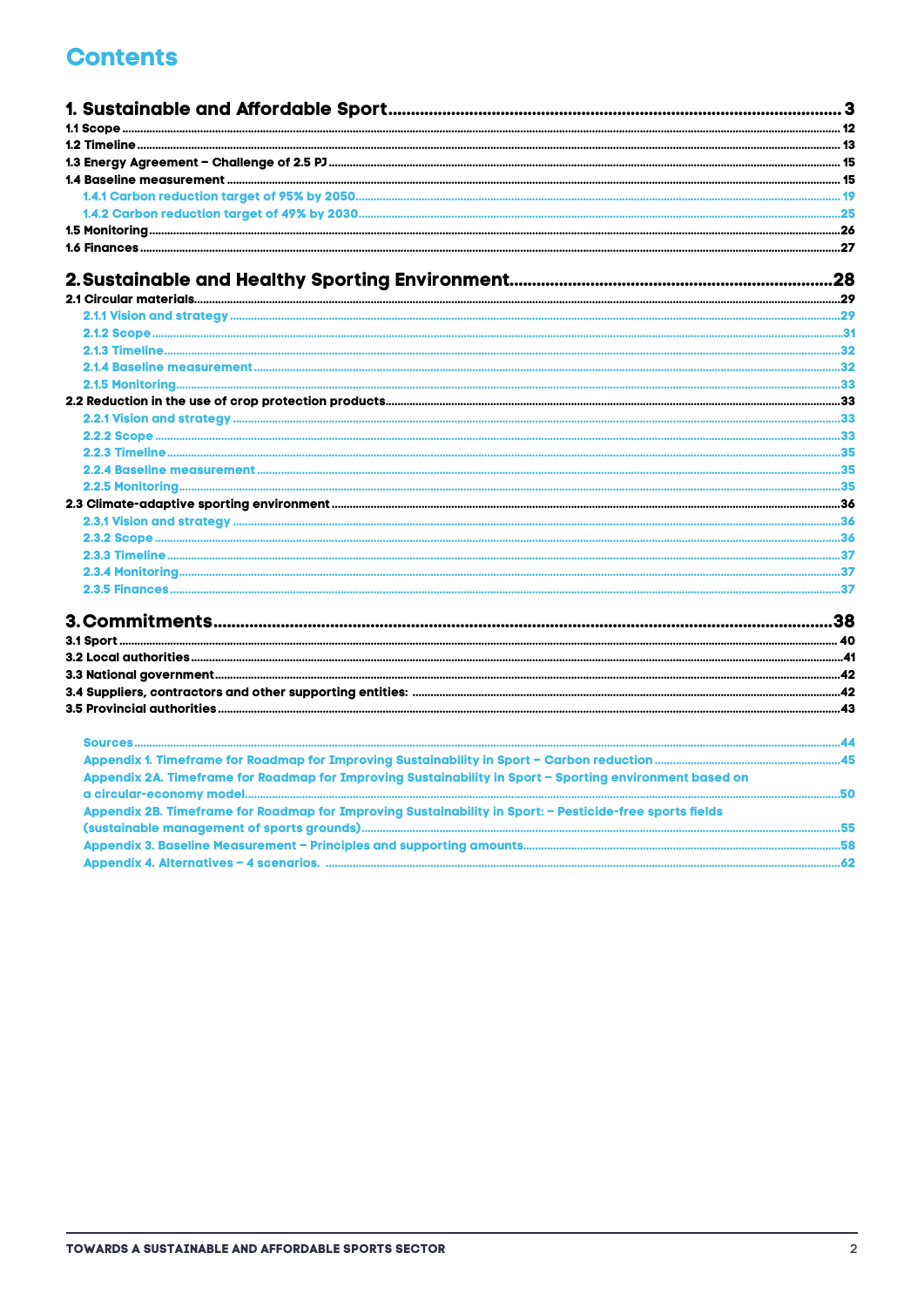# <span id="page-2-0"></span>**1 Sustainable and Affordable Sport**

**The 12th of December 2015 was a historical milestone: it was on this date that a total of 195 countries signed the Paris Agreement, an international treaty on climate change. The signatories committed to limiting global warming to well below 2 degrees Celsius, with 1.5 degrees Celsius being the target. Climate change has a dramatic impact on the natural world, leads to changes in climate patterns and, by extension, agricultural output, as well as to rising sea levels and an increase in extreme weather events (IPCC, 2014). In signing the Paris Agreement, these countries (including the Netherlands) undertook the obligation to reduce this impact as much as possible.**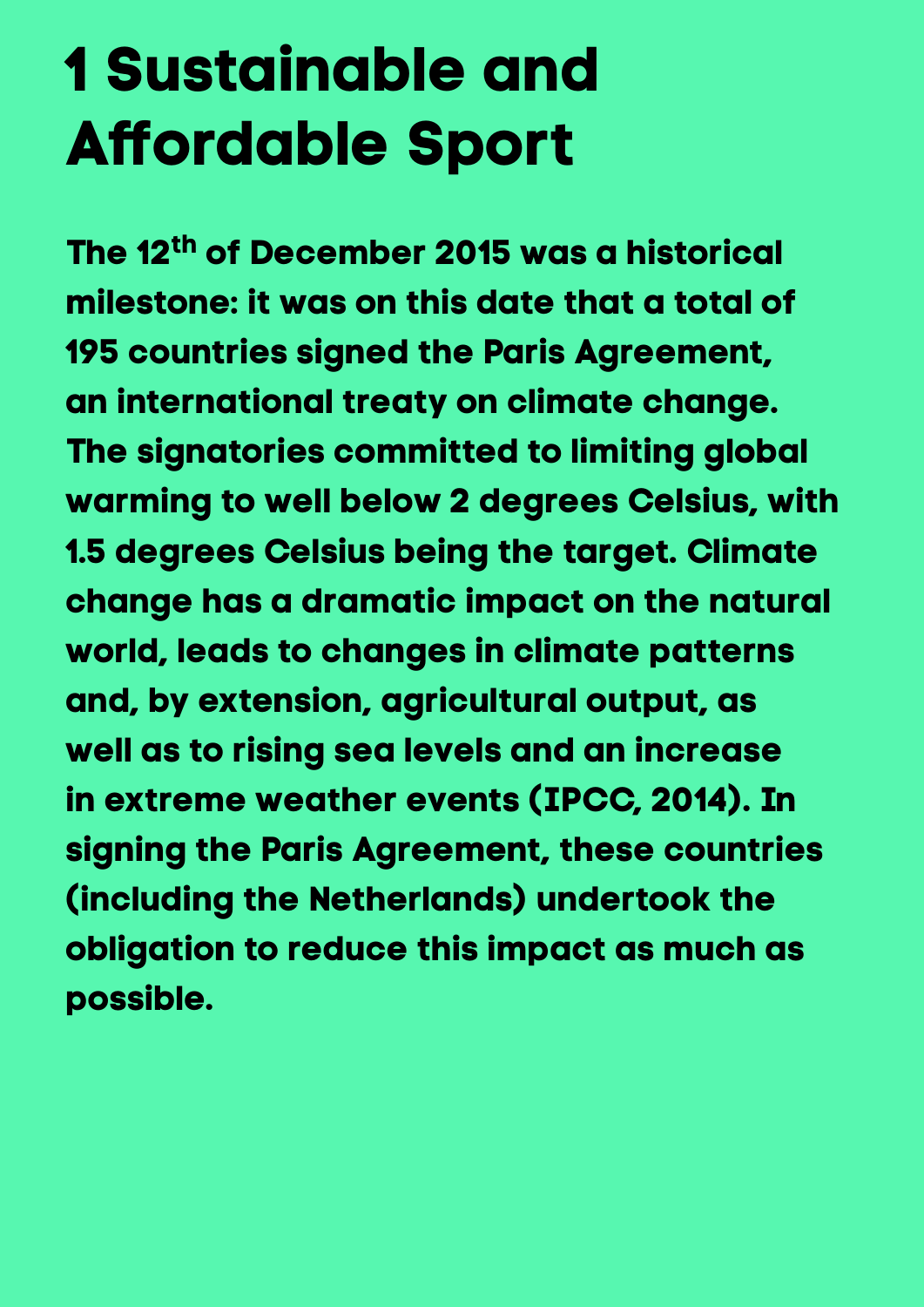In order to achieve this global target<sup>1</sup>, each of the individual signatory countries is required to implement its own measures. In the Netherlands, government authorities, the business community and NGOs are therefore working together on drafting a national Climate Agreement (Klimaatakkoord)2. The main objective of this Dutch Climate Agreement is to reduce greenhouse gas emissions in the Netherlands by 95% by 2050 (compared to 1990), with the intermediate target of reducing emissions by nearly half (49%) by 2030. In this Dutch Climate Agreement, the parties concerned have made tangible commitments about the measures we can implement to achieve this target. This helps to generate support: we need each other in order to achieve the target, and this requires that the Agreement is supported by as many people as possible.

The Dutch Climate Agreement also sets out ambitious goals for the sports sector, which is what formed the impetus for this Roadmap. Specifically, this includes the following targets:

- By 2050, all sports facilities<sup>[1]</sup> in the Netherlands must be low-carbon,<sup>[2]</sup> which means a 95% reduction in carbon emissions from 1990;
- By 2030, carbon emissions must have been reduced by 49%;
- In 2021, a new standard is expected to be drafted for the energy performance of buildings, with which all sports facilities will need to comply with effect from 2050.

In order to achieve this objective, a total of 320 sports facilities a year<sup>[3]</sup> must be converted into either low-carbon facilities or carbon-neutral facilities starting in 2020. Since we have no data available on energy consumption for 1990, the Dutch national government conducted a baseline measurement in conjunction with the Netherlands-based Mulier Institute and CFP Green Buildings for non-commercial and commercial real estate used for sports purposes, which is used as a basis for the reduction target.

This Roadmap for Improving Sustainability in Sport, which serves as an action plan for the sector, describes how we intend to put this into practice. Before discussing this action plan, we will focus on the question of why it is good and useful for everyone operating in the sports sector to take these sustainability targets seriously.

[1] Carbon reduction at all sports facilities concerns the energy consumption of the buildings located on sports grounds or buildings used by the public for sporting purposes (excluding gymnasiums). This includes both municipal and commercial facilities.

[2] 'Low carbon' is defined as: maximum energy efficiency, and the energy consumed must be free of fossil fuels and must therefore be generated using sustainable methods.

[3] Of these facilities, around 200 are owned by local authorities, while 100 are owned by other operators.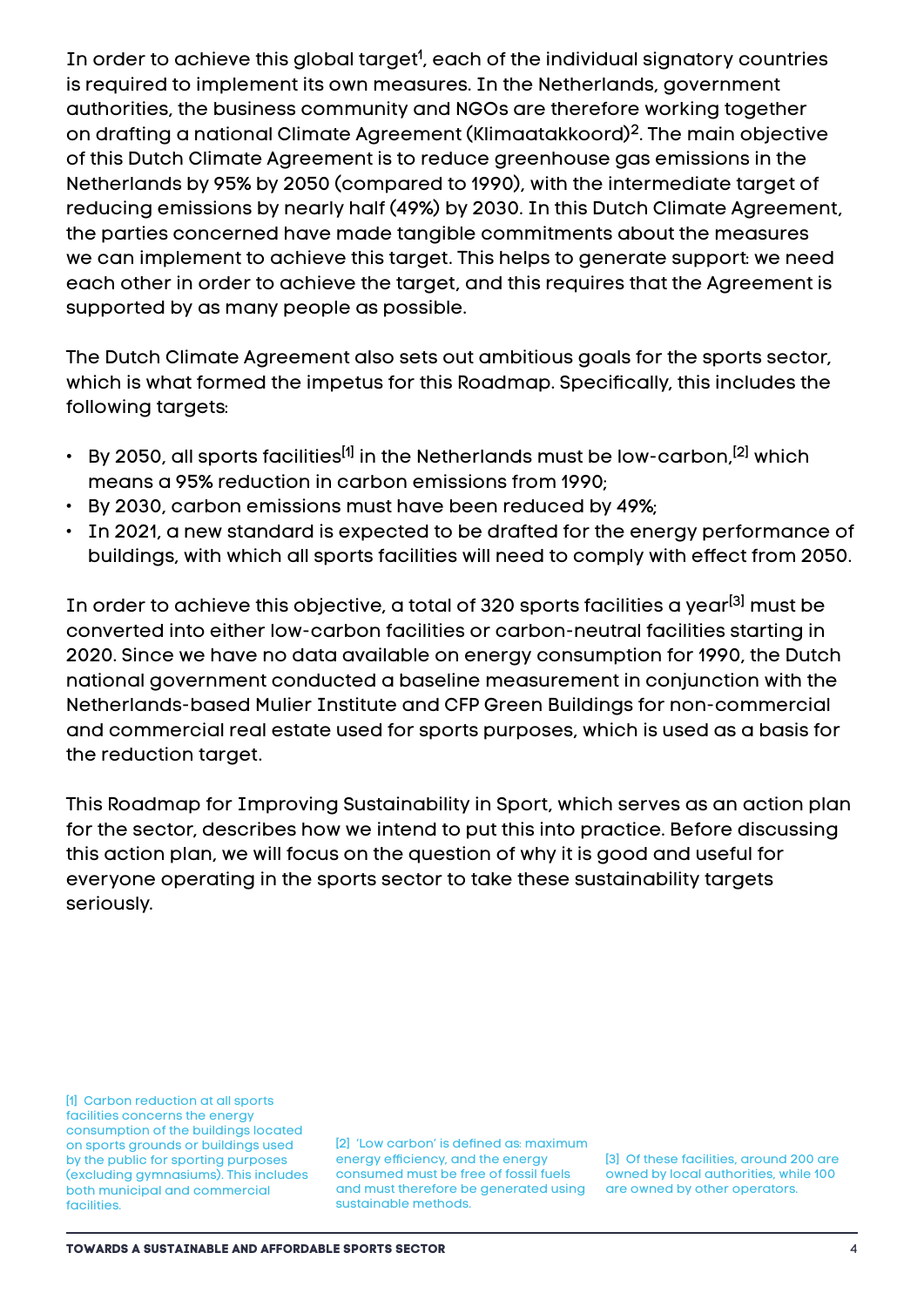#### **The roots of sport**

When men from the higher social echelons began gathering together in the late nineteenth century to engage in sport and physical activity, they did so outdoors: in forest and woodlands, parks and meadows. The flourishing Dutch culture of clubs and societies and the outdoor exercise culture to which it gave rise have always been closely linked to a love of nature. The sports practised in indoor gymnasiums after World War II were also rooted in outdoor sports. The fact that people began taking up a larger number and a greater variety of sports (including indoors) also prompted more government intervention. Sport was believed to contribute to people's individual wellbeing, which is why local governments began allocating more money towards sport during this time. They mainly invested in sports facilities, of which there was a huge dearth during these postwar years.

This shows that sport and nature have traditionally been closely entwined, and people's access to the healthy practice of sports was considered self-evident. However, until recently issues such as sustainability and environmental awareness were not on the agenda. These are issues for the long term, while sports clubs are concerned mainly with the immediate future: the next match or tournament. They focus on ensuring that there are a sufficient number of volunteers, players and coaches available, that the pitches and courts are well maintained, that the cafeteria is well stocked, and that membership levels are maintained and improved. Due to this short-term focus, energy-efficiency measures or the use of circular materials barely got a look in in the world of sport. The challenge we currently face collectively is to change all this.

Fortunately, the tide is turning, and the public focus on climate and the environment is gradually carried through into the world of sport. Particularly the younger generation of administrators and policymakers at the national and local levels is aware of the importance of sustainability and reducing the impact of sport on the environment. This renewed focus also ties in closely with the roots of sport: taking part in physical activity in a healthy and natural environment.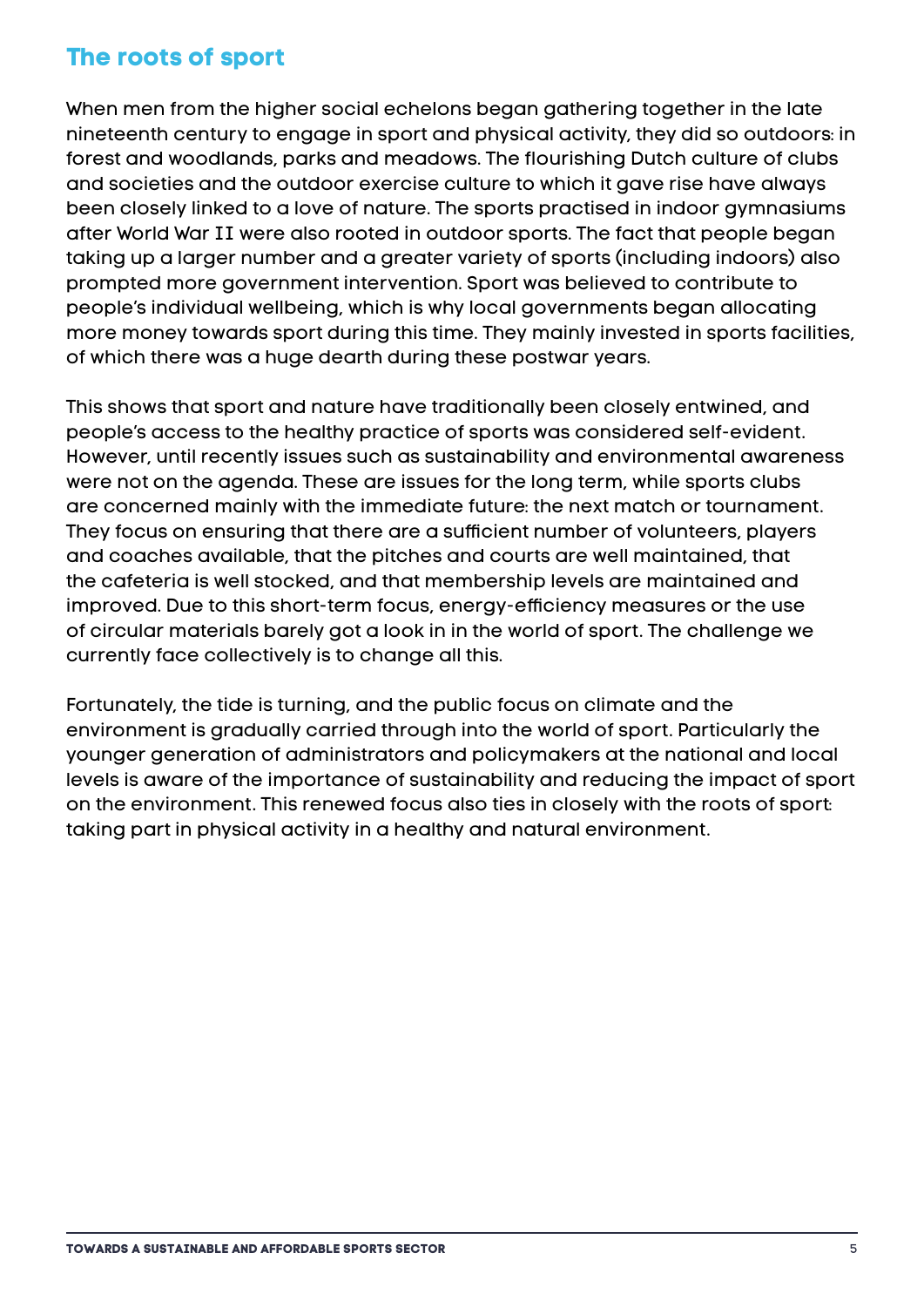#### **Showing courage**

While the Netherlands may not be a global superpower and sport has not traditionally been prioritized domestically, we must not underestimate ourselves, as the Dutch economy is among the 20 largest in the world. The country has also consistently punched above its weight in sport, and – based on the amount of real estate in the Netherlands used for sports purposes – sport occupies a significant place in Dutch society alongside healthcare, education and hospitality. The entire sports economy makes up 1 % of the Dutch GDP; there are many sectors and industries which are smaller. A total of 8 million people in the Netherlands like to spend time every weekend on sports fields and pitches, swimming pools and other sports facilities. With these kinds of numbers, it is only appropriate for the sports sector to demonstrate both maturity and a certain level of ambition when it comes to sustainability. This is, in fact, also ingrained into the very fabric of sport: wanting to excel and be the best, leading by example and showing courage. It can also have an inspirational effect: if we achieve our sustainability targets at sports clubs, surely we must be able to accomplish the same in our homes?

Of course, the sports sector cannot achieve the targets set under the Dutch Climate Agreement on its own, which is why the national government, the sports sector and local authorities are preparing this Roadmap together. Local authorities are faced with the wider challenge of improving the sustainability of non-commercial real estate, including sports facilities. Municipal sports budgets in the Netherlands add up to a total of more than €1 billion; more than 71% of this amount is allocated towards the construction, maintenance and operation of sports facilities. Facilitating participation in competitive and recreational sports is not an obligation under Dutch law; local authorities choose to do so voluntarily, based on the belief that sports have a significant public benefit.

The Netherlands is home to a large number of sports facilities that consume substantial amounts of energy, including obsolete gyms and – especially – swimming pools. If local authorities start working on creating a sustainable sports infrastructure, this could potentially result in substantial cost savings. This also applies to the issue of climate adaptation. Thanks to smart innovations, sports facilities with artificial grass can serve to absorb large quantities of rainwater, which can also be purified and reused. High-quality vegetation ensures a reduction of heat-related stress and improves air quality. This cooling of the environment also results in a reduction in energy consumption by air-conditioning systems.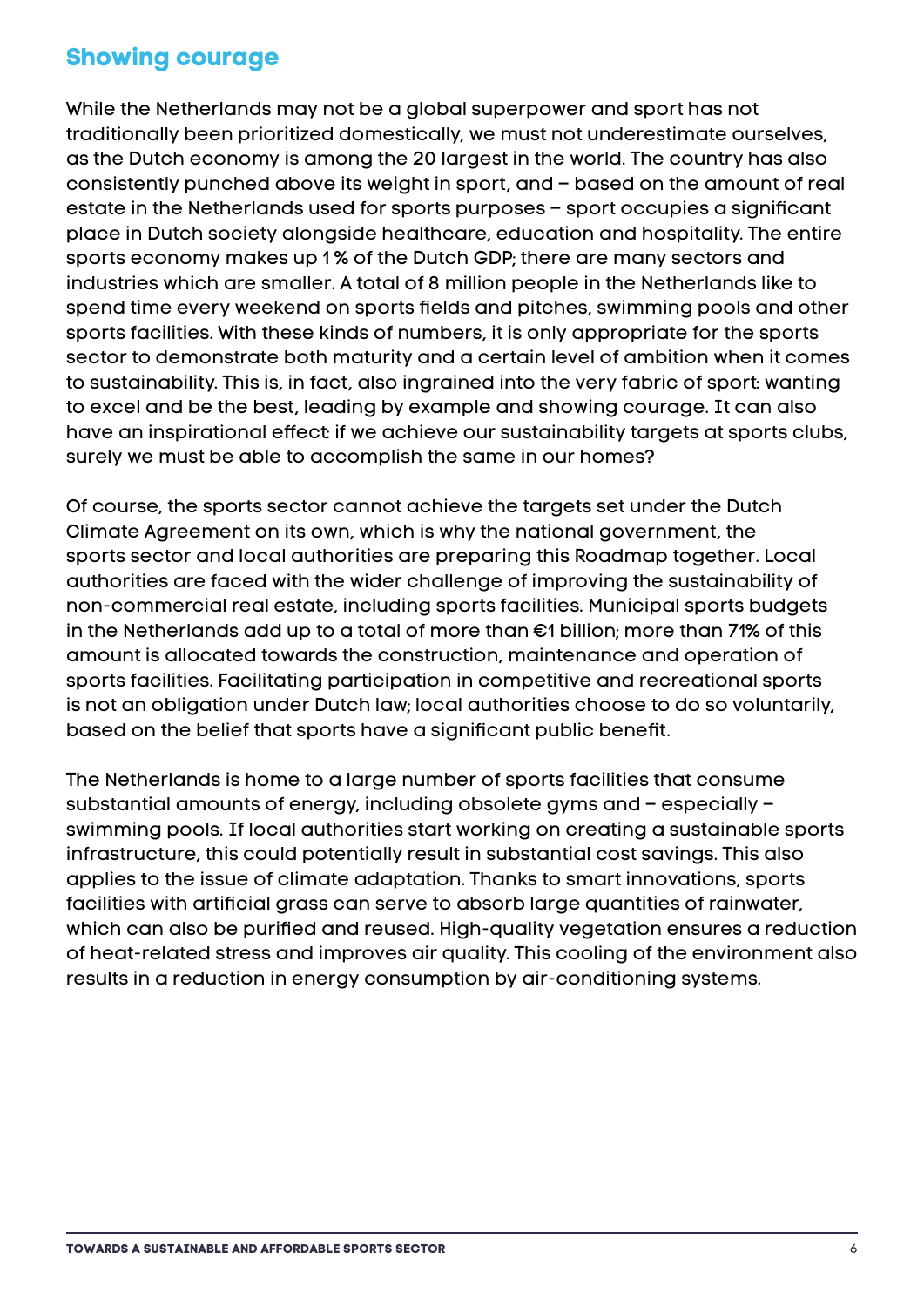In this playing field, the national government has chosen to both initiate projects and programmes, and bring people together. This Roadmap was drafted by gathering together representatives from local authorities, the sports sector<sup>[4]</sup>, suppliers of sustainable facilities and materials, innovators, and operators of best practices<sup>3</sup>. The provincial authorities have also expressed their commitment to promoting greater sustainability in the sports sector and will be taking on a facilitating role. In addition, the government can promote best practices by providing funding and setting parameters for funding and other legislation. The general idea is always for the sports sector to decide independently how the climate targets are to be achieved.

#### **Opportunities**

Smart innovations can generate energy (and, by implication, income), while improving the sustainability of real estate and making it climate-neutral is a first step in this process. There is also a massive amount of space available for this purpose, as sports facilities cover a huge amount of space. Through the use of solar panels or, in the future, roll-out foil, and with local energy storage, sports complexes (for example) can serve as energy providers for an entire district.

The partners in this Roadmap have used this approach to the climate goals as a basis for the Roadmap, as it leads to new opportunities. The funds, which can be saved and/or earned by improving sustainability and through electricity or heat generation, can be used by local authorities to promote sport. Alternatively, it can be used to professionalize the clubs; engaging the services of a paid club manager or neighbourhood sports coach can pay off significantly.

<sup>[4]</sup> 'Commercial sports organizations' include all providers of for-profit sports services, e.g. fitness centres/gyms and providers of outdoor sports services.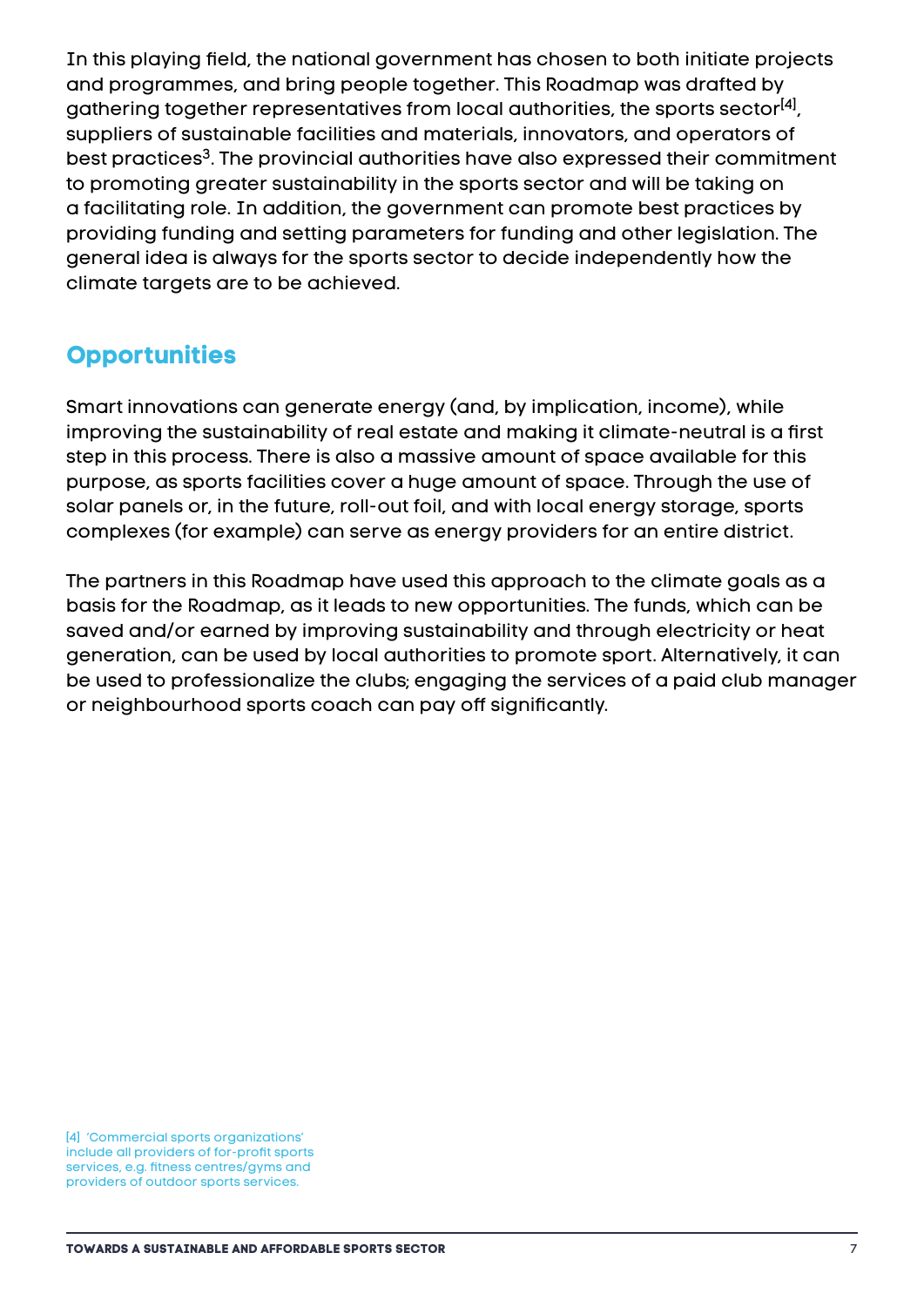#### **Sport Agreement and Green Deal for Sporting Grounds**

In order to be able to seize these opportunities, we also looked at two Dutch initiatives that are closely linked to this Roadmap: the Sportakkoord (Sport Agreement)<sup>4</sup> and the Green Deal Sportvelden (Green Deal for Sporting Grounds<sup>5</sup>). The Sport Agreement is integrated into the coalition agreement and was entered into between the sports sector, the business community, local authorities and NGOs with the objective of making the organization and finances of sports viable for the future. The Sport Agreement is valid from 2018 to the end of 2021 . A total of six targets and objectives have been set, which are valid for the same dates. One of these objectives is called 'Sustainable Sports Infrastructure'.

The Green Deal for Sporting Grounds is designed to ban the use of crop protection products (pesticides)[5] and to reduce biocides on sports pitches in order to protect the health of athletes and reduce environmental impact. This Green Deal was launched in 2015 and will be extended into the terms of this Roadmap – see Section 2.2. The Green Deal for Sporting Grounds will be integrated into the Sport Agreement by means of this Roadmap. The Green Deal also extends to local authorities, which are required to facilitate the sustainable management of sports fields.

This Roadmap for Improving Sustainability in Sport was drafted in response to the Dutch Climate Agreement (Klimaatakkoord), which includes the Sport Agreement and the Green Deal for Sporting Grounds. The Roadmap focuses on the following three areas:

- Carbon reduction, especially through energy-efficiency, energy storage and the generation of renewable energy, including solar energy (see Section 1).
- Use of materials based on circular-economy principles (see Section 2.1).
- Banning pesticides (see Section 2.2).

<sup>[5]</sup> 'Crop protection products' refers to high-risk agents such as regular herbicides, fungicides, insecticides and biocides. Low-risk agents are currently virtually non-existent and also lack **effectiveness**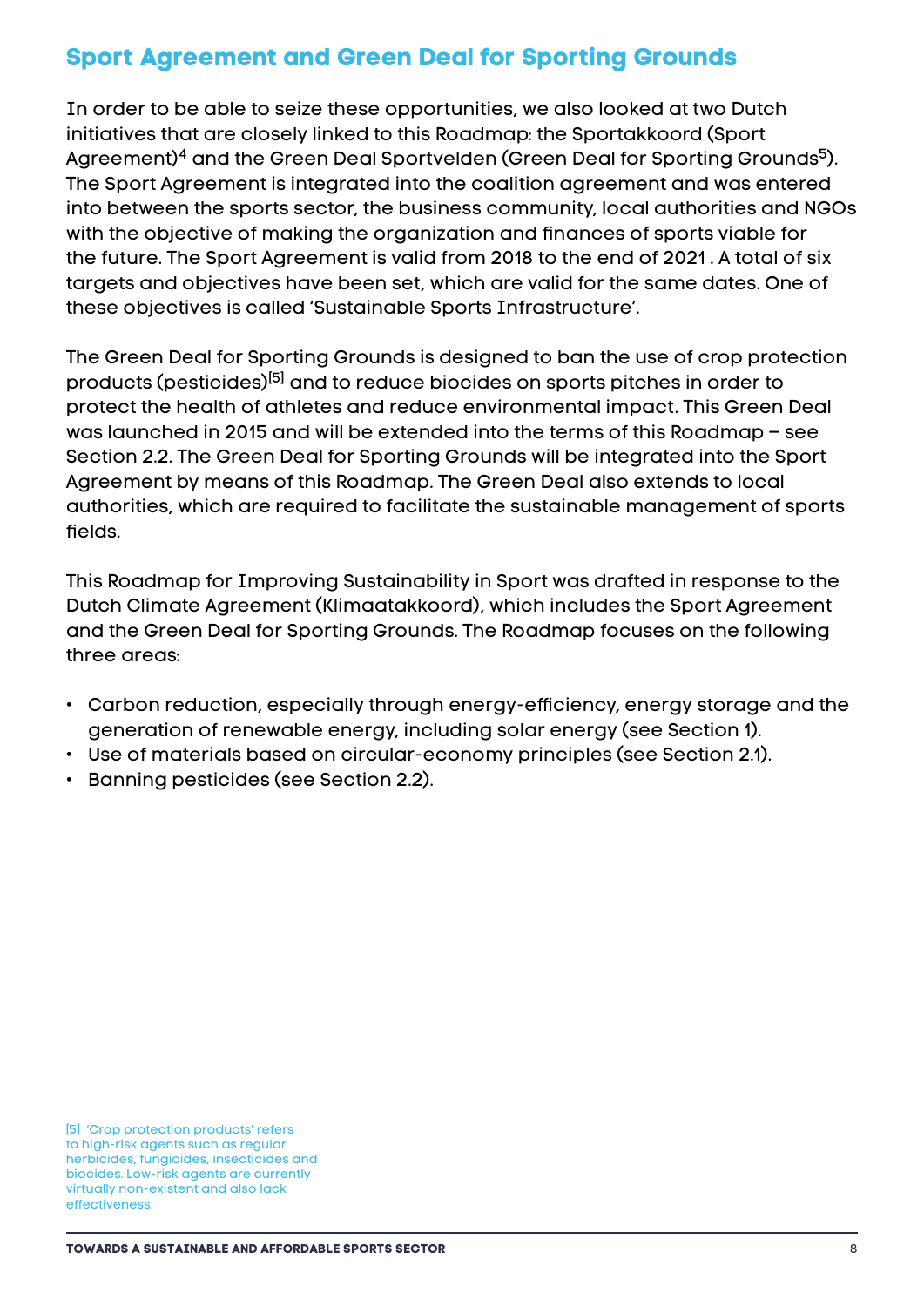#### **Providing full support**

The partners in this Roadmap – i.e. the sports sector, the national government and local authorities – are guiding sports clubs in achieving these goals together. The world of sport is run to a large extent by volunteers, who tend not to be particularly knowledgeable in this area, so it is important to provide them with maximum support.

This is why a national network of consultants has been established, who advise clubs on ways of making their operations more sustainable. These consultants work under the aegis of the Dutch Olympic Committee\*Dutch Sports Federation (NOC\*NSF) and are employed by the following organizations: de Groene Club, Sportstroom, Sport Service Noord Brabant, Team Sportservice and Sport Drenthe. This network may be further expanded in the future. These consultants guide the clubs through an action plan, starting with an energy performance scan and following all the way through to implementation. These services are also provided for commercial sports organizations.

In achieving sustainability plans, they align with local sport agreements, in which local authorities are also involved. Local sports consultants may play a key role in this process, as they can help prepare effective funding proposals. When clubs form alliances with each other to improve sustainability, they have more chances of success. For the immediate future, the focus is on supporting the trailblazers, i.e. the clubs and associations that are intrinsically motivated to work on achieving these goals and which may then generate the critical mass needed to inspire others. The provincial authorities will facilitate additional support where possible.

In addition, the Kennis- en Innovatieplatform Maatschappelijk Vastgoed (Knowledge and Innovation Platform for Non-Commercial Real Estate) has been established, which unites various existing expertise centres and organizations, including representatives of the sports sector.

The Kenniscentrum Sport & Bewegen (Sport & Exercise Expertise Centre) has developed the www.duurzamesportsector.nl platform for sports federations, commercial sports organizations and local authorities. This platform will include a number of useful action plans, practical information and inspiring stories from local authorities and associations that have already started making their sports facilities more sustainable. The Sport & Exercise Expertise Centre will provide a helpdesk and ensure that data and information are aggregated, documented and disseminated.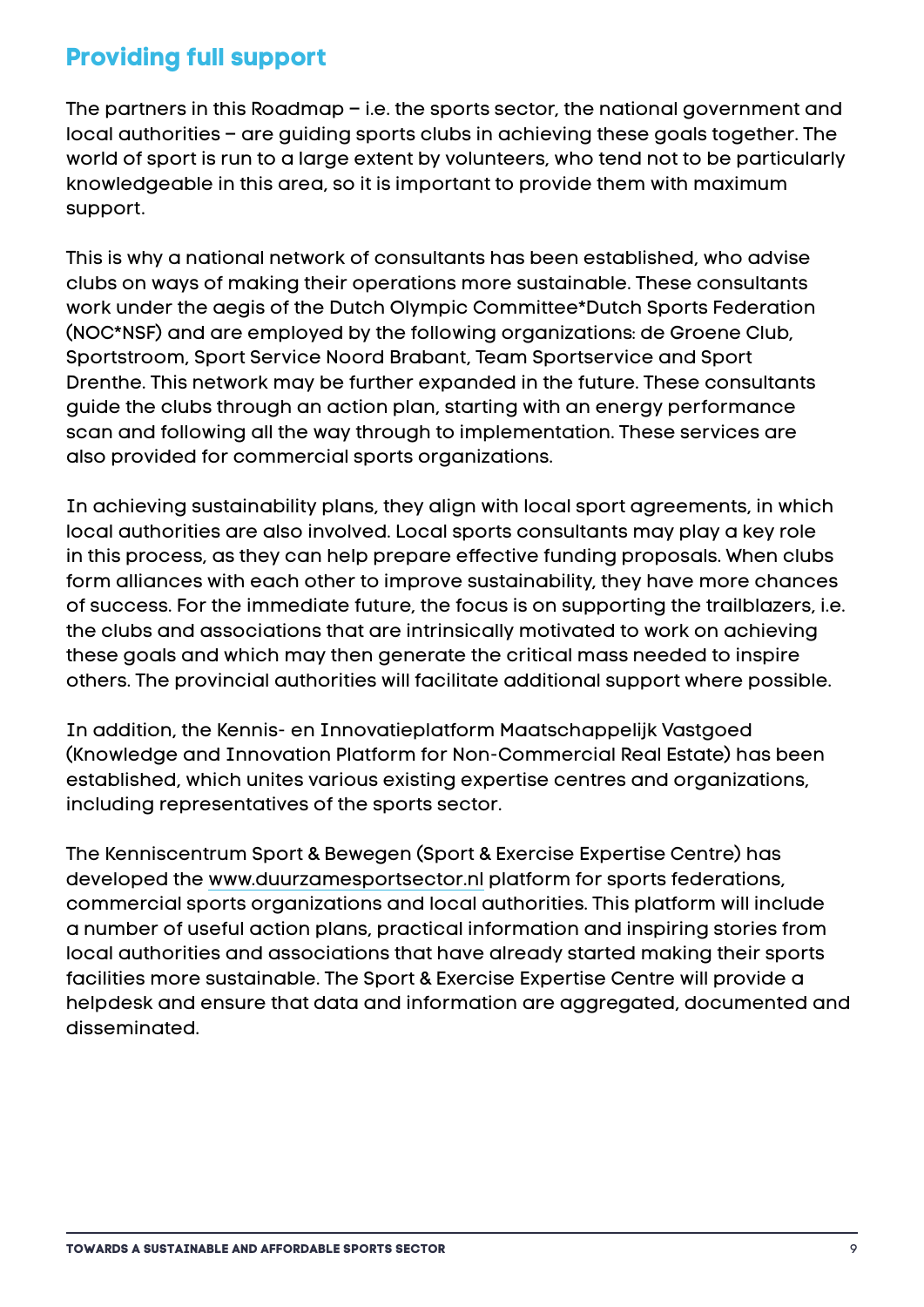In addition to this expertise platform, there is also an innovation platform\*, which will focus, among other things, on:

- Establishing various locations across the Netherlands where local authorities, the sports sector and the business community develop (or enhance) the required innovations together. These innovations will result in new standards for, among other things, tendering documents.
- Promoting innovation by making the sports infrastructure more sustainable through the organization of Q&A sessions which are used as input for the challenges and company calls of Sport Innovator\*. Development and use of financial models for improving the sustainability of facilities (including funds, ESCO financing and guarantees). These models are made available to local authorities and sports clubs and associations.

\* https://www.sportinnovator.nl/subsidietraject-bedrijven/

#### **Future success**

This Roadmap will be further developed in the immediate future by the strategic partners in the Sport Agreement: the sports sector, local authorities and the Ministry of Health, Welfare and Sport (VWS).

Something that is essential to achieving the goals set out in this Roadmap is that all partners agree with each other and create the best solutions together. There will therefore be a clear relationship and cohesion between two twinned Roadmaps to be drafted: the Roadmap for Municipal Real Estate and the Roadmap for a Sustainable Sports Sector.

Dutch sports federation NOC\*NSF has already moved towards an integrated approach and structure for the goals set out in this Roadmap. The main ingredients for future success are explained in Figure 1. This structure and approach will be further developed in the coming years in conjunction with the sports federations.

The commercial sports sector – which has also committed to these goals – is faced with a set of similar challenges. Through the various umbrella organizations, these parties must ensure self-regulation and integration of sustainability into their quality assurance systems. The fitness organizations, for example, are subject to the 'Standards and Guidelines for Fitness Facilities'<sup>6</sup>, which was published in 2010; this document will need to be updated. The document ties in with similar initiatives undertaken by the NOC\*NSF sports federation. The Green Deal agreements may also provide support in this area.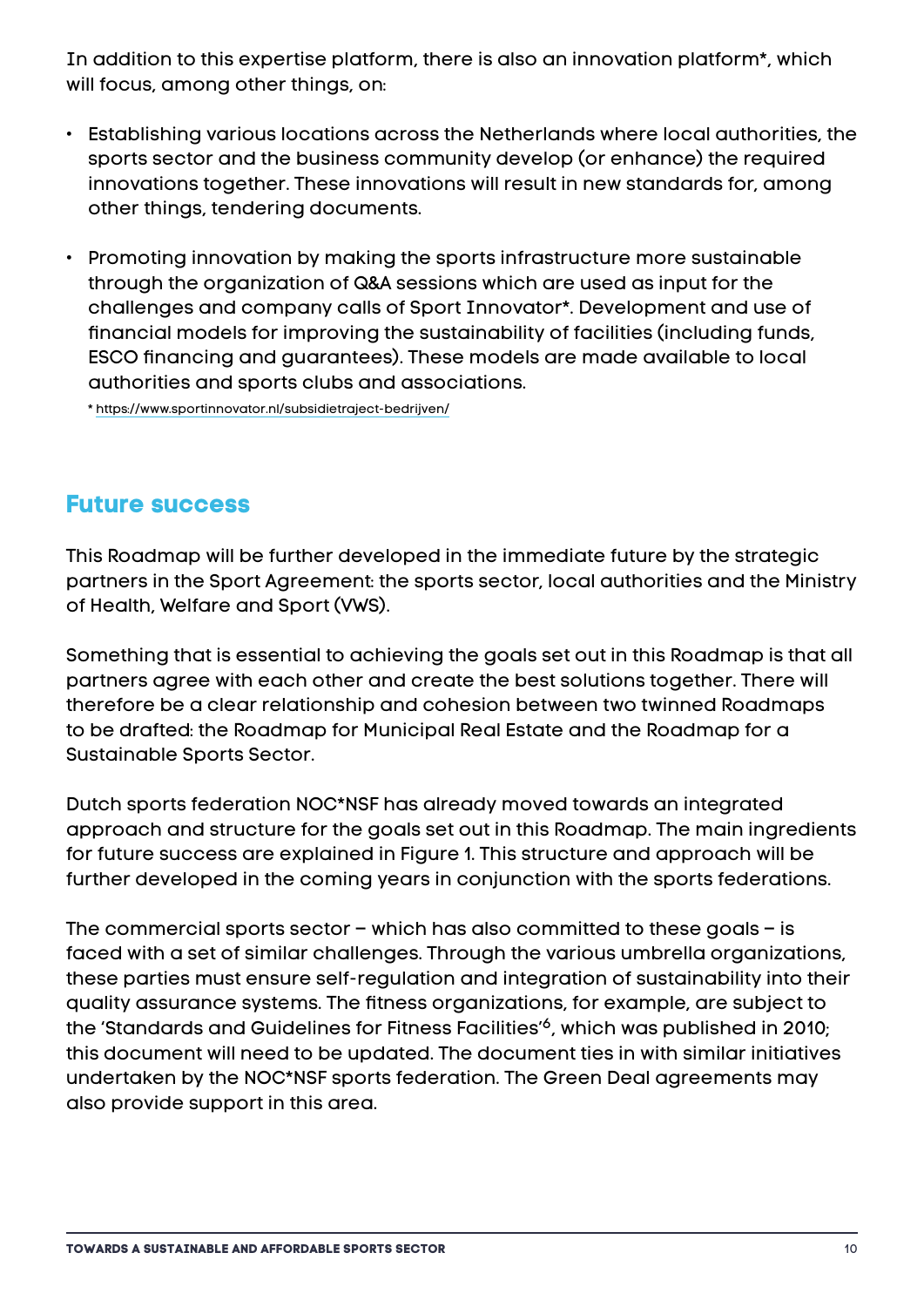**Figure 1 – Illustration of integrated approach for improving the sustainability of sports facilities based on the sports policy**

> **Support processes for improving the sustainability of sports clubs**

> > **Innovation: Calls & challenges**

**Communications: Online Platform & Manual for Sports Facilities**

**Integration of sustainability: in Quality Assurance System Sports facilities and in association support Sports clubs**

**Energy-efficiency Crop protection Circularity Climate adaptation**

**Monitoring: local > national**

Source: NOC\*NSF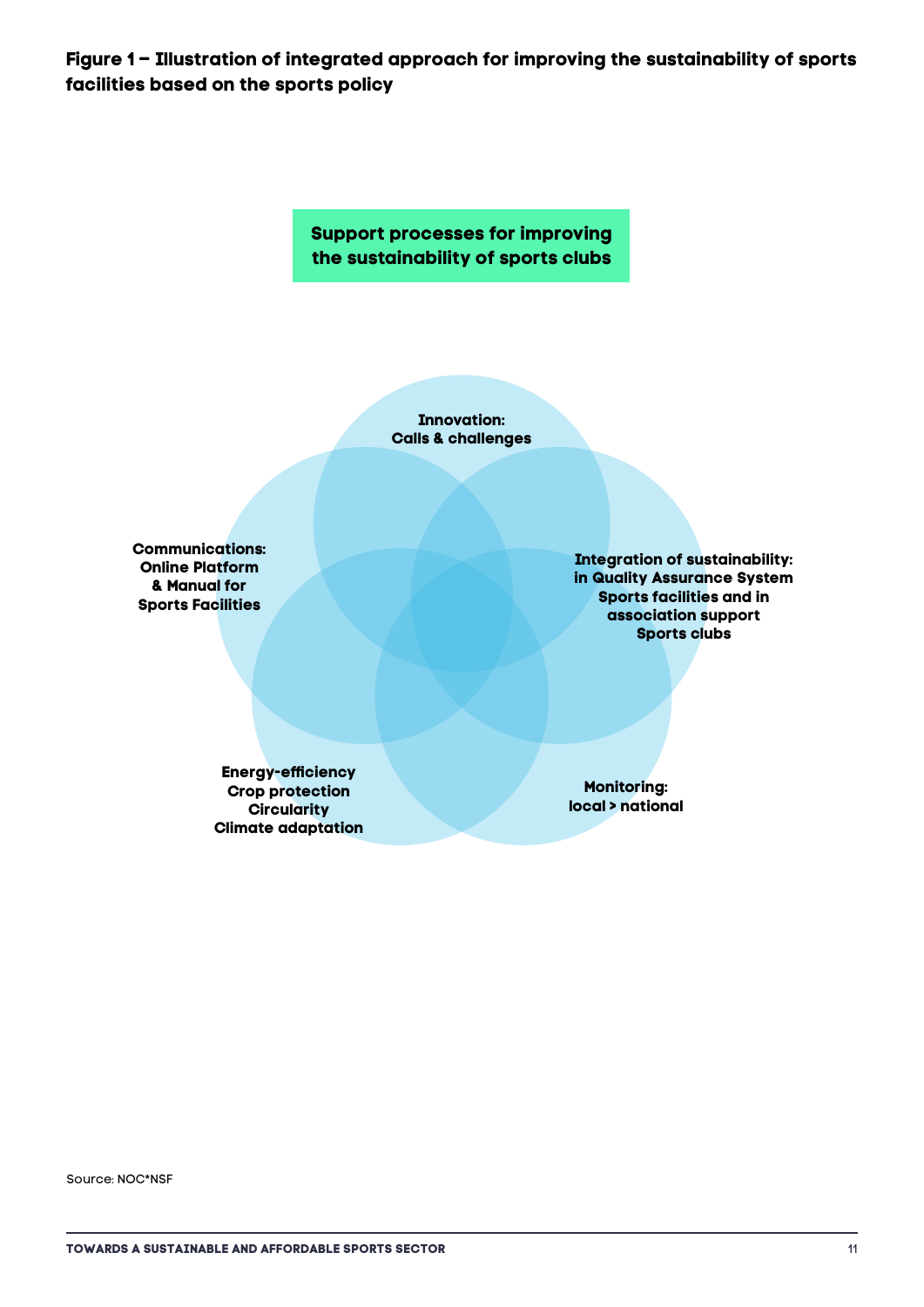### <span id="page-11-0"></span>**1.1 Scope**

This Roadmap covers the approximately 10,000 sports facilities found across the Netherlands, which are used by the country's 22,000 sports clubs/associations and organizations. A large number of these facilities (between 60 and 70%) are owned by local authorities. These facilities are subject to the terms agreed in the Roadmap for Municipal Real Estate. The remaining 30-40% of facilities are owned by entities other than the municipal authority (local council) and include both commercial (e.g. fitness, golf and squash) and non-commercial (football, tennis, hockey and golf) real estate. The bulk of these properties consist of cafeteria and dressing rooms. As with swimming pools, the use of heating and hot water are the main issues.

The action plan at the sectoral level will be updated at fixed intervals with the aid of existing and future action plans at the portfolio level. The carbon reduction measures to achieve the targets under the Dutch Climate Agreement roughly boil down to significantly reducing energy consumption and banning fossil fuels for energy generation (by 2050).

The objective to reduce carbon focuses on sustainable energy consumption, also by eliminating the reliance on gas (including natural gas) in buildings. Since the main focus of this Roadmap is reducing the use of carbon inside buildings, the installation of LED lighting in outdoor areas has not been factored into the calculations. This means the calculations of energy consumption are comparable to those of the above-mentioned public sectors. For the measurements of the carbon reduction, we exclusively use energy data, as this can easily be monitored.

This target/objective touches on a number of challenges which fall outside of the scope of this Roadmap, but which are nevertheless inextricably linked with them. Solar energy generation plays a key role in significantly reducing carbon emissions; this has an impact on the energy grid, which will need to be modified. This reinforcement of the energy grid falls outside the scope of this Roadmap, but is nevertheless inextricably linked with it (see also articles 1.2, 'Regional Energy Strategy', and 1.4.1, 'Energy Storage'). The renovation or upgrading of sports facilities, for example, will also need to include asbestos removal, due to the age of the facilities. Like the modifications made to the power grid, asbestos removal falls outside the remit of this Roadmap, but is nevertheless vital when it comes to creating a safer and healthier sporting environment.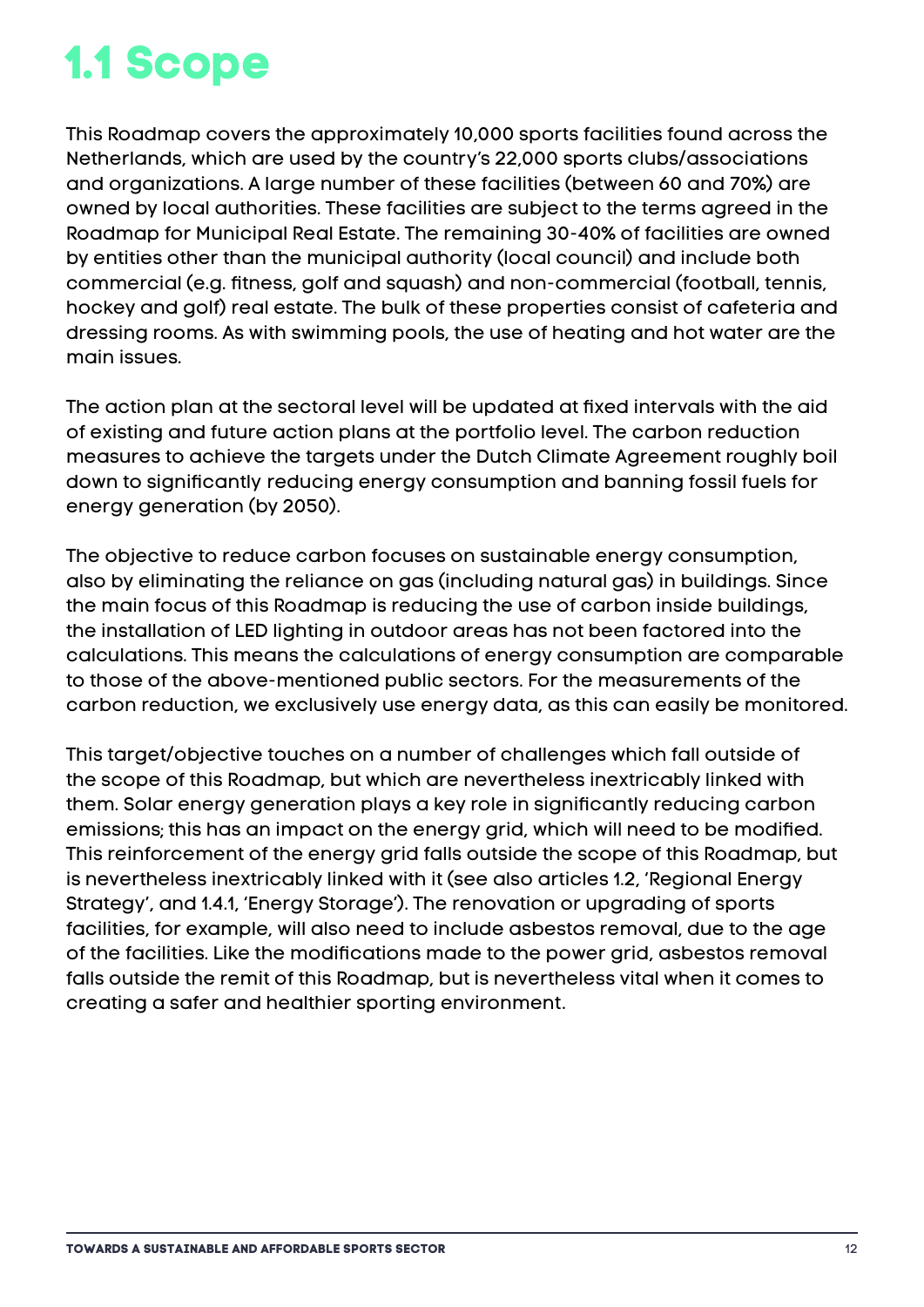### <span id="page-12-0"></span>**1.2 Timeline**

The objective of the sports sector is therefore to start with around 320 facilities from the time of signing this Roadmap. The baseline measurement and the monitoring lead to the expected renovation cycle, which will be used as a guideline for the time frame. Based also on the sustainability plans set out in the BOSA funding scheme for the promotion and construction of sports facilities (Stimulering Bouw en Onderhoud van SportAccommodaties), a number of timelines will be prepared. In addition, an analysis will be made of the national support programmes for commercial organizations for expanding opportunities for commercial sports organizations. These commercial providers will also focus on facilitating broader partnerships between various umbrella organizations. The support process designed to help providers achieve energy-efficiency is an important item on the agenda. For details on this timeline, see [Appendix 1.](#page-44-0)

A key requirement for these plans is alignment with the Regional Energy Strategy (RES). By joining the RES and the heat transition plans at the district level, several social infrastructure plans can be addressed more effectively (see Figure 2). Sports facilities may be able to play a key role in this process at the district level.

A note on the Omgevingswet (Environmental Act) would be appropriate here. While the above may make it appear otherwise, energy-efficiency is not a goal in itself. The Environmental Act provides buildings must offer a fresh and healthy indoor climate, in which people can work, live and play sports in safety and comfort. This certainly also includes energy-efficiency and energy generation.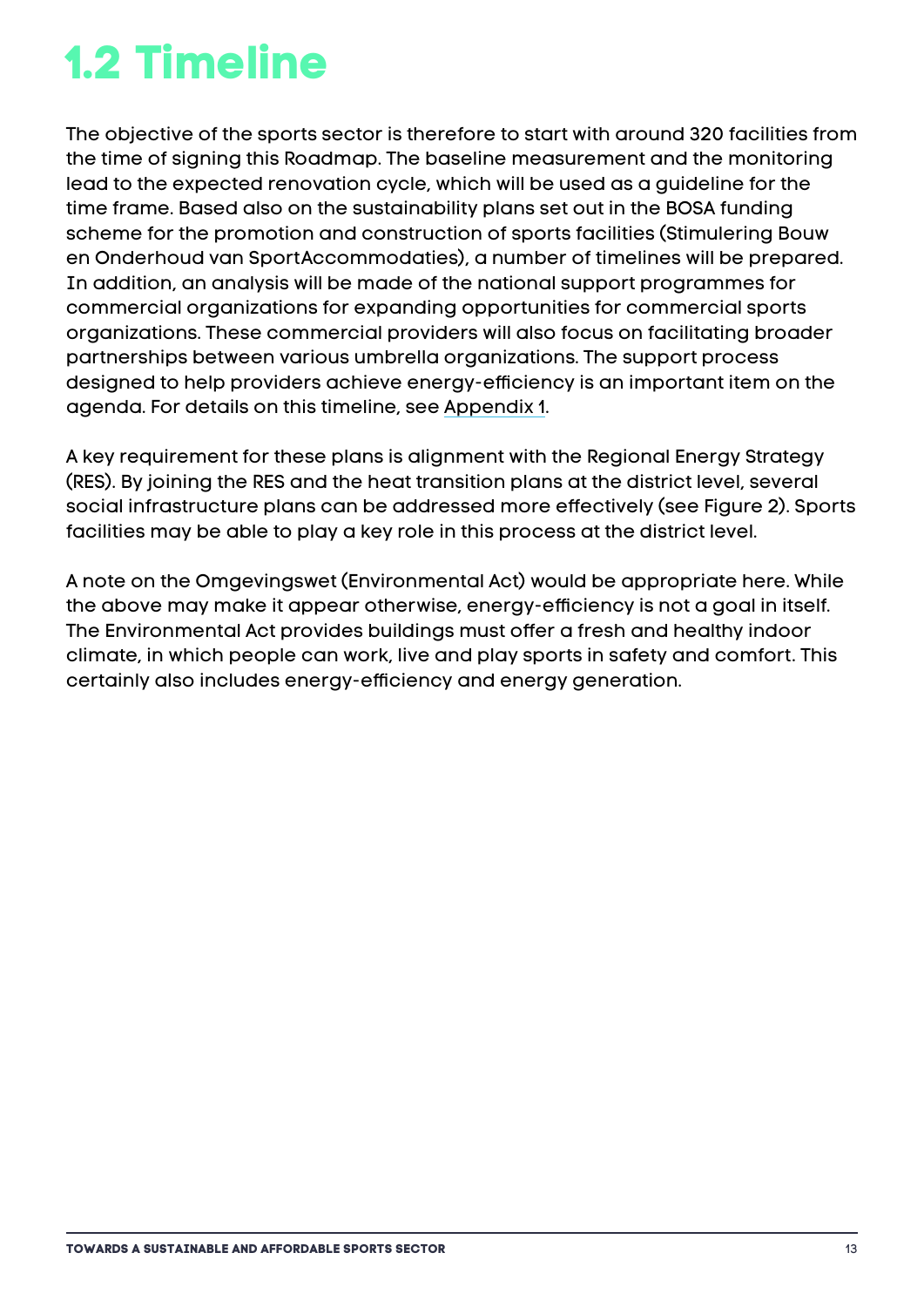#### **Figure 2 – Alignment with RES – Implementation of transition plan**



Source: Routekaart gemeentelijk vastgoed (Roadmap for Municipal Real Estate) (2019).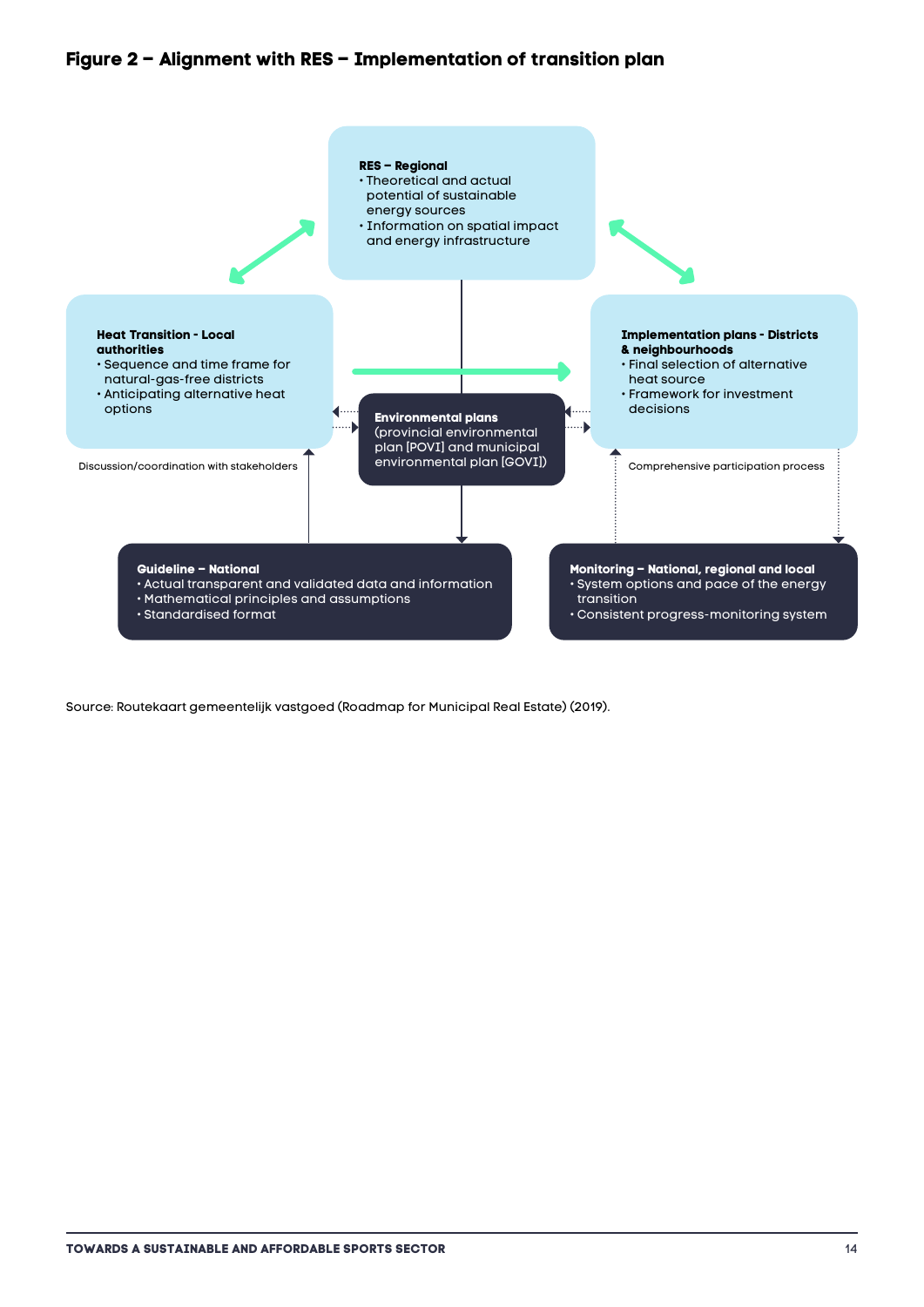### <span id="page-14-0"></span>**1.3 Energy Agreement – Challenge of 2.5 PJ**

The sports sector must save an additional 0.41 petajoules (PJ) of the additional effort of 2.5 PJ in non-commercial real estate. These savings are achieved through the mandatory disclosure of information based on the lists of recognized energy-saving measures (Erkende maatregelenlijsten/EML) and the measures implemented as part of the EDS scheme for promoting the use of renewable energy in sports facilities (2018) and the new BOSA funding scheme for the sector in 2019- 2020.

### **1.4 Baseline measurement**

The Dutch national government conducted a baseline measurement in conjunction with the Mulier Institute and CFP Green Buildings (a consultancy providing support and tools for 'greening' buildings) for public and commercial real estate used for sports purposes (i.e. energy consumption levels measured in 2018). The results of this baseline measurement provide a general basis for the options for carbon reduction. The following data was recorded:

- 1 Current consumption levels;
- 2 Target consumption levels for the sector, expressed in carbon (or converted from PJ into carbon);
- 3 Gross Floor Area (in sq. m.);
- 4 Current energy labels;
- 5 Years of construction;
- 6 Purposes of buildings; and
- 7 Expected renovation cycle based on years of construction;
- 8 Investment in, and savings achieved through, sustainability measures.

The baseline measurement is based on the seven largest types of sports facilities; see Figure 3. This means more than 90% of the energy consumption at the building level has been identified, with the remaining 10% of the energy consumption being fragmented across a larger number of smaller sports; an exact breakdown is currently unavailable. The zero line will be enriched over the years with the energy-efficiency data of sustainability projects. This ensures that, whenever an assessment is conducted, it is possible to establish whether the sector is still on the right track.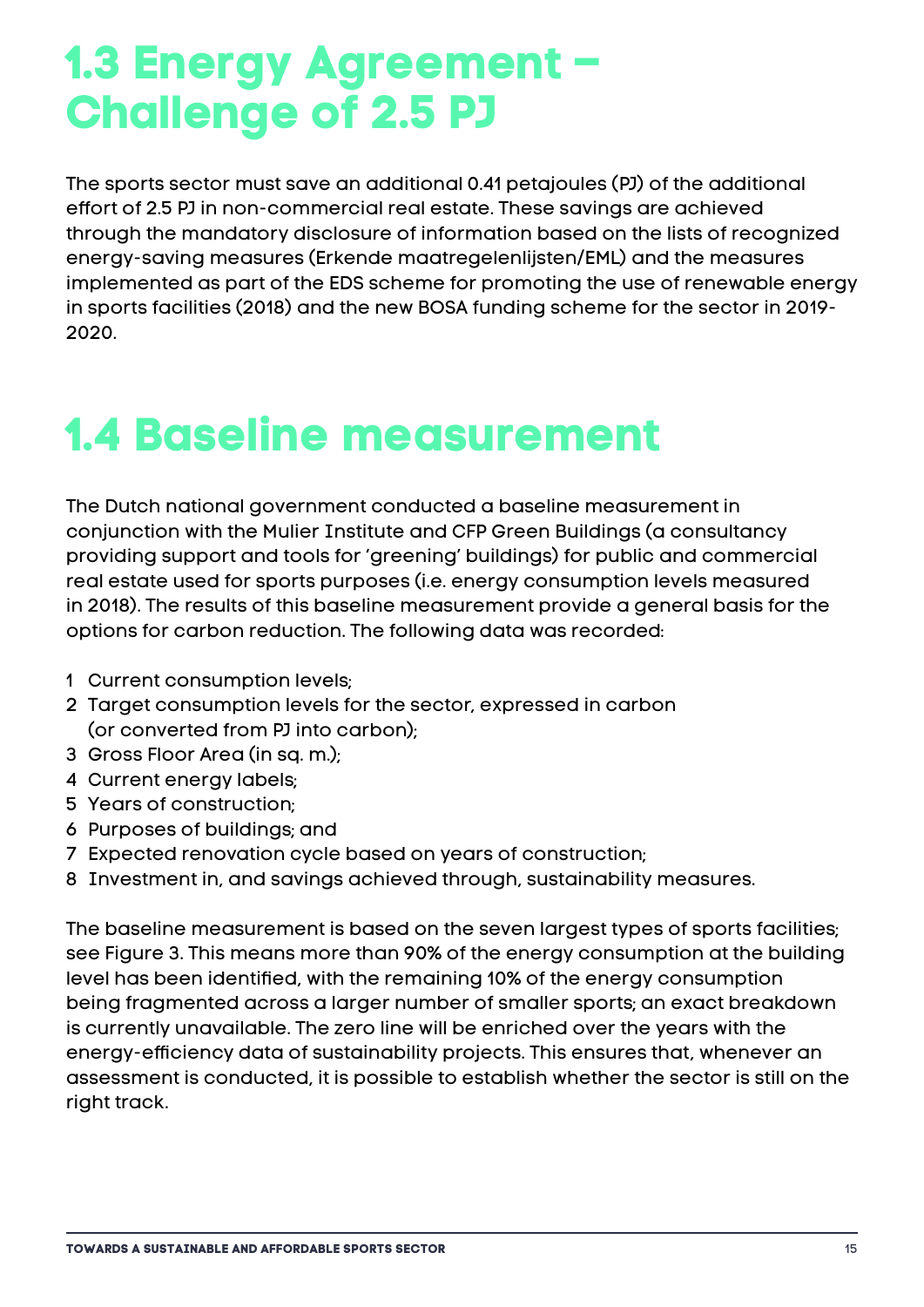The current baseline measurement does not factor in gymnasiums, as these are not classified as sports real estate. In addition, as noted above, replacement of the field lighting is not included in the final data of the baseline measurement, as this is not officially part of the facilities. For the owners of the facilities themselves, however, replacing old field lighting with LED lights can obviously result in significant energy savings. Figure 7B shows the investment and energy-efficiency of field lighting for the three largest outdoor sports in the Netherlands. Note that it was also not possible to make a precise distinction between municipal and private property in this initial baseline measurement, as many facilities are owned by several different parties. The ratios described in this document are estimates; the values listed below therefore relate to the sector as a whole and not just to the municipal sports real estate. See [Appendix 3](#page-57-0) for details on how the baseline measurement was conducted.

In addition, four extra scenarios for carbon reduction were developed based on energy consumption. These scenarios have been developed for all 12 social sectors $[6]$  – for which roadmaps were also drafted in order to improve the sustainability of the real estate – with the intention of creating an inventory of all non-commercial real estate in the Netherlands. The outcome and choice of measures in the four alternative scenarios vary from the baseline measurement; this is because the baseline measurement, based on a future without natural gas, reveals an optimum pathway for reducing carbon by up to 95% by 2050. The four scenarios are based on eliminating natural gas, as well as on a certain measure of energy-efficiency. The most suitable measure might change depending on the scenario. You will find an outline of these scenarios in [Appendix 4](#page-61-0).

[6] These 12 non-commercial real estate sectors include: National government/Provincial authorities/ local authorities/Police/Education: Universities/Universities of applied sciences/Senior secondary vocational education/Primary education/ Secondary education/Healthcare services (Care + Cure)/Sport/ Landmark/listed buildings.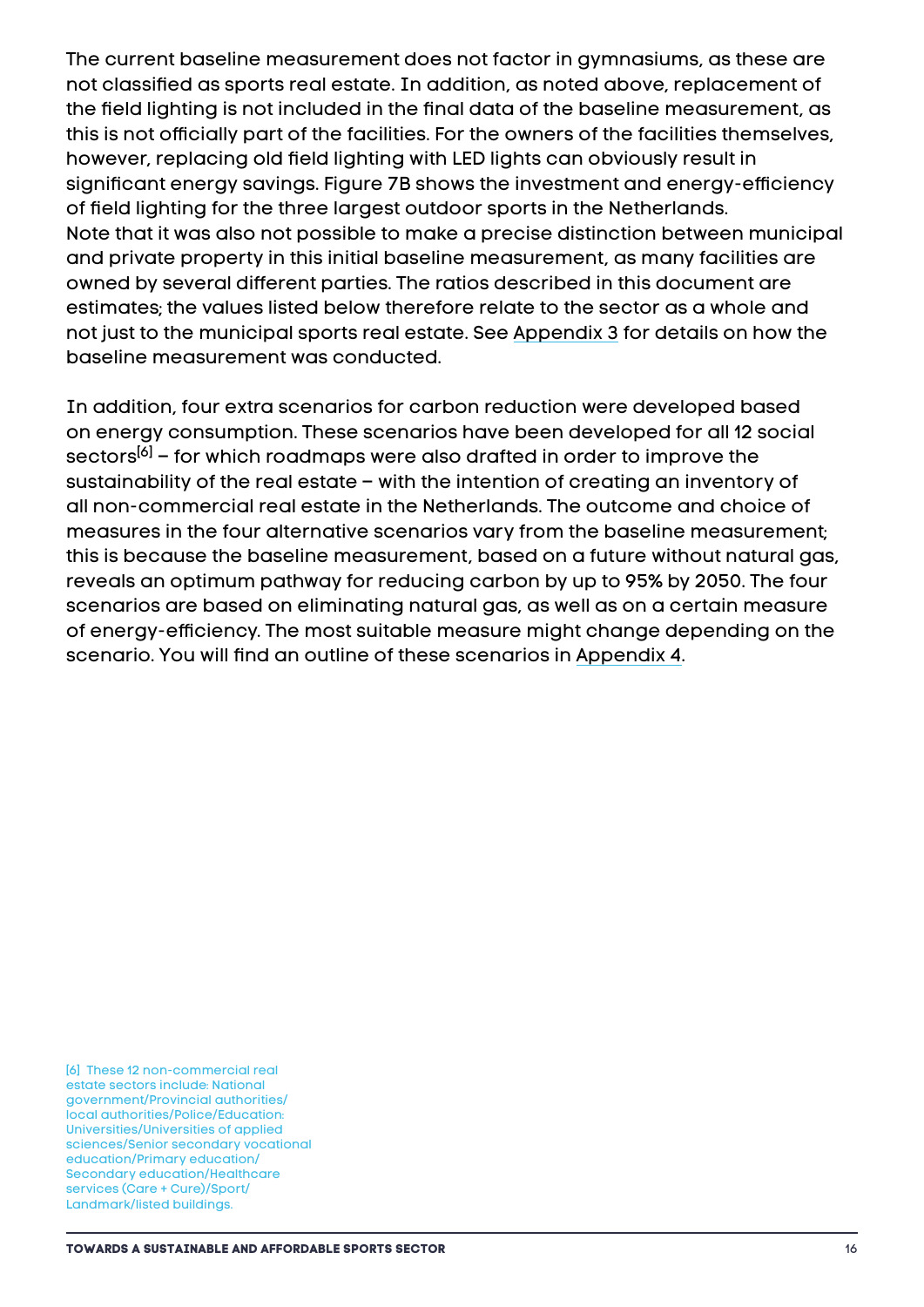**Figure 3 – Total investments by sector (million €) (left), breakdown of portfolio of sports facilities in sq. m. per sector (centre) and number of assets per sector (right)**



Source: CFP Green Buildings & Mulier Institute (2019).

Based on the baseline measurement conducted by the Mulier Institute and CFP Green Buildings, energy consumption for sports real estate added up to approximately 17.7 PJ in 2018, with swimming pools, fitness centres, sports hall and football (soccer) facilities accounting for the bulk of this consumption. This puts carbon emissions generated by sports facilities at roughly 1,372 kilotons/year, based on data for the baseline year 2018.

Since no data is available for emissions generated by sports real estate for the year 1990, the target for carbon reduction is based on the baseline (2018) year for this baseline measurement. The goal is to reduce carbon emissions from 1,372 kilotons a year in 2018 to 69 kilotons a year by 2050 (see Figure 4).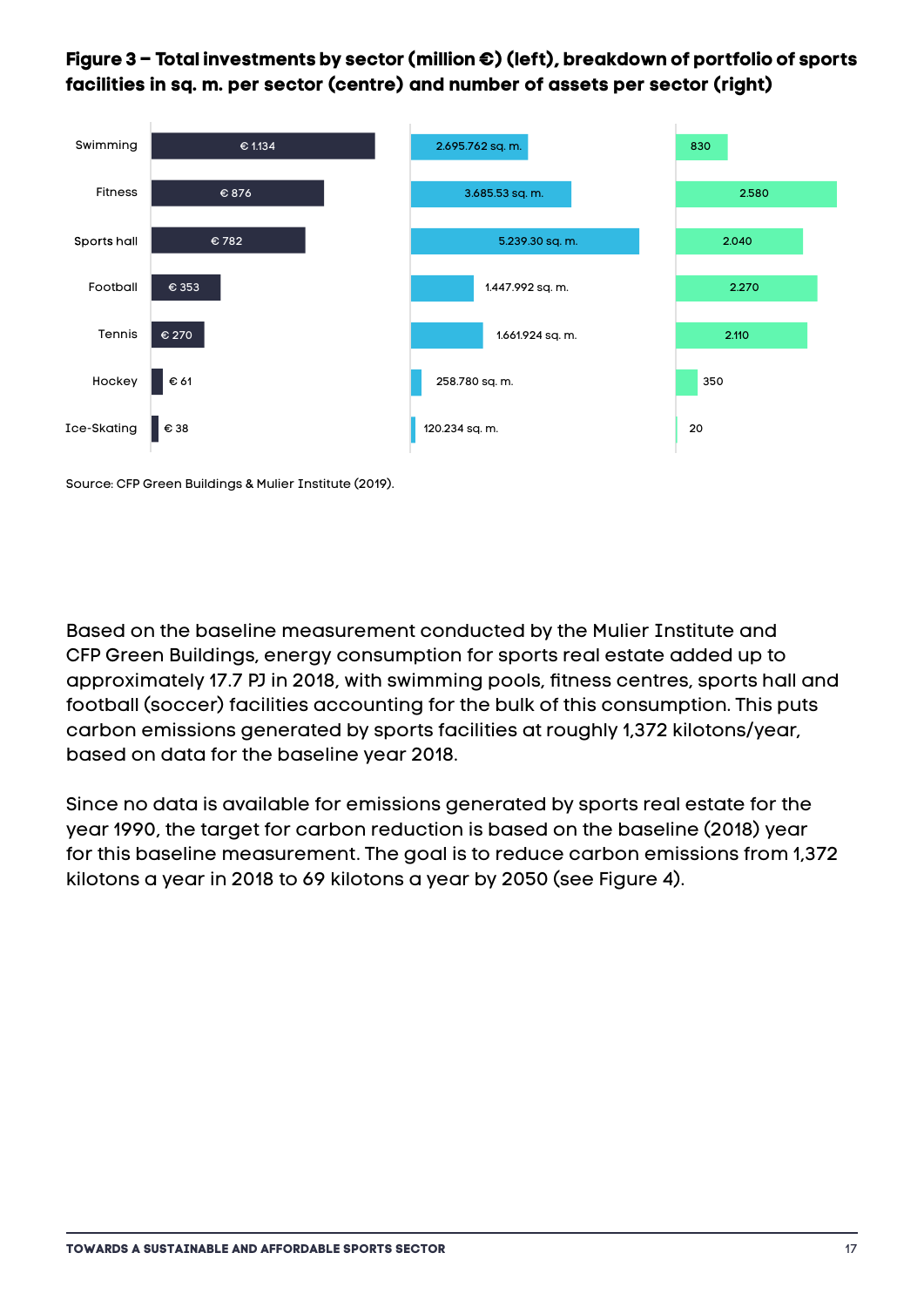

#### **Figure 4 – Carbon emissions by sector for 2018 and 2050.**

Source: CFP Green Buildings & Mulier Institute (2019).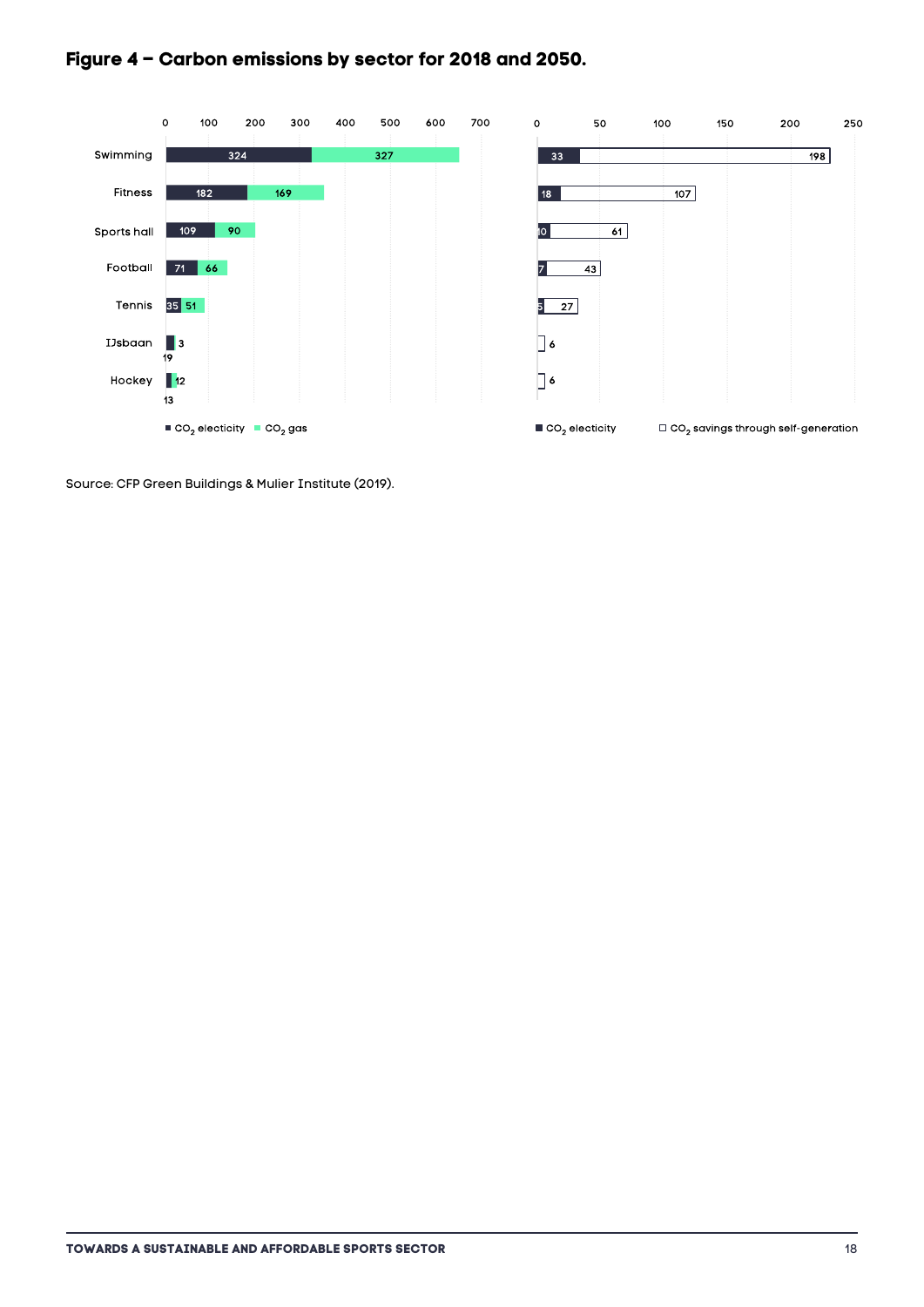#### <span id="page-18-0"></span>**1.4.1 Carbon reduction target of 95% by 2050**

In order to achieve this reduction in the sports sector, an additional investment of €3.5 billion is expected to be necessary for the next 30 years; these represent the sustainability measures. Around 90 % of investments are allocated to swimming pools, fitness, sports facilities and football (soccer) facilities. However, this does not include maintenance costs and the costs of regular renovation. The calculations also do not include essential energy storage, as this technology is currently undergoing rapid development. This means it is currently not possible to make a realistic cost estimate for local energy storage. However, the sustainable generation of electric power and heat through solar panels and collectors score highly. This is necessary in order to be able to offset the elimination of natural gas as an energy source within the sports sector. This can be used to make sports facilities energy-neutral (i.e. the amount of energy generated is equal to the amount consumed).

Energy storage (either power or heat) onsite provides significant opportunities for making better use of sustainably generated energy on sporting grounds, while at the same time attempting not to overburden the network. Local authorities will be able to use this in the RES and the heat transition plans at the district level. In addition to the extra investments based on energy consumption numbers and current proven technology, this sustainability challenge also pays off: an estimated €360 million a year.

Given the current age of most facilities, there are good opportunities for achieving significant carbon reductions during the first stage of the road towards 2050 by incorporating energy-saving measures into essential large-scale maintenance.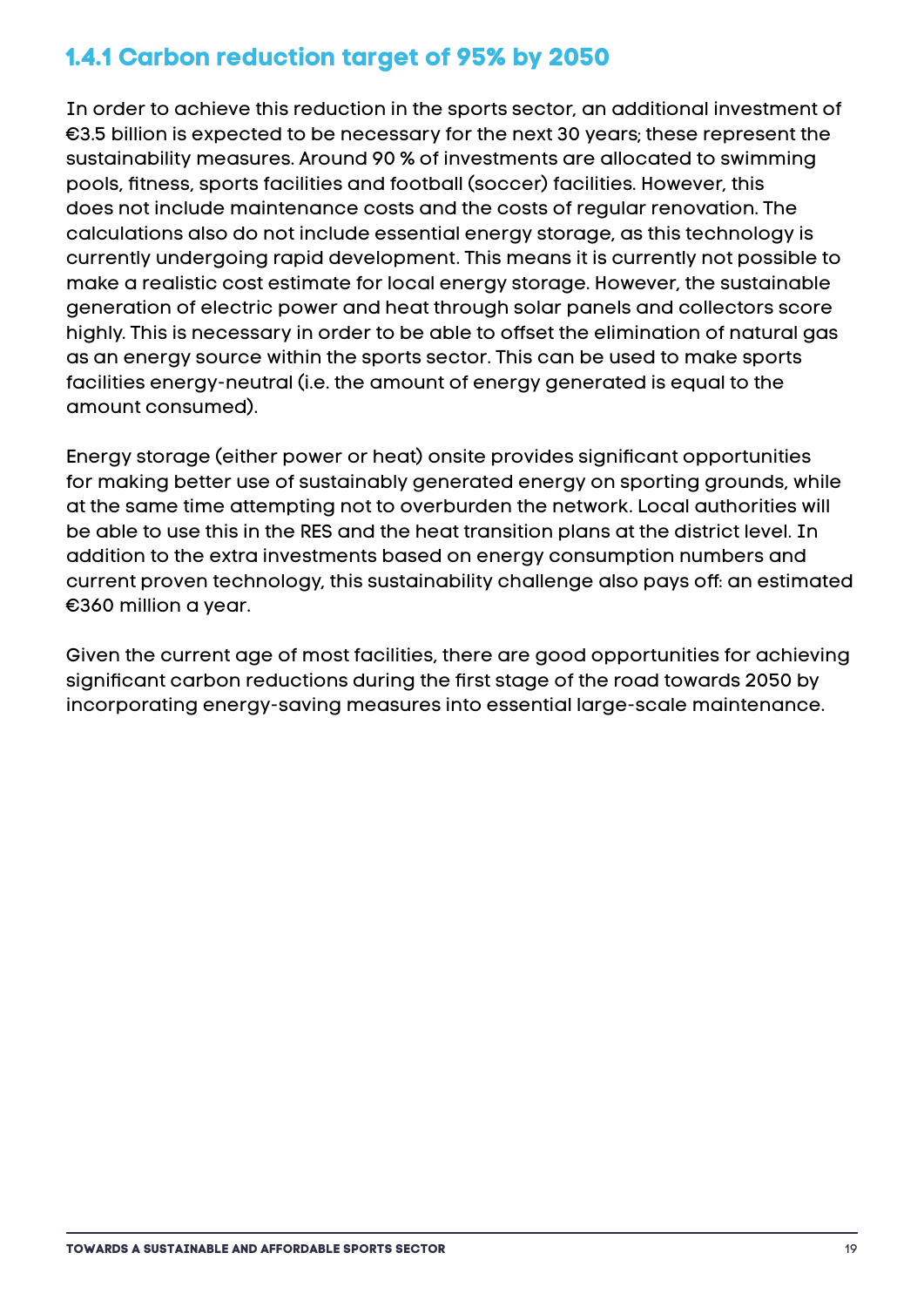#### **Figure 5 — Age breakdown of sports facilities for sports accounting for the highest level of energy consumption**



Maintenance will need to be carried out on around 70% of all sports facilities in the Netherlands over the next decade, as these are older than 30 years (Figure 5). This provides opportunities for a Sustainable Multi-Year Maintenance Plan (Duurzaam Meerjaren OnderhoudsPlan/DMJOP). The demolition of real estate is not factored in here, nor is the asbestos removal referred to in paragraph 1.1.

Figure 6 provides a categorization of appropriate times at which sports facilities can be made more sustainable. This provides local authorities and sports clubs with the opportunity to incorporate sustainability into the municipal integrated accommodation plans (gemeentelijke integrale huisvestingsplannen/IHP) and link these to the RES.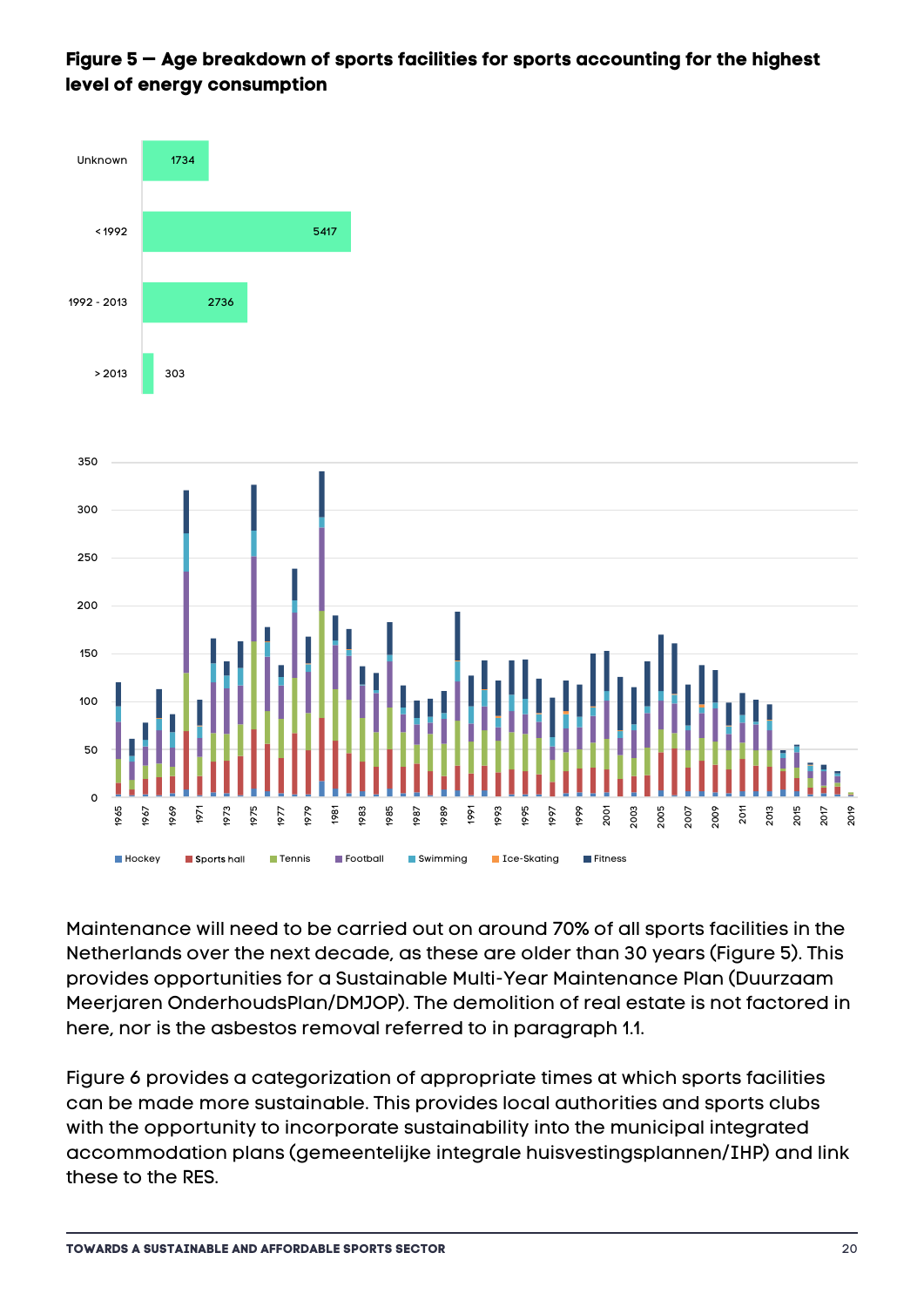#### **Figure 7A – Breakdown of investments in sustainability measures at appropriate replacement times (in million €**).



#### **Year of construction**

\*Facilities with an unknown year of construction are excluded from the figure. This concerns 1692 facilities.

In implementing sustainability measures, it is sensible to choose appropriate replacement times. In Figure 7A, these investments are broken down by type of measure and time period. Figure 7B shows the cost of field lighting and what difference this makes for outdoor sports. This factors in the three major outdoor sports, with a minimum of one field per sports ground. However, this is not linked to carbon reduction, as this falls outside the scope of the sports facilities.

By calculating the costs of these energy-saving measures by type of sports real estate, we can see where we can expect the largest investment per facility. See Figure 8.

The costs of sustainability measures form part of the total costs needed to bring sports facilities at the desired level of sustainability based on regular renovation. Based on current knowledge, it is estimated that the total investment for renovating sports facilities at appropriate times adds up to around €7.4 billion. Of this amount, €3.5 billion is earmarked for sustainability measures, while the other €3.9 billion concerns regular renovation.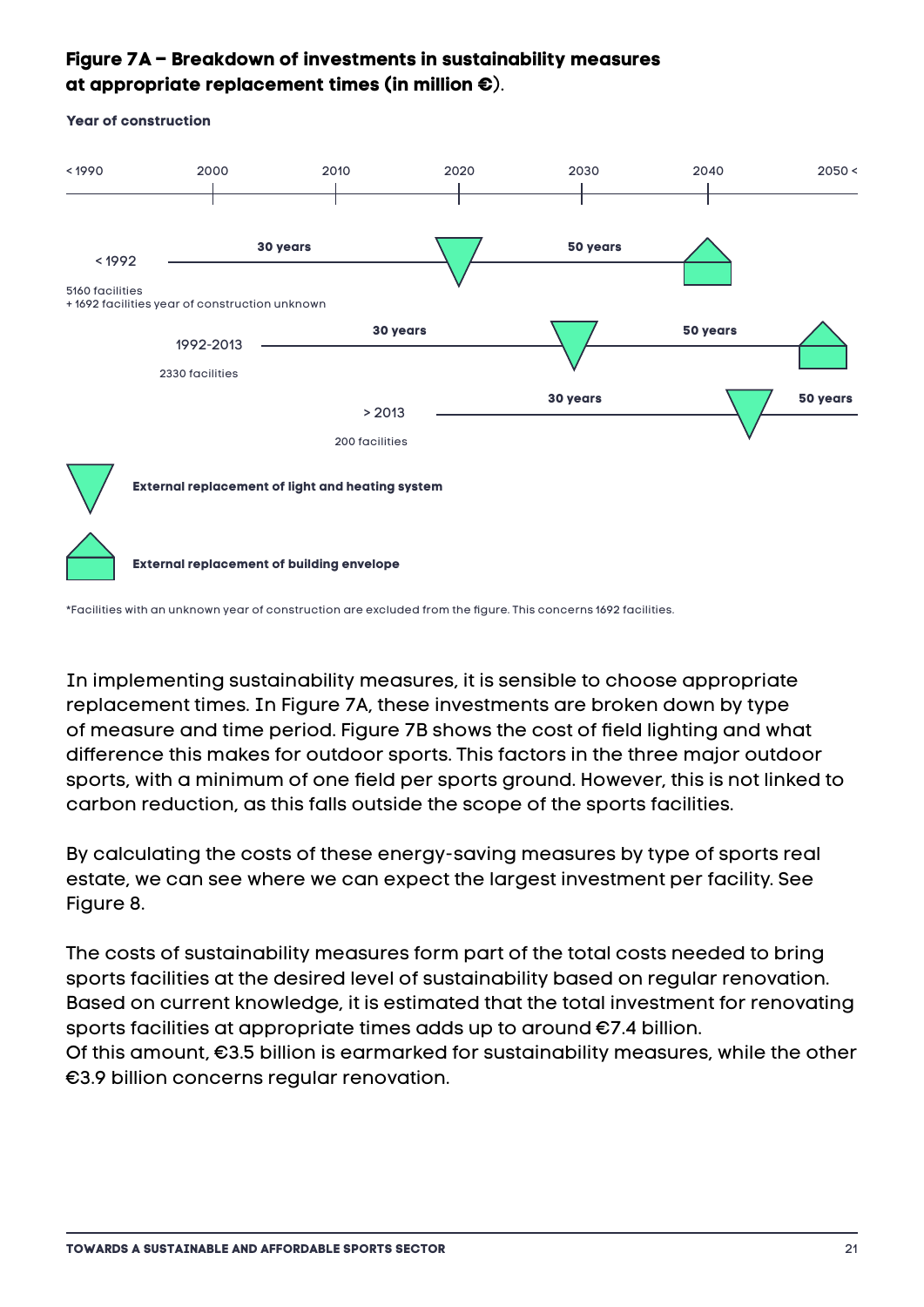For an overview of investments and savings in the process of making sports facilities energy-neutral and the four alternative scenarios, see [Appendix 4](#page-61-0) on page 62. Note that this does not include expenses for fees, insurance, advice/ consultancy, etc., which are incurred in all regular construction and renovation projects. These are estimated at around 10% of the total amount and are classified as regular expenses.

The breakdown would then look as follows:

#### **€3.5 billion for sustainable investments €4.6 billion for regular investments +**

#### **€8.1 billion in total investments**

#### **Figure 7A – Breakdown of investments in sustainability measures at appropriate replacement times (in million €**).



Source: CFP Green Buildings & Mulier Institute (2019).

#### **Figure 7B – Total investments (left) and annual savings (right) on LED field lighting for sports facilities with at least 1 field/pitch (in million €).**



Source: CFP Green Buildings & Mulier Institute (2019).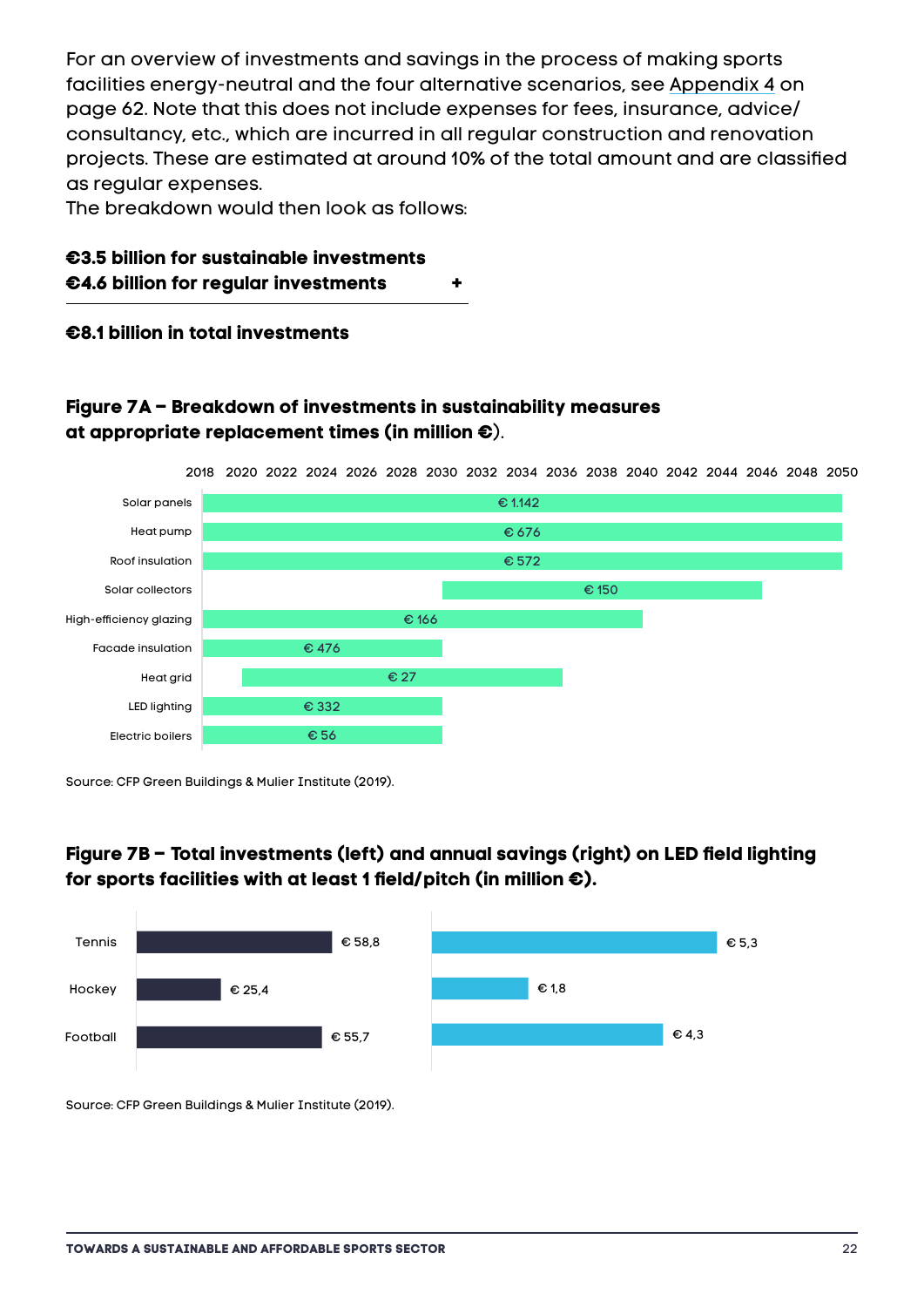#### **Figure 8 — Total investments per measure (million €) (left), savings per measure per year (million €) (centre), payback period per measure in years (right)**



Source: CFP Green Buildings & Mulier Institute (2019).

Although no sharp distinction is made between municipal and private property, for a few types of facilities it is clear what the bulk of the investments will be allocated to. Investments in swimming pools and sports facilities will need to be made mainly by local authorities, while many tennis facilities (for example) are in private ownership (see Figure 9).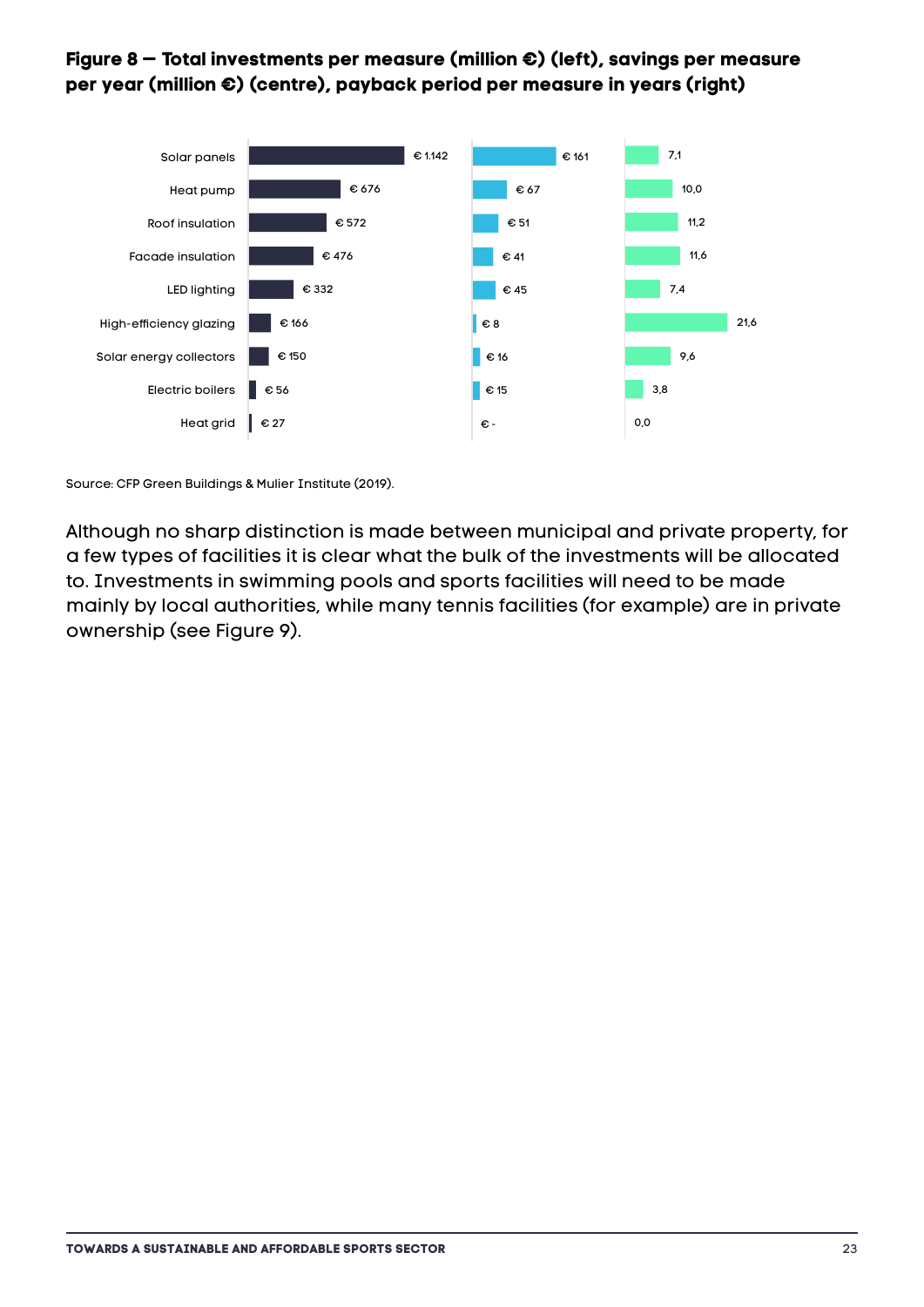



Source: CFP Green Buildings & Mulier Institute (2019).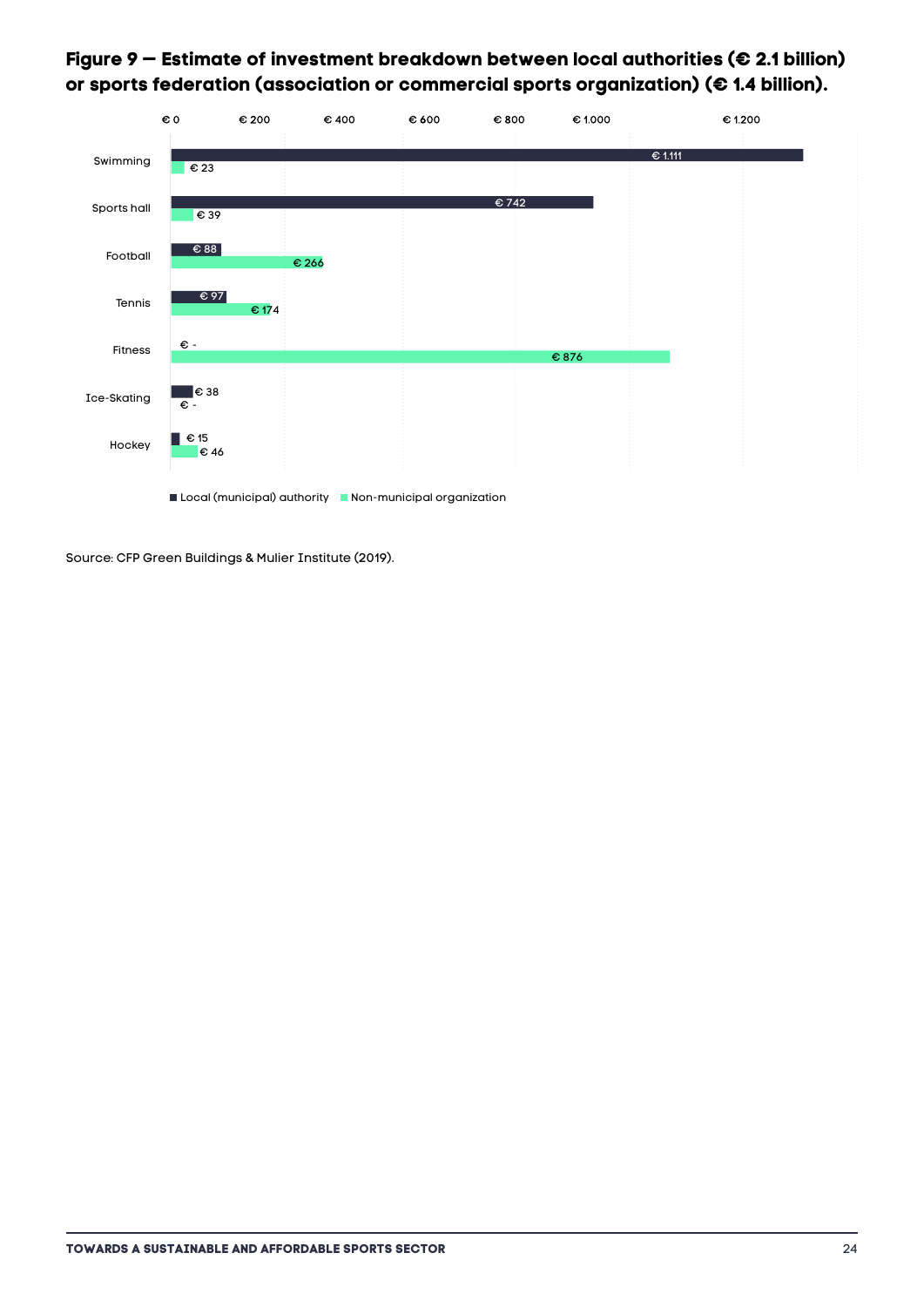#### <span id="page-24-0"></span>**1.4.2 Carbon reduction target of 49% by 2030**

In addition to the end target of 2050, there is also an intermediate target of 49% carbon reduction by 2030. There are several pathways to achieving this target. The baseline measurement, which is based on energy neutrality, as well as alternative scenarios 2, 3 and 4 in [Appendix 4](#page-61-0), generate a 49% reduction in carbon emissions. None of the scenarios outlined factor in demolition. It is possible that, due to the demolition of old buildings and smart construction of new buildings (e.g. by integrating two or three old buildings into a single new building), the investment will be lower, while annual cost savings will increase.

#### **Area of focus: no natural gas**

A 49% carbon reduction by 2030 is feasible if all facilities stop using natural gas. This applies to the baseline measurement based on energy neutrality and the alternative scenarios 2, 3 and 4. In scenario 2, it is important, however, that heat grids used for linking are carbon-neutral. The baseline measurement, scenarios 3 and 4 are based on all-electric energy generation with no natural gas. An important principle here is that the electric power must have been generated on a carbon-neutral basis. This makes solar panels important for sustainable and local energy generation. The baseline measurement is based on appropriate assessment times and therefore concerns 70% of the facilities. The estimated costs for this carbon reduction based on Figure 7A is €1.87 billion, thereby avoiding 673 kilotons of carbon emissions a year; this is equivalent to a reduction of 49%. On account of the large number of older buildings, this target could result in potential estimated cost savings of €190 million a year.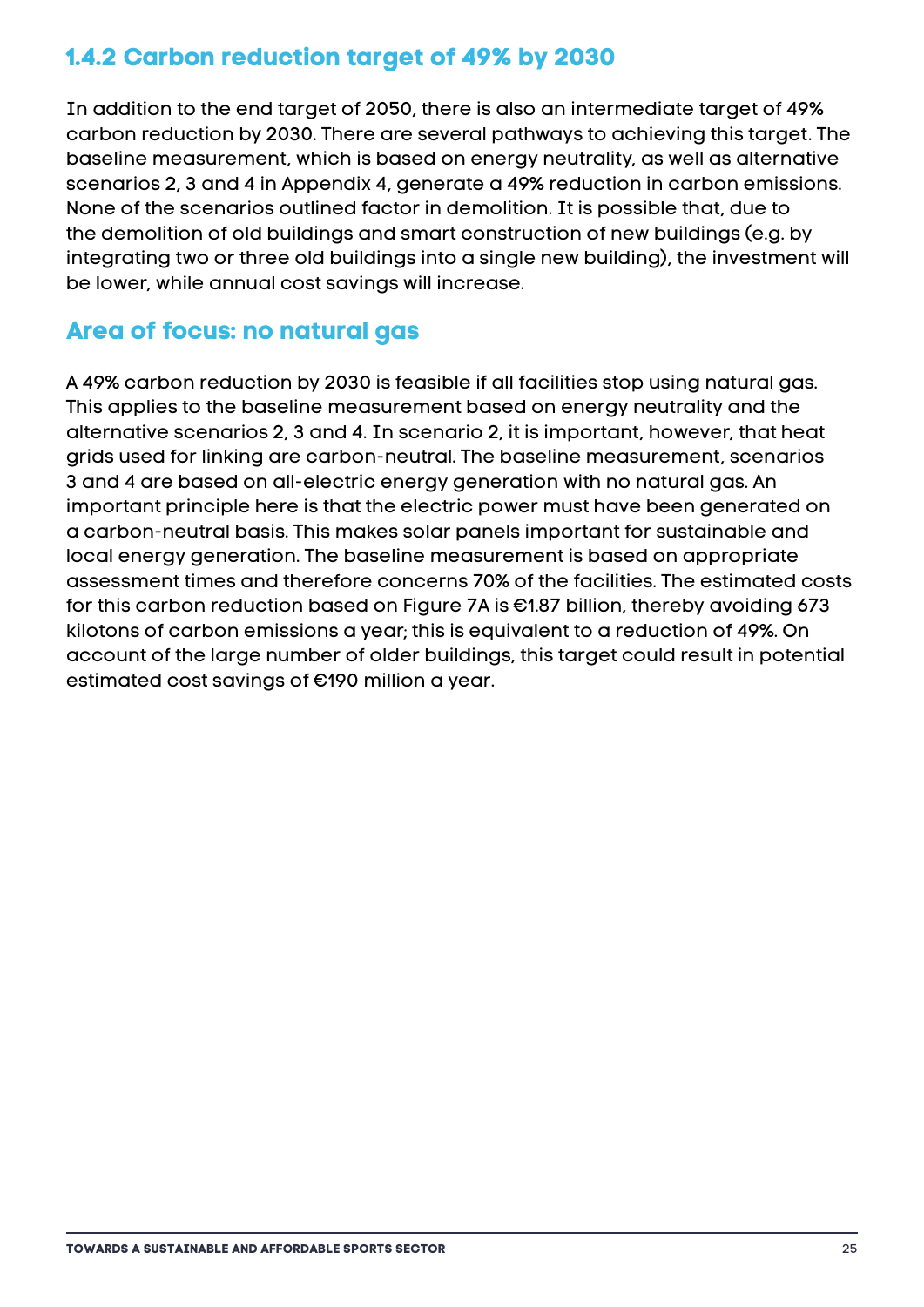### <span id="page-25-0"></span>**1.5 Monitoring**

Central monitoring is the basis for making utility buildings in the Netherlands more sustainable. Due to the diversity of owners of sports real state, monitoring plays a key role in the continued carbon reduction. This will need to be done from a single, central location.

The national government will eventually provide a sustainability tool, including to all other owners of sports facilities. This shows, at the facility level, what measures can be implemented in the immediate future or the longer term. For the sports sector, the tool will be designed such that it will enable voluntary board members to start saving energy and, in doing so, reduce their club's energy expenses. Note that a tool is already available through the BNG; you can find the Maatschappelijk Vastgoed Scan (Scan for Non-Commercial Real Estate) at [www.bngbank.nl/mvs.](http://www.bngbank.nl/mvs.)

#### **Local monitoring**

In order to enable all organizations (including both NGOs and commercial sports organizations) to keep track of their own energy consumption and to promote awareness, arrangements could be made in sports buildings for real-time monitoring of energy consumption and energy generation. This makes it possible to show sustainability in a fun, educational and challenging way. At the local level, monitoring based on smart metering is necessary in order to gain an insight into the sustainability challenge for private and municipal sports real estate. The compulsory sharing of this data is a prerequisite for smart sustainability processes. In addition, local monitoring data is an essential source of information for a central database, which can be used to centrally monitor the entire sector.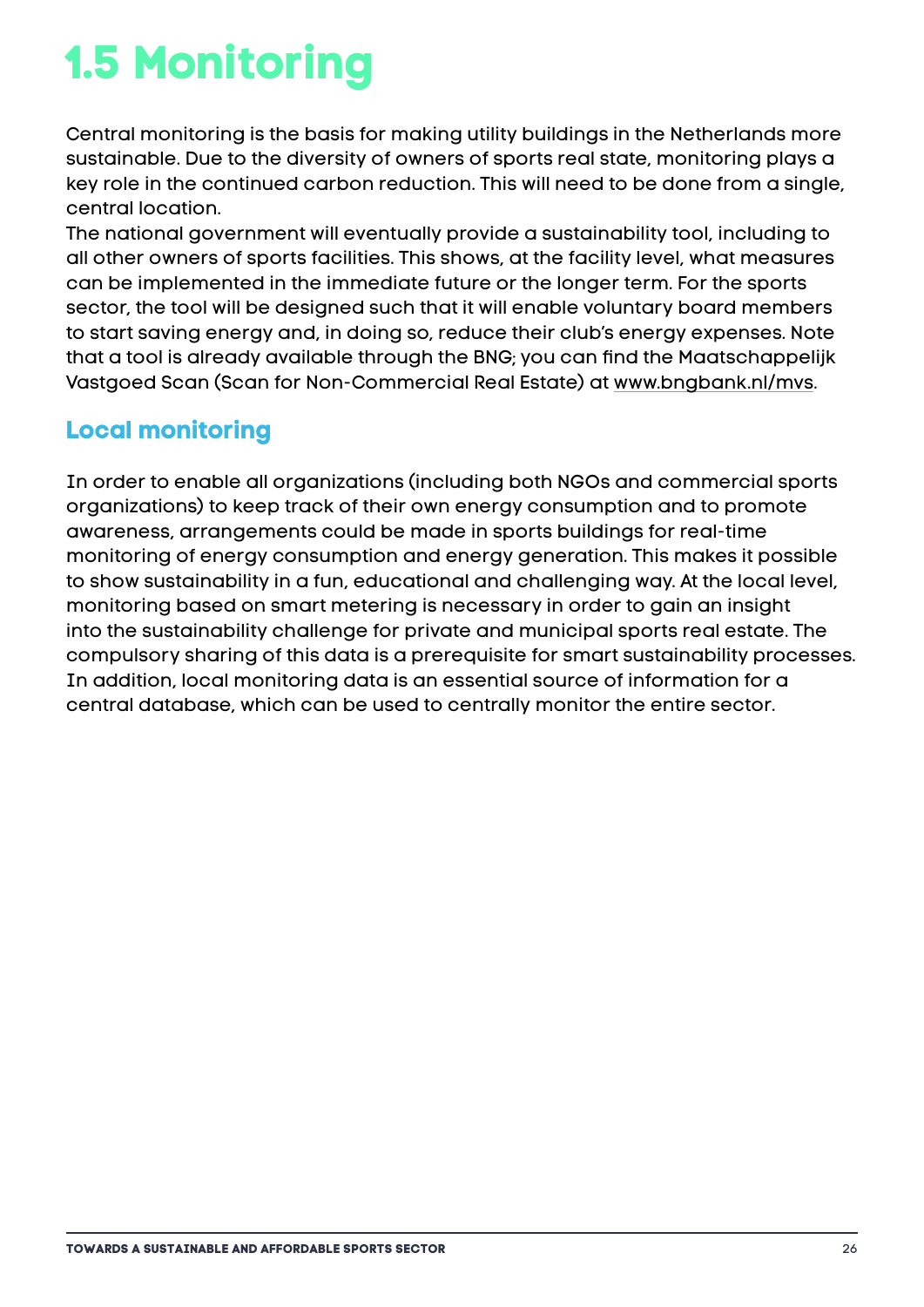### <span id="page-26-0"></span>**1.6 Finances**

Local authorities can borrow the funds for investment in real estate (without affecting their solvency) from BNG Bank and the Nederlandse Vereniging van Banken (Dutch Banking Association). The national government is currently examining whether this is also possible for other owners of non-commercial real estate.

The Stichting Waarborgfonds Sport also increased the warranty capital in recent years by €12.5 million in order to facilitate more guarantees for associations. This is expected to free up more capacity for providing guarantees between now and 2025 in order to reconcile the financing for the sustainability investment for associations, which will want to use these until that time. This also extends to challenges related to circular and environmentally friendly management. The capacity of the Stichting Waarborgfonds Sport will be factored into the assessments.

While improving the sustainability of commercial sports facilities, we will also investigate whether the existing support tools are sufficient (or can be adapted), so that commercial sports organizations can help to achieve the goals set out in this Roadmap.

The BOSA funding scheme for the construction and maintenance of sports facilities ([Bouw en Onderhoud SportAccommodaties](https://www.dus-i.nl/actueel/subsidiekalender/2021/01/01/stimulering-bouw-en-onderhoud-van-sportaccommodaties)) already provides organizations with additional funding to finance sustainability measures for their facilities. There are tax incentives in place for commercial sports organizations, including the [EIA \(Energie Investeringsaftrek\)](https://www.rvo.nl/subsidie-en-financieringswijzer/eia), which can support them in their business operations. In addition, there are the [ISDE](https://www.rvo.nl/subsidie-en-financieringswijzer/isde) and [SDE+](https://www.rvo.nl/subsidie-en-financieringswijzer/sde)schemes for support of sustainable energy production and efficient heating equipment.

Provincial and local authorities also regularly provide support measures – you can check their websites for further information.

For wider social challenges with regard to asbestos removal and the reinforcement of the power grid, the assumption is that other sectors and industries will take this on at some point.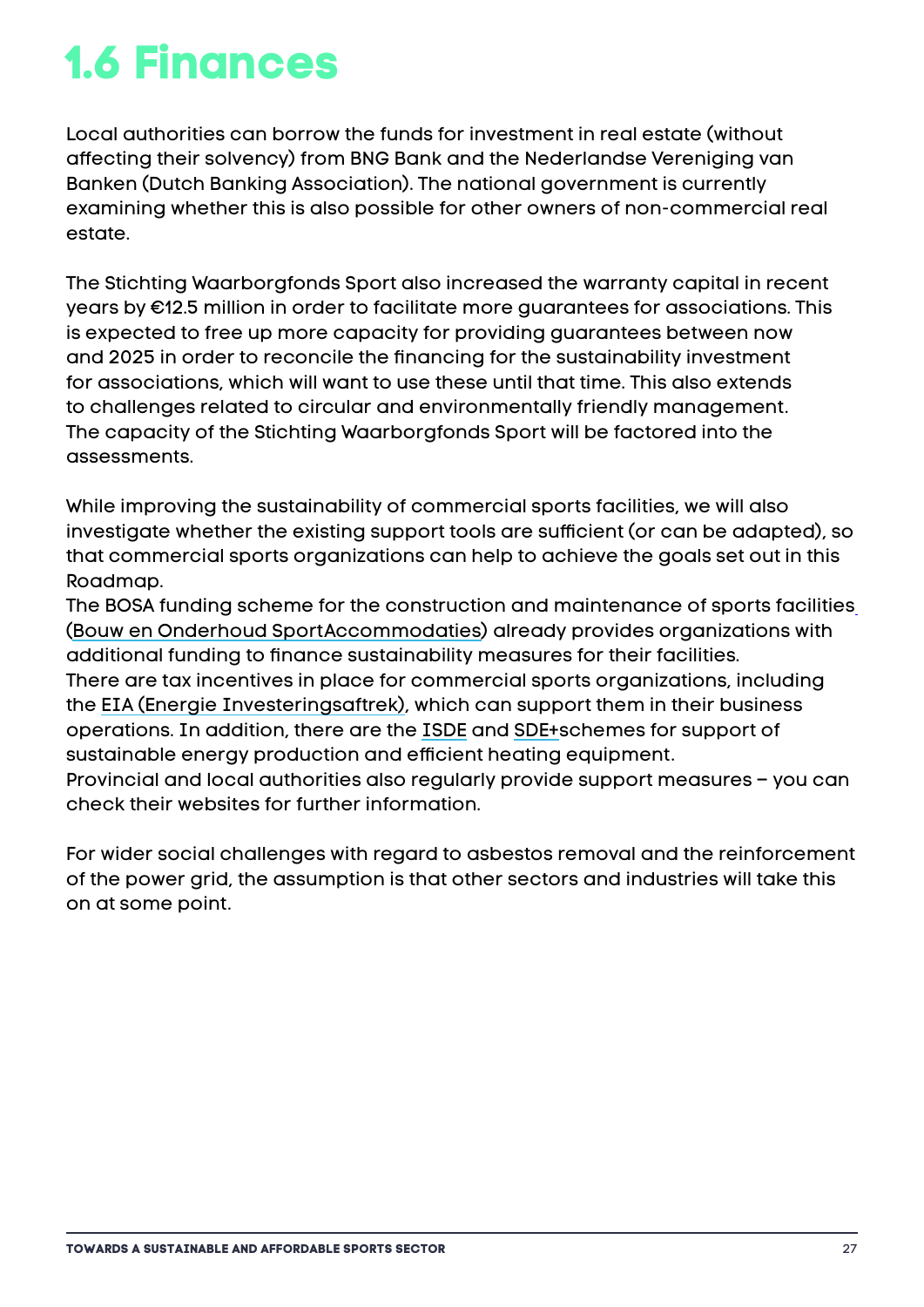# <span id="page-27-0"></span>**2 Sustainable and Healthy Sporting Environment**

- 
- 
- 
- 
- 
- 
- 
- 
-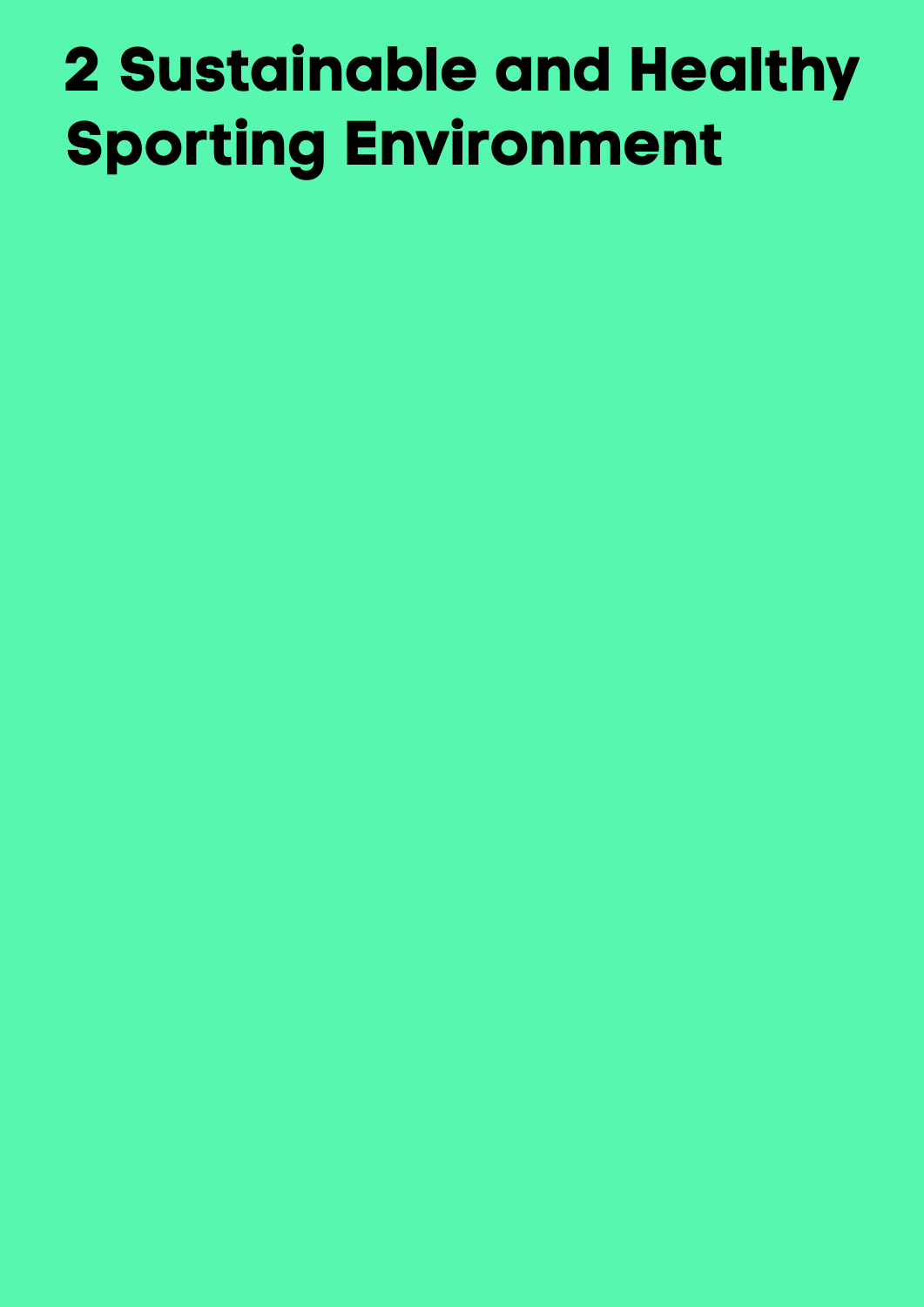### <span id="page-28-0"></span>**2.1 Circular materials**

#### **2.1.1 Vision and strategy**

Improving the sustainability of the sports sector extends beyond energy consumption alone: there are other sustainability issues that the sports sector will need to take on collectively to ensure a healthy and sustainable sports environment in the future. Key issues, for example, include environmentally responsible crop protection products and the recycling of artificial grass fields and pitches. The Roadmap for a Sustainable Sports Sector provides a sectoral action plan to reduce the total carbon footprint of the sports sector. These issues are an addition to the targets set under the Dutch Climate Agreement.

The Dutch government drafted a plan (including targets) in 2016 to achieve a circular economy by 20507. Through a total of three basic objectives, the government is attempting to transform the Dutch economy into a circular economy as soon as possible<sup>8</sup>, in which waste and all the problems it brings with it has been eliminated, or at least minimized. These objectives are:

- 1 Existing production processes make more efficient use of raw materials, so as to reduce the need for these natural resources.
- 2 If new natural resources are needed, sustainably produced, renewable (infinite) and generally available energy sources will be used to the extent possible. This includes biomass, a natural resource made from plants, trees and food residue. This will make the Netherlands less dependent on fossil fuels, as well as being better for the environment.
- 3 Developing new production methods and designing new products based on a circular model.

This Roadmap endorses the objectives set out above. Objectives 2 and 3 are the most relevant to the sports sector. These objectives include the transition agendas, the most relevant of which are the manufacturing industry<sup>9</sup>, construction<sup>10</sup>, and the consumer goods industry<sup>11</sup>. The sports sector serves as a quideline for more effectively integrating circularity into a sustainable sports environment in the future.

Since the use of circular materials in the sports sector is still at the nascent stage, the focus in the coming years will be mainly on the organizational aspects of this transition. Nevertheless, the sports sector is working with local authorities and vendors and suppliers to change artificial grass from a waste problem into a circular solution as soon as possible (see Article 2.1.3 for further details). There are also numerous other circular examples to be found in the sports sector.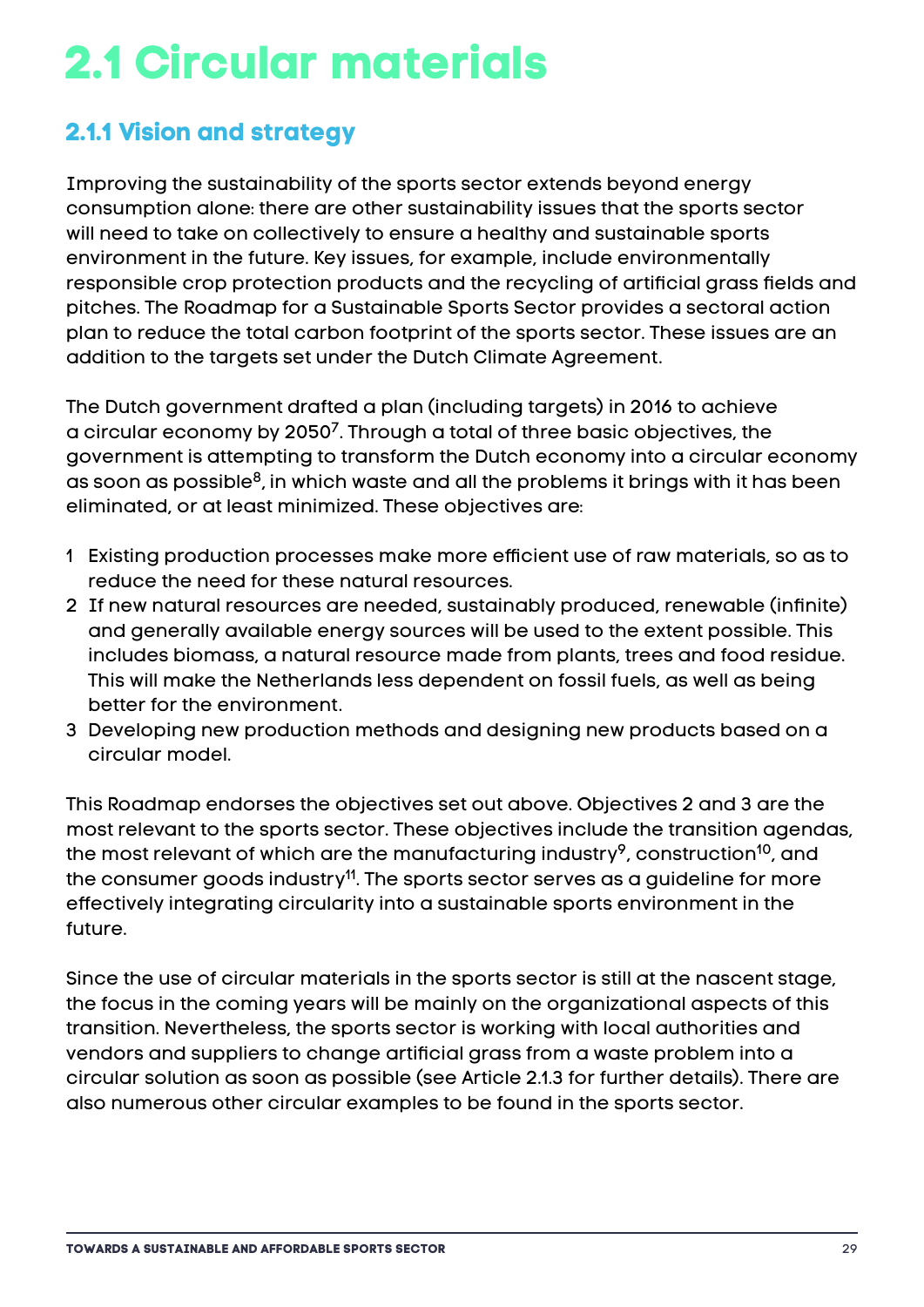You will find further information about the transition toward a circular economy by 2050, and you can also track the progress of this transition at the following link: [https://www.rijksoverheid.nl/onderwerpen/circulaire-economie/nederland](https://www.rijksoverheid.nl/onderwerpen/circulaire-economie/nederland-circulair-in-2050)[circulair-in-2050](https://www.rijksoverheid.nl/onderwerpen/circulaire-economie/nederland-circulair-in-2050)

As stated, there are two other processes in the sports sector: the Sport Agreement and the Green Deal for Sporting Grounds. Both of these are discussed in more detail below.

#### **The following items have been added to the Sport Agreement:**

- Where possible, the sports sector (working closely with local authorities and with the support of the Ministry of Health, Welfare and Sport) will take the initiative through self-regulation, either enhanced by Green Deals or otherwise;
- The Kennis- en Innovatieplatform Verduurzaming Maatschappelijk Vastgoed (Expertise and Innovation Platform for More Sustainable Non-Commercial Real Estate) was established, in which sport and various other, existing centres of expertise and organizations are also represented. The platform will focus on all aspects related to sports facilities, e.g. the standardization of facilities, occupancy rates, accessibility and quality. The expertise centre will also be tasked with:
	- $\cdot$  Establishing various locations across the Netherlands where local authorities, the sports sector and the business community develop (or enhance) the required innovations together. These innovations will result in new standards for, among other things, tender documents;
	- Promoting innovation by making the sports infrastructure more sustainable through the organization of various challenges;
	- · Development and use of financial models for improving the sustainability of sports facilities (including funds, ESCO financing, guarantees, etc.) and making these available to local authorities, sports federations and associations;
	- · Commercial sports organizations also play a role in the areas above. They will need to make the relevant financial decisions themselves. Through the various umbrella organizations, these parties must ensure self-regulation and integration of sustainability into the quality assurance system. Fitness organizations, for example, are subject to the 'Standards and Guidelines for Fitness Facilities, version 1.1' (2010); this will need to be updated. Similar initiatives launched by Dutch Olympic Committee\*Dutch Sports Federation (NOC\*NSF) can potentially create synergy. Green Deals could be a supporting feature in this process.

By combining these elements, the sports sector will be able to take actual measures towards a healthy and sustainable sport environment, in which lowcarbon buildings and a smaller carbon footprint will be integrated.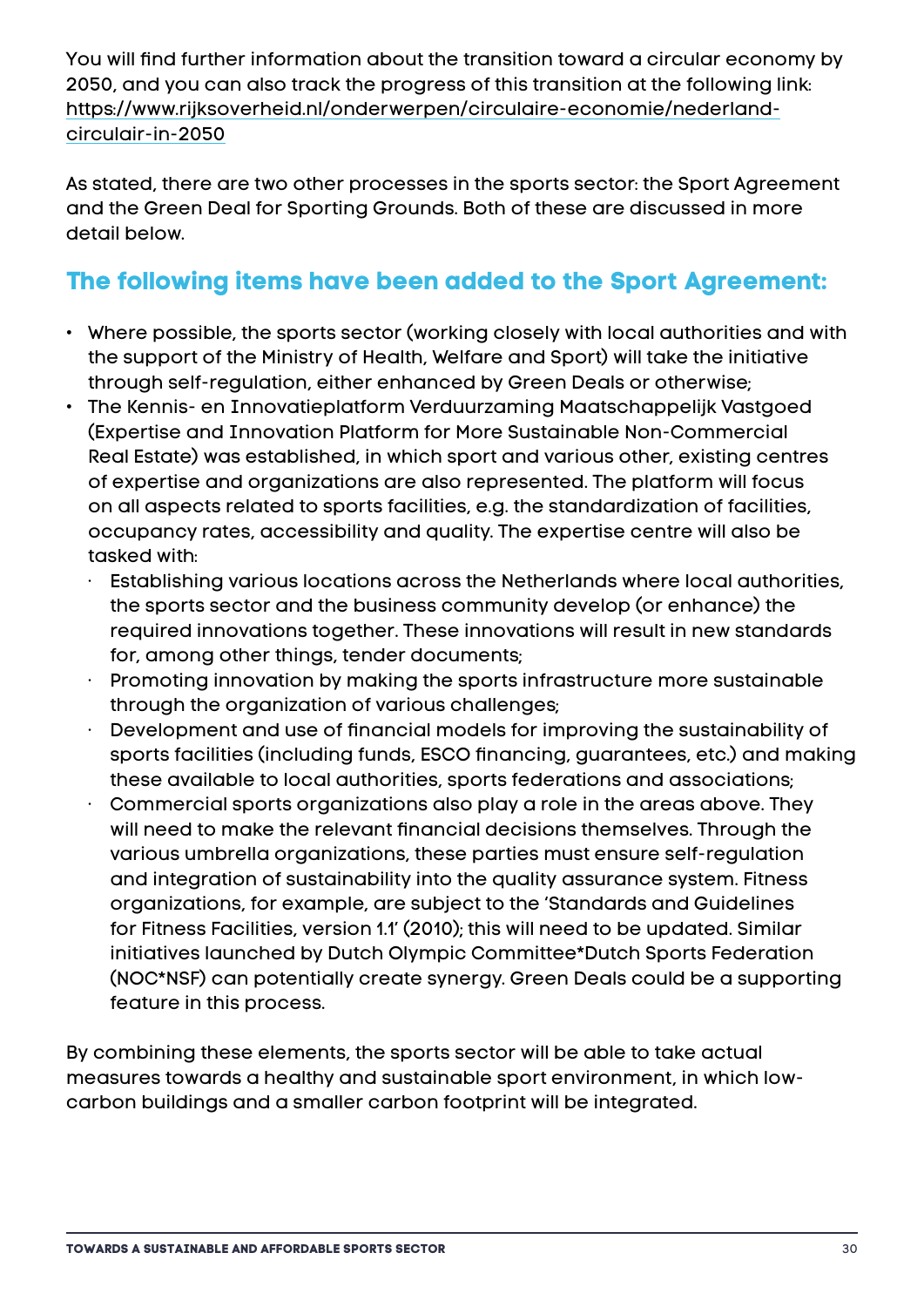#### <span id="page-30-0"></span>**2.1.2 Scope**

This Roadmap covers the approximately 10,000 sports facilities found across the Netherlands. A large number of these facilities (between 60 and 70%) are owned by local authorities. These facilities are subject to the terms agreed in the Routekaart Maatschappelijk vastgoed van Gemeenten (Roadmap for Municipal Real Estate). The remaining 30 to 40% of these facilities include both commercial (e.g. fitness, golf courses, ice-skating rinks, outdoor sports, etc.) and non-commercial (football, tennis, hockey, golf, etc.) properties.

Increasing the share of recycled, circular materials and sporting equipment provides major opportunities for solving waste problems and reducing carbon footprint in the sports sector, although it is currently unclear how this can be monitored using reliable and verifiable methods. The potential for carbon reduction through the use of circular materials will be further developed over the next several years. This addresses two challenges at the same time: it reduces carbon footprint in the sports sector and promotes a pleasant and healthy environment for athletes.

The action plan at the sectoral level will be updated at fixed intervals with the aid of existing and future action plans at the portfolio level.

Commercial sports organizations – particularly in the fitness sector – already have a good network in place for exchanging used sports equipment. In order to further integrate the purchase of circular materials into existing purchasing procedures, the requirements for recycled materials in new equipment must be further developed. This is based on alignment with the transition agenda of the manufacturing industry. The plan to use recycled materials in sports buildings is consistent with the transition agenda for the [construction industry. As with](http://bouw.Net) the carbon reduction for energy, circularity in the sports sector will be based on cooperation with other entities<sup>12</sup>, in order to be able to also handle these challenges as well.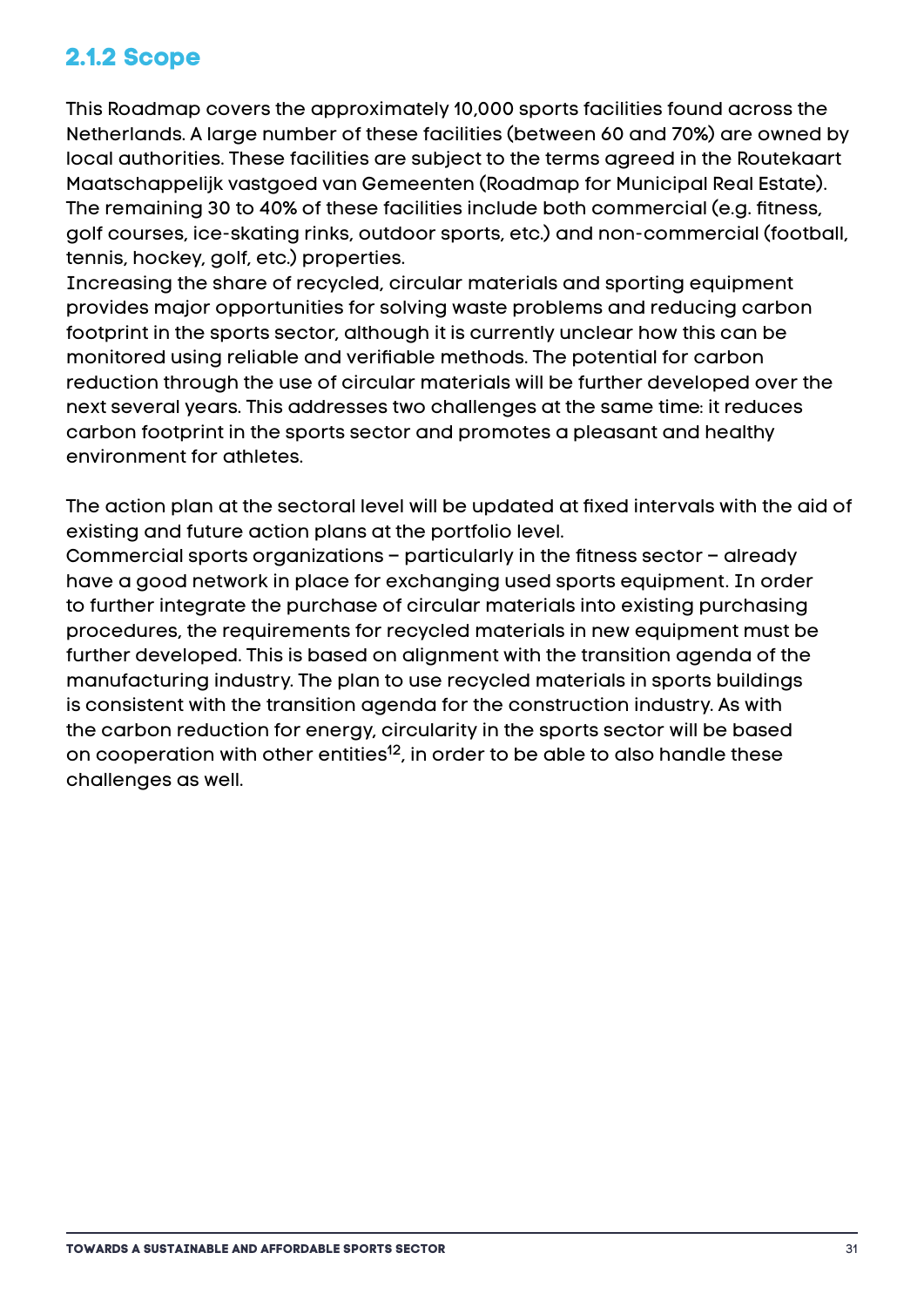#### <span id="page-31-0"></span>**2.1.3 Timeline**

The plan for the sports sector is to start by addressing the problem of waste from artificial grass. To this end, the Dutch national government promotes the use of circular artificial grass fields and pitches without the use of infill materials<sup>13</sup>. In order to achieve this, a SBIR initiative for environmentally friendly sports fields has been launched to promote high-quality recyclable artificial grass sports fields and pitches14. Through the master plan for circular sports fields (BSNC in conjunction with VSG [the Association of Sports and Municipalities] and NOS\*NSF), the improved quality assurance system (NOC\*NSF) and the monitoring of this system, the expected development in circularity objectives can be indicated. This will serve as a guideline for the timescale. Since the start of 2021, the BOSA scheme for promoting the construction and maintenance of sports facilities (subsidieregeling 'Stimulering Bouw en Onderhoud van SportAccommodaties) includes a category that provides for the promotion of circular materials.

The national government has launched an investigation into potential sustainability criteria for circular purchasing and sustainable management of artificial grass sports fields and pitches, the results of which must lead to a more balanced promotion through the BOSA and other relevant funding programmes. This investigation can also provide input for a baseline measurement (Article 2.1.4). Commercial sports organizations will start by investing in more far-reaching cooperation between umbrella organizations, where circular-economy principles will be a key item on the agenda. Another area of focus is the national support programmes for commercial sports organizations. The options available for this group may possibly be extended. It is already possible to use, for example, the [MIA/Vamil \(Milieu Investeringsregelingen \[Environmental Investment Schemes\]\),](http://www.rvo.nl/subsidie-en-financieringswijzer/miavamil) which can support them in their business operations. Provincial and local authorities also regularly provide support measures – you can check their websites for further information. For details on this timeline, see [Appendix 2A.](#page-49-0)

#### **2.1.4 Baseline measurement**

Based on the Master Plan for Circular Sporting Grounds, information will be provided in the coming years on the reduction of the carbon footprint of sports equipment. Making artificial grass sustainable has been given extra focus due to the large amount of waste<sup>15</sup> produced in this area. The Supply Chain Agreement is a first major step in this direction<sup>16</sup>.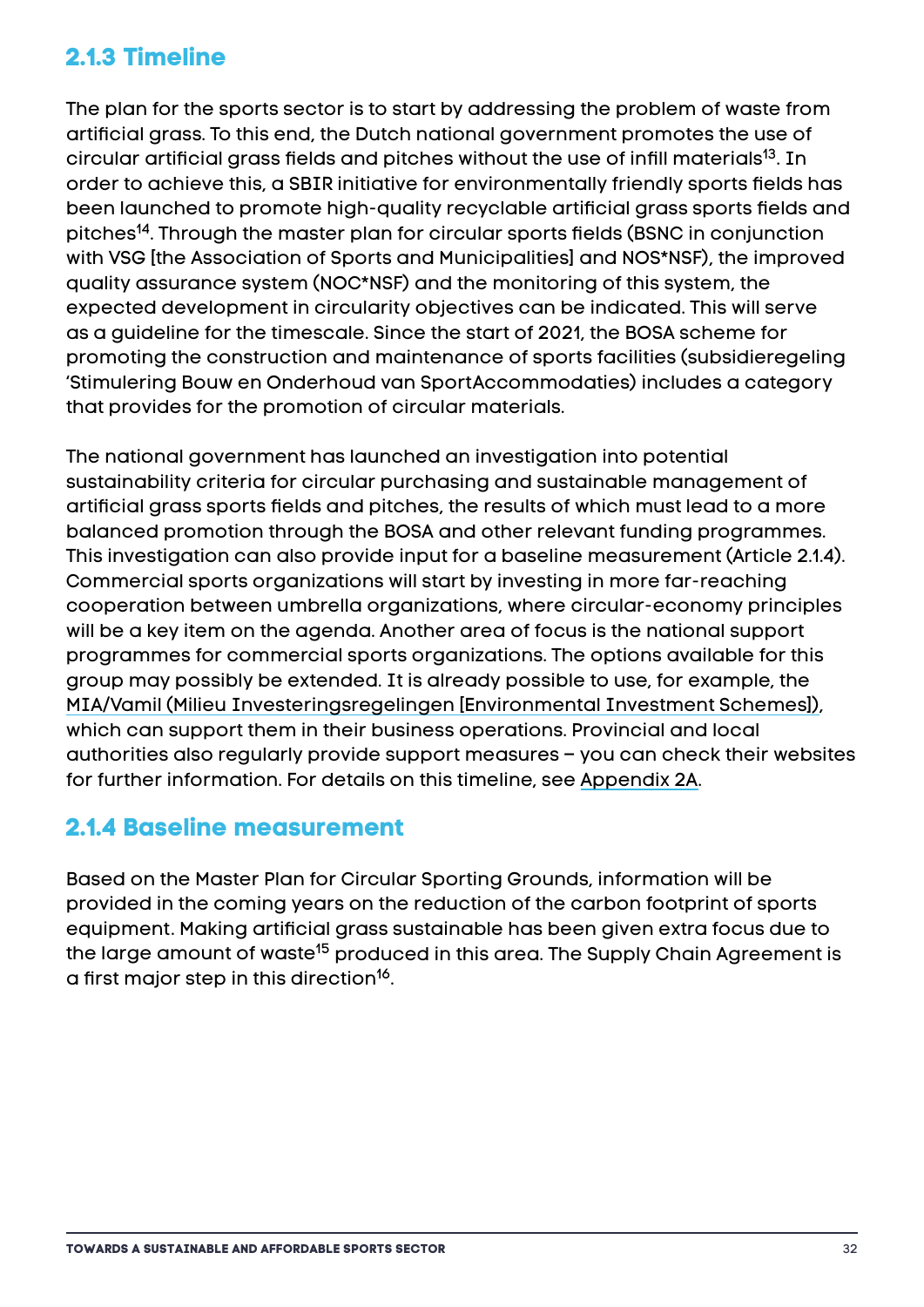#### <span id="page-32-0"></span>**2.1.5 Monitoring**

Central monitoring. Due to the many different owners of the sports real estate across the Netherlands, central monitoring is necessary in order to keep track of the progress of the use of circularity.

Circularity of materials is only at an early stage. Tools to learn more about the use of these materials and to be able to monitor this use are currently under development.

#### **Local monitoring**

In order to be able to share information with all organizations on their own use of materials based on circular-economy principles (as well as raise awareness on this topic), measures should be implemented inside sports facilities for monitoring purposes. This makes it possible to show sustainability in a fun, educational and challenging way. In addition, local monitoring data is an essential source of information for a central database, which can be used to centrally monitor the entire sector.

### **2.2 Reduction in the use of crop protection products**

#### **2.2.1 Vision and strategy**

Since the objective is to improve the health of sporting grounds across the Netherlands, the priority is to ban the use of crop protection products on natural grass. The reduction of biocides on artificial grass, which is occurring at the initiative of the stakeholders and is supported by innovation programmes launched by the national government, is both important and necessary. The process initiated by the Green Deal for Sporting Grounds for the sustainable management of sporting grounds has resulted in a plan to ban crop protection products from all sporting grounds/outdoor sports facilities. However, ideas on how this is to be achieved are currently still limited and fragmented across the sports sector. It is important that people become aware of the risk more quickly, as – with the exception of golf – this has fallen by the wayside in recent years.

#### **2.2.2 Scope**

Through the Green Deal for Sporting Grounds (GDS), various organizations are committed to eliminating the use of crop protection products on and around sporting grounds. This Green New Deal will expire in 2021 , but since it relates to terms agreed in the Roadmap, the obligation of the sustainable management of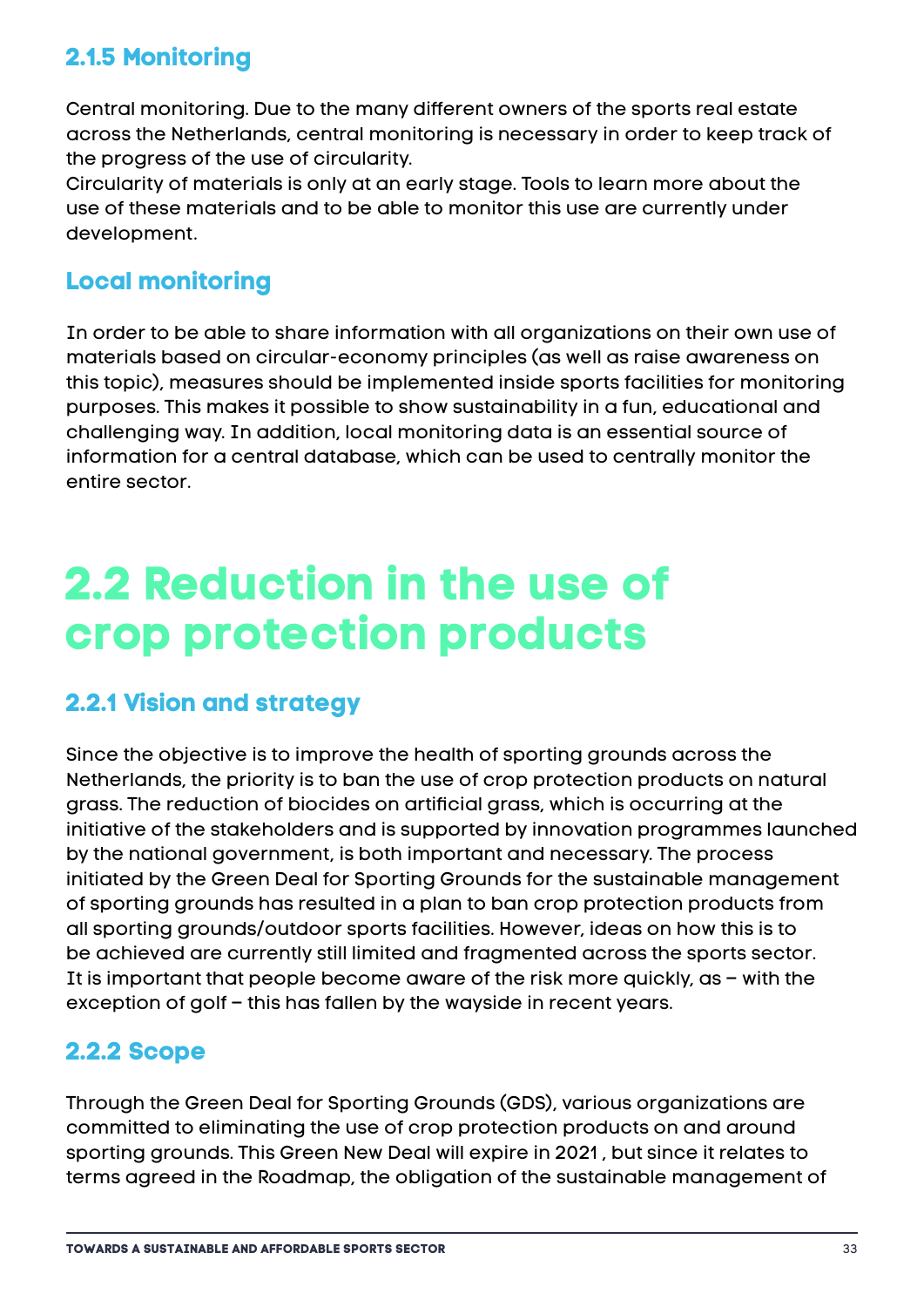sporting grounds will remain in place. The objective is to eliminate the use of crop protection products altogether. A plan<sup>17</sup> is in place to ban crop protection products as soon as possible. Conventional agents can currently only be used in exceptional situations, where the preference is for low-risk agents, to the extent that these are available and sufficiently effective. This is based on practicability in terms of technical feasibility and affordability. The Ministry of Infrastructure and Water Management aims to eliminate the use of all chemical crop protection products on sporting grounds beyond 2022. While some exceptions will continue to apply until that time, the use of chemical crop protection products will be allowed only for a limited number of specific and persistent plagues to be determined (including specific weeds, fungi and insects) in situations where there is no viable alternative available.\*

\*Letter from the State Secretary for Infrastructure and Water Management to the Dutch House of Representatives dated 25 October 2019

**Integrated Pest Management** (IPM) on sporting grounds is the basis here for the absolute minimum use of crop protection products. Several different developments have been initiated for this purpose:

- In 2020 , an updated version of the IPM manual will be published, which can be used for integrated crop protection on sports grounds. Self-regulation is key to a successful implementation. Yet in addition to protection through self-regulation, enforcement by the Netherlands Food and Consumer Product Safety Authority (NVWA) will also be necessary.
- Options for implementing changes to contract formats for grounds management. This would need to contain a reference to a list of exceptions of high-risk agents that can still be used.
- Improved professional training as proof of professional competence. This requires an independent assessment of professional knowledge in order to ensure that the implementing parties can make the right decisions. A key part of this is clarifying the parameters within which chemical agents may be used. The issues of 'Where not to spray' and 'What absolutely not to use as pesticides' are both essential parts of this process.
- Investigating whether certification processes can speed up the process of banning crop protection products, where the proposed reduction in the use of biocides on artificial grass fields is also considered.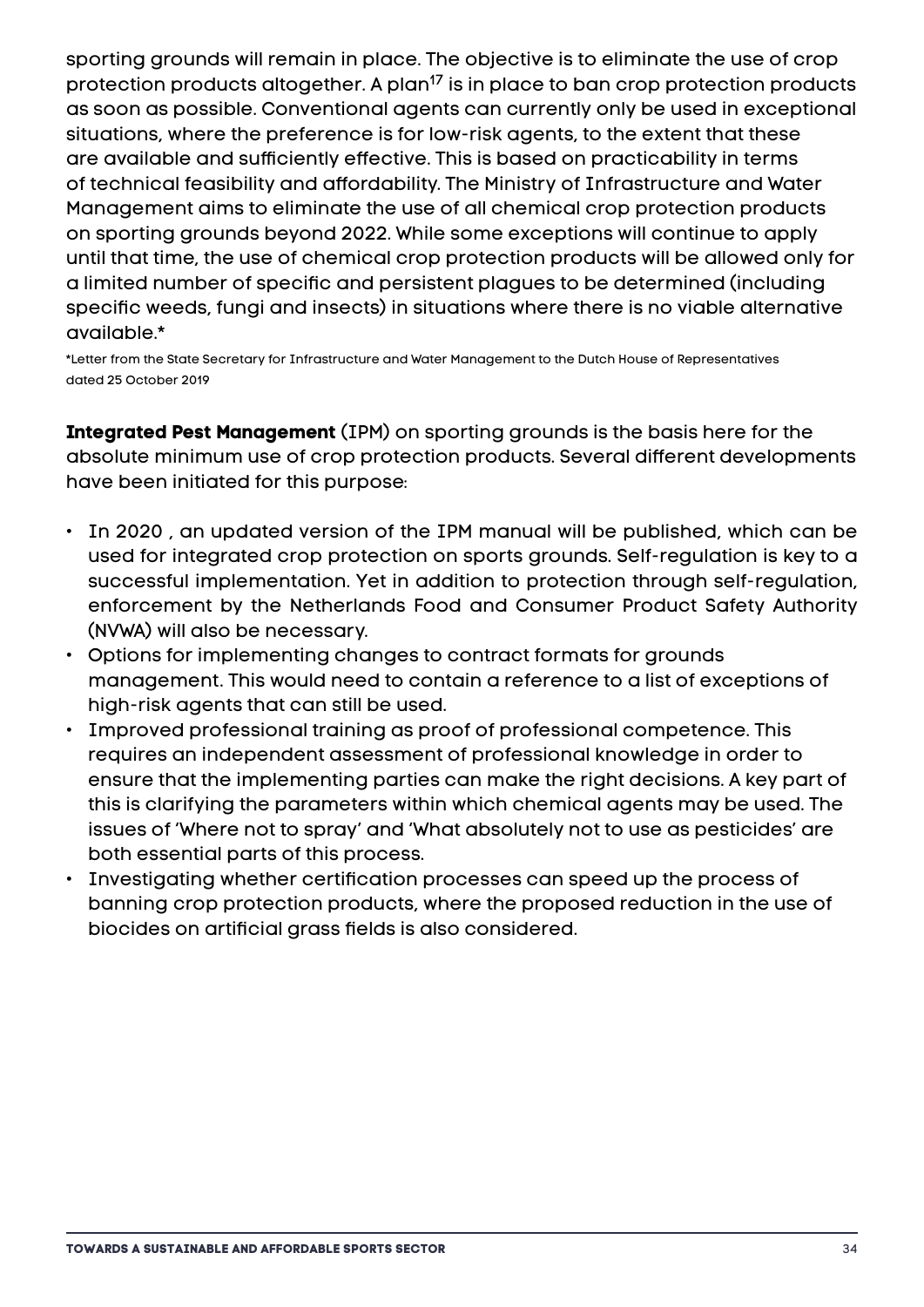#### <span id="page-34-0"></span>**2.2.3 Timeline**

In addition to the developments outlined above, the Golfalliantie (Golf Alliance; an alliance between three major Dutch golf organizations: the Netherlands Golf Federation, the Dutch Golf Course Association and the Netherlands Greenkeepers Association) will be launching a pilot project related to IPM in 2020, paving the way for an overall ban on crop protection products.

The Golfalliantie/Golf Alliance already has experience with the GEO certification system. Possibly working with the Netherlands Food and Consumer Product Safety Authority (NVWA) as the enforcing organization, the Golfalliantie/Golf Alliance will set up a self-regulation system and test this for practicability. The organization will assess whether this system can be applied across the entire sports sector. The monitoring of the reduction of – or the outright elimination of – crop protection products is a basic part of the self-regulation process. Developments will be supported with innovation calls and opportunities for promotion. The terms agreed under the Green Deal for Sporting Grounds will be integrated on the expiry of this agreement into the draft of the Sport Agreement, using the Roadmap (see: [Appendix 2B\).](#page-54-0)

#### **2.2.4 Baseline measurement**

Data on the current use of crop protection products is expected in early 2020, in any event from the Golfalliantie/Golf Alliance. Based on this data, an assessment will then be made what efforts will need to be made until the end of 2022.

#### **2.2.5 Monitoring**

The monitoring section will be integrated into the plan for sustainable management of sporting grounds and will serve as a basis in order for determining how much reduction is effectively achieved on an annual basis.

Monitoring will be conducted under the supervision of the Dutch Olympic Committee\*Dutch Sports Federation (NOC\*NSF) and the relevant sports federations. Monitoring may take place in a number of ways, including of the total use of crop protection products; of the exceptions remaining in place only; or of the number of certificates issued (if a certification system is established).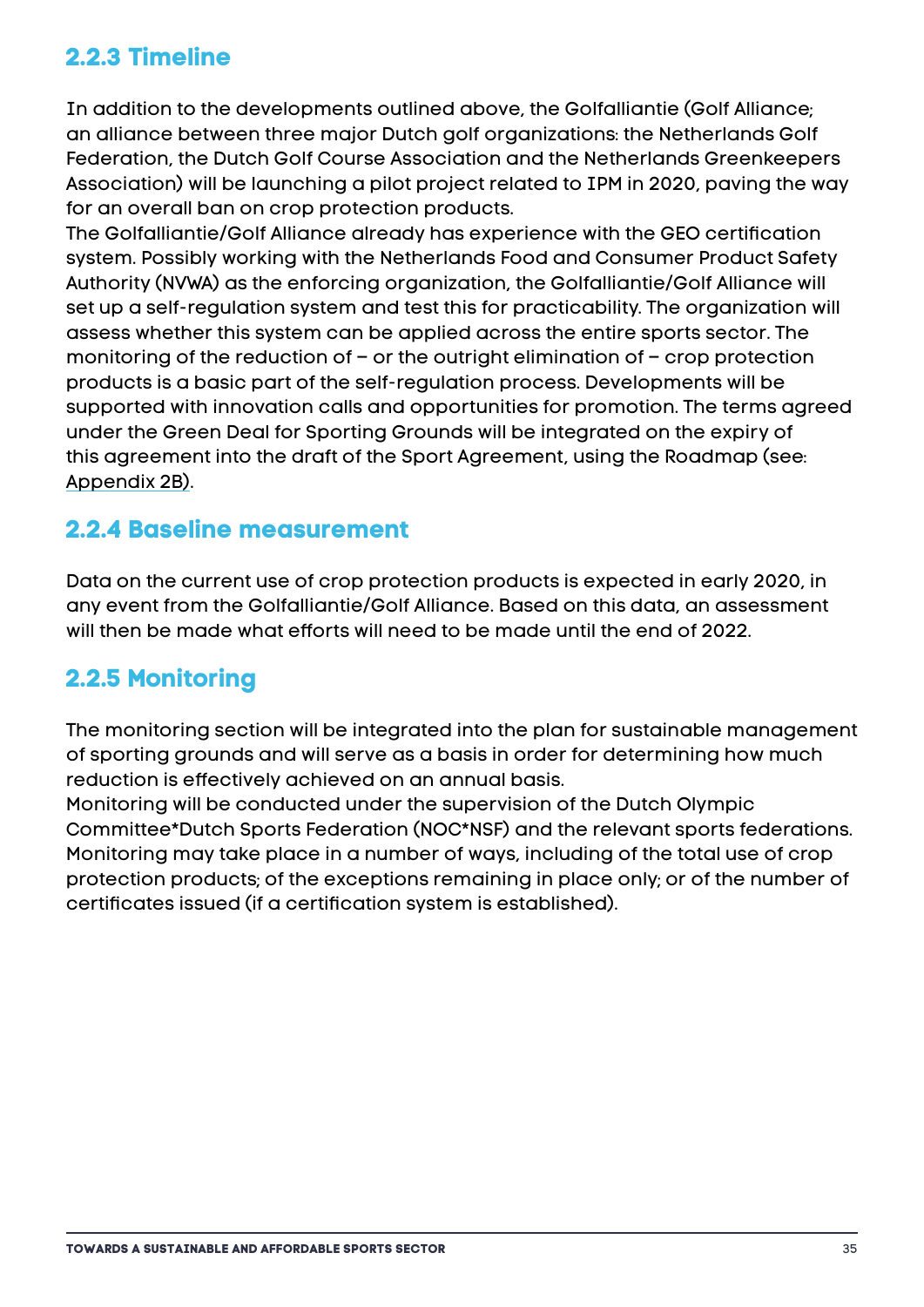### <span id="page-35-0"></span>**2.3 Climate-adaptive sporting environment**

#### **2.3.1 Vision and strategy**

Climate change is associated with more extreme weather conditions, and athletes are confronted with this phenomenon when practising their sport, e.g. flooding, drought and extreme heat. As a result of climate change, outdoor sports facilities are also affected by heat-related stress and flooding. A comprehensive approach, incorporating a role for greenery and nature, can provide non-technical solutions in addition to having a positive effect on health $18$ . Improved water storage during extreme downpours can not only mitigate flooding, but also facilitate water storage for the spraying of sporting grounds. The smart use of greenery can also reduce the effect of very warm weather while playing sports. This makes it possible to cancel out extreme weather conditions as a result of climate change to some extent at a local level.

#### **2.3.2 Scope**

The creation of a climate-adaptive sporting environment essentially transcends the components of the Roadmap outlined above. In this sports environment, carbon reduction, the circular use of materials and the banning of crop protection products are considered self-evident.

Many measures<sup>19,20</sup> related to these objectives will need to be implemented by local authorities as part of an integrated district approach. The Roadmap for Municipal Non-Commercial Real Estate and district transition plans take precedence as of now. It is also important to note that local authorities are supported by the other parties and are made aware of the opportunities available. Through programmes such as DuurzaamDoor [\(https://www.duurzaamdoor.nl/\),](https://www.duurzaamdoor.nl/),) a multi-stakeholder expertise programme launched by government authorities and NGOs, integrated data is provided in order to promote circularity, biodiversity and climate-adaptive measures within the built environment. Sports facilities can play a key role in the integrated approach to districts21.

Research and educational organizations support the integrated approach of this Roadmap by publishing more general information on their websites. Examples of such websites (which provide a wealth of information on how climate-adaptive construction is both necessary and possible) include (but are not limited to) [NatuurInclusief Bouwen](https://bouwnatuurinclusief.nl) ('Integrating Nature in Construction') and a website launched by Wageningen University, '[Klimaat in de stad'](https://www.wur.nl/nl/Dossiers/dossier/klimaatindestad.htm) ('Urban Climate').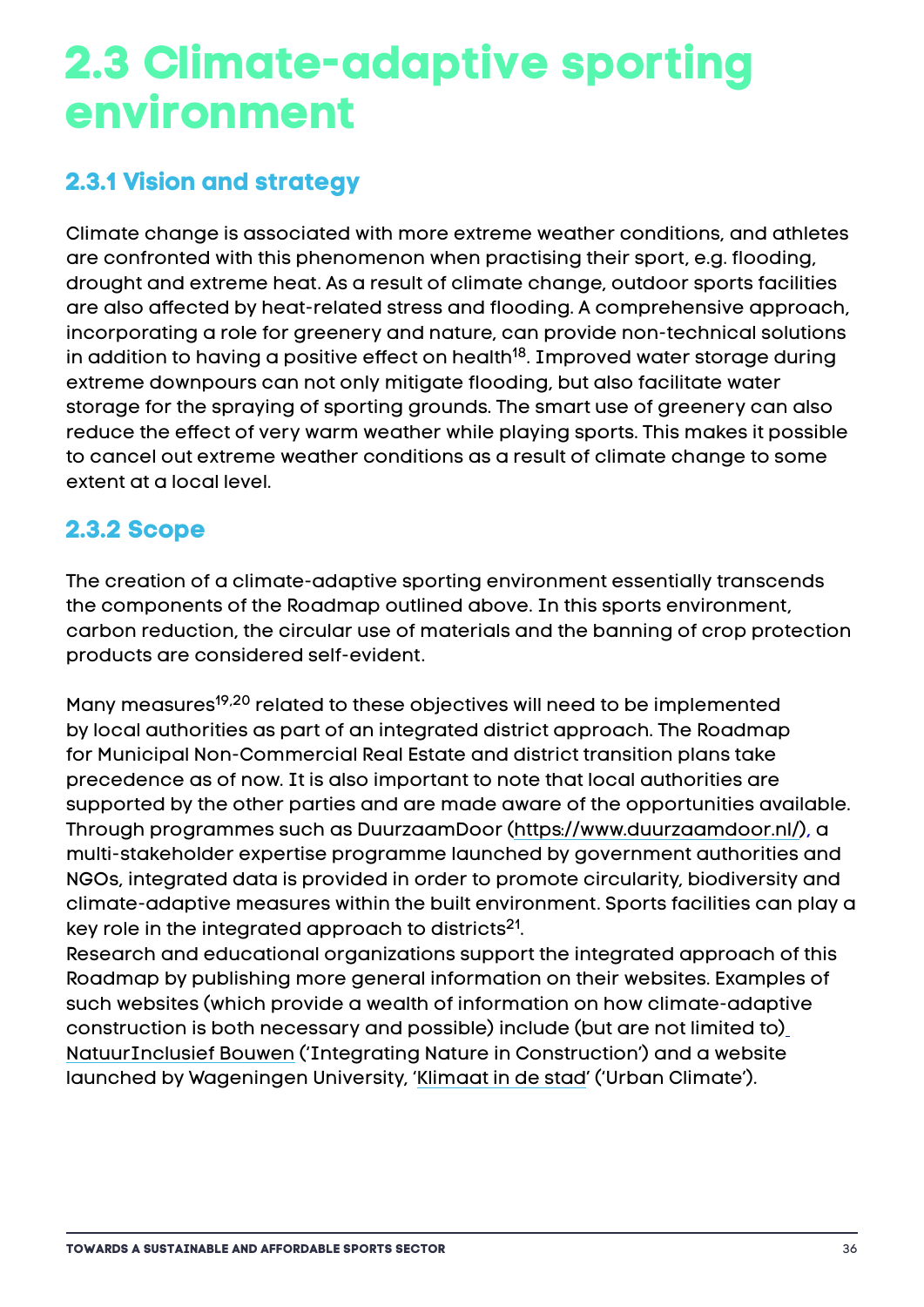## **2.3.3 Timeline**

The objective of the sports sector is therefore to start with around 320 facilities on an annual basis.

The baseline measurement and the monitoring lead to the expected renovation cycle. Climate-adaptive measures as part of sustainable sports facilities are integrated to the extent possible. It will be investigated whether a category can be added to the BOSA funding scheme for promoting the construction and maintenance of sports facilities (subsidieregeling 'Stimulering Bouw en Onderhoud van SportAccommodaties') that provides for climate-adaptive measures on sporting grounds. In addition, an analysis will be made of the national support programmes for the specific increase in options available for commercial sports organizations. It is already possible to use, for example, the [MIA/Vamil](https://www.rvo.nl/miavamil)  [\(Environmental Investment Schemes\),](https://www.rvo.nl/miavamil) which can support them in their business operations.

Provincial and local authorities also regularly provide support measures – you can check their websites for further information.

## **2.3.4 Monitoring**

Local monitoring. In order to share information with organizations on their own water consumption (and increase awareness), measures should be implemented inside sports facilities for monitoring purposes. This makes it possible to show, for example, water storage and the reduction of water consumption in a fun, educational and challenging way.

In addition, local monitoring data is an essential source of information for a central database, which can be used to centrally monitor the entire sector.

### **2.3.5 Finances**

Local authorities will be the driving force behind initiatives for area development $^{22}$ . The funding of these projects aligns with the Roadmap for Municipal Real Estate and integrated district approach within local authorities.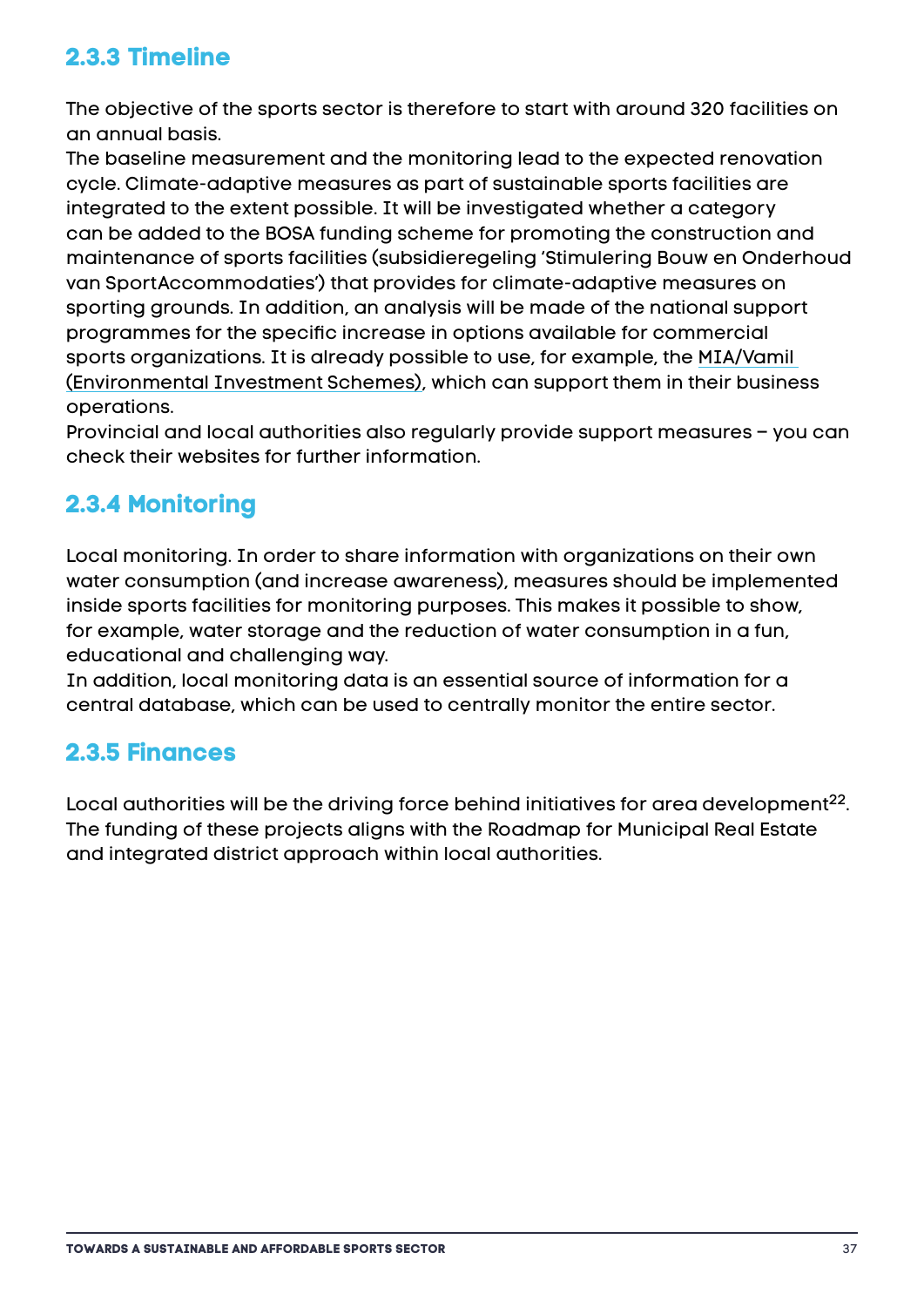# **3 Commitments**

- 
- -
- -
	-
-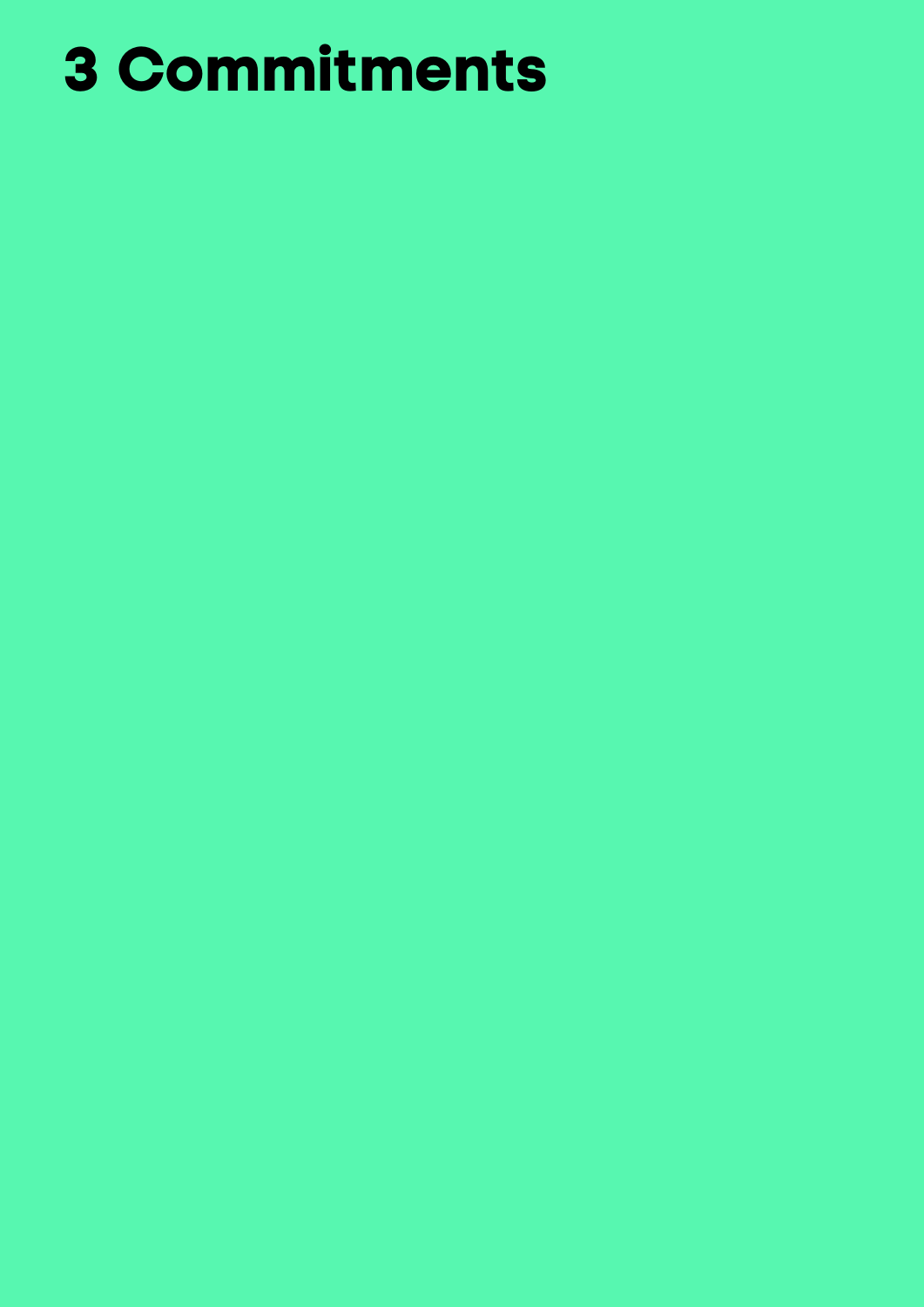All stakeholders must become and remain active in order to achieve desirable and necessary results together so the transition of national commitments into local commitments can be ensured. It is particularly essential that sports federations receive full support. Examples:

- A national network of consultants directed by the Dutch Olympic Committee\* Dutch Sports Federation (NOC\*NSF), which provides clubs with advice and support in making their clubs more sustainable. The intention is for these services to also be opened up to commercial sports organizations.
- Sharing knowledge through the Duurzame Sportsector ('SustainableSports Sector') platform, which forms part of the Kennis- en Innovatieplatform Verduurzaming Maatschappelijk Vastgoed (Knowledge and Innovation Platform for More Sustainable Non-Commercial Real Estate): [www.duurzamesportsector.nl](https://www.duurzamesportsector.nl)
- The obligation to link energy-efficiency measures to a 'free' energy scan. However, it is unclear whether this is also possible in conjunction with the duty-ofdisclosure reports.
- Cost assurance through BNG/Stichting Waarborgfonds Sport. The objective is for these loans not to result in an increase in contributions. Premiums and repayments can be paid from additional funds available through reduced energy costs.
- Performance/Service contracts: installation companies will remain responsible for the correct implementation for a specific period. A key condition for this is the Total Cost of Ownership (TCO) in contract negotiations.

Commercial sports organizations are faced with the same set of challenges. Improved cooperation between umbrella organizations in the [Platform](https://www.ondernemendesportaanbieders.nl)  [Ondernemende Sport](https://www.ondernemendesportaanbieders.nl) (Platform for Commercial Sports Organizations; POS) offers more widely supported integration. The parties concerned assume the responsibilities set out below, where they are expressly looking for mutual cooperation.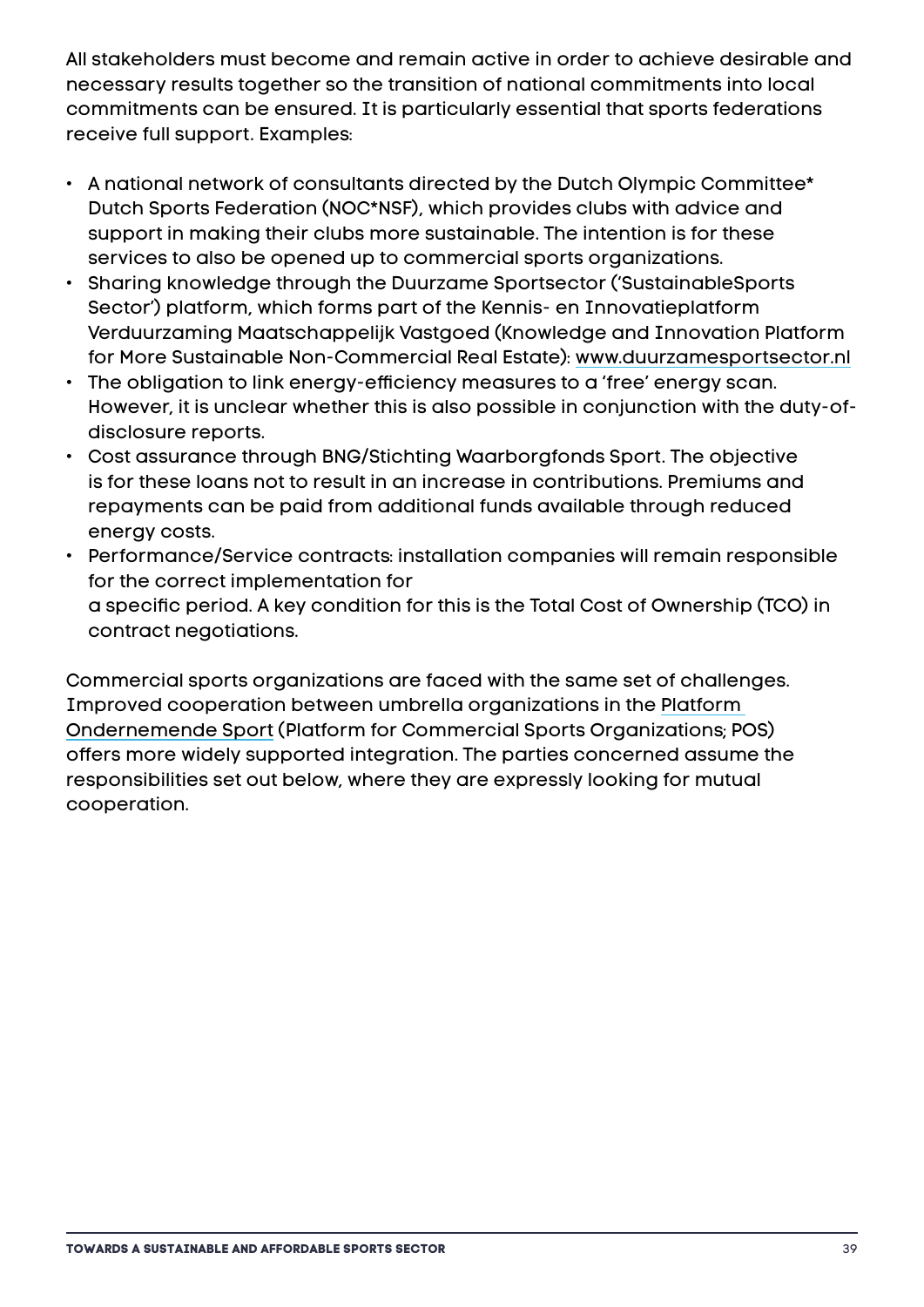## **3.1 Sport**

- In funding the various sports federations, NOC\*NSF requires that federations that possess their own facilities must draft an action plan for sustainability (i.e. the 'portfolio approach'). In their support for clubs and associations, sports federations will also be fully integrating sustainability or will join the abovementioned network of consultants who operate under the supervision of NOC\*NSF. They will also provide data and information on innovation issues in the coming year.
- The sports sector will work with local authorities to align all available information related to energy efficiency, storage and generation (including smart meters and previously implemented measures) with the government-wide system for information provision.
- NOC\*NSF and the Dutch sports federations will include sustainability as an integrated part of the optimization process of the Kwaliteitszorgsysteem Sportaccommodaties (Quality Assurance System for Sports Facilities). This will cover a variety of areas, including energy-efficiency, crop protection, circularity, and environmental damage.
- A dedicated team specialized in sustainable sports facilities will be established within NOC\*NSF and the sports federations. This team will be focusing on (list is not exhaustive):
	- · Quality Assurance System for Sports Facilities;
	- · Manual for Sports Facilities; and
	- · Comprehensive sustainability.
- The Kenniscentrum Sport & Bewegen (Sport & Exercise Expertise Centre) forms an active part of the Kennis en Innovatieplatform Verduurzaming Maatschappelijk Vastgoed (Expertise and Innovation Platform for More Sustainable Non-Commercial Real Estate).
- Commercial sports organizations will facilitate support projects as part of a broader cooperative relationship.
- Commercial sports organizations will actively communicate with their membersabout options for sustainability. They will be working with the Kenniscentrum Sport & Bewegen (Sport & Exercise Expertise Centre) and other entities operating in the world of sports.
- NL Actief, an industry association for commercial sports organizations, is exploring opportunities for joining the Quality Assurance System For Sports Facilities launched by NOC\*NSF and the sports federations. NL Actief has incorporated sustainability as an integral part of the quality assurance system for fitness.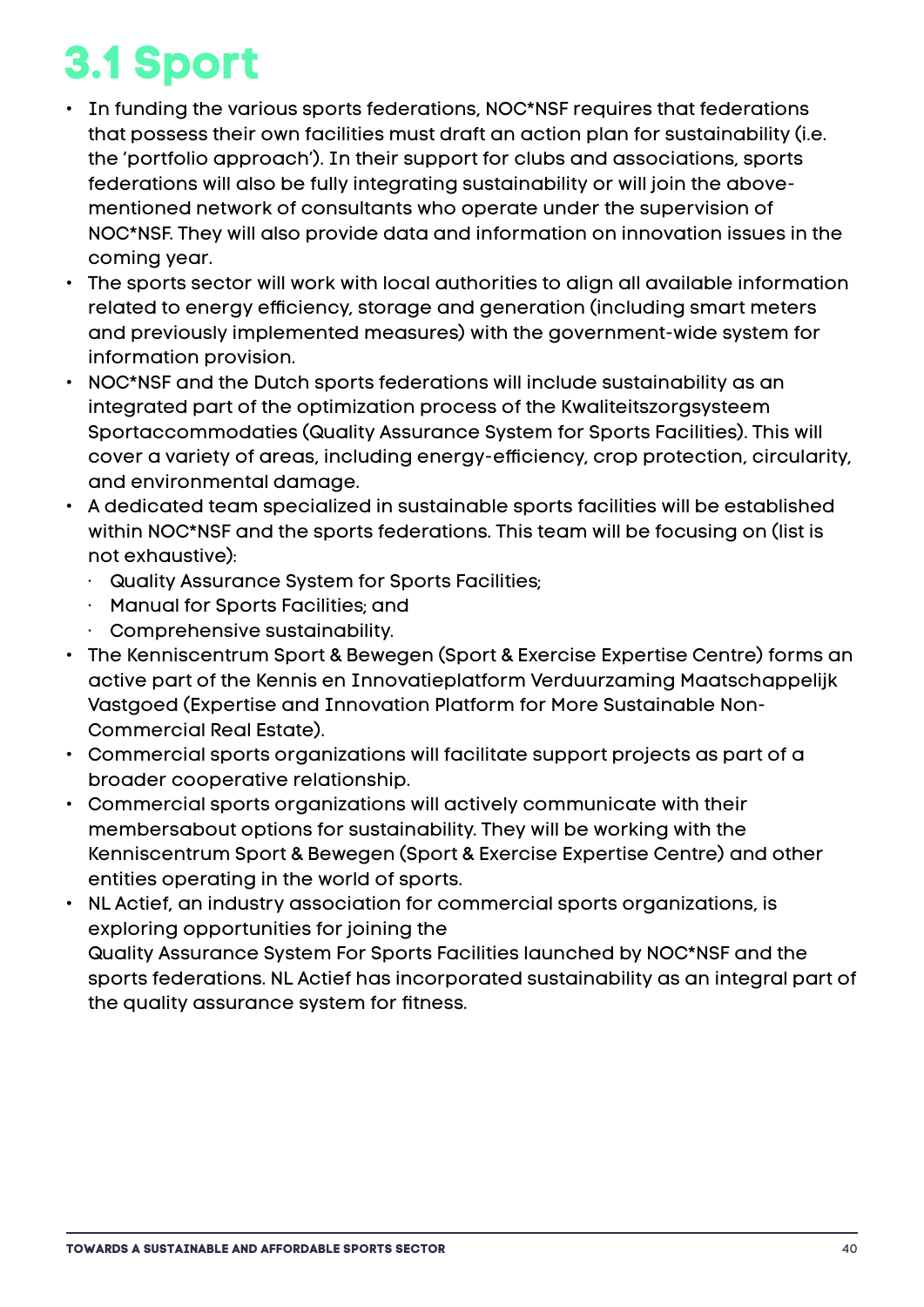## **3.2 Local authorities**

- Will align the targets and objectives set under the Roadmap for a Sustainable Sports Sector with the Roadmap for local authorities to be able to ensure an integrated approach, in areas where roadmaps at the local level lack the commonalities required.
- Will identify the ownership ratios and investment ratios for each sports facility over the next two years and, by implication, who is responsible for transitioning to low carbon.
- Will be starting in 2020 to include new performance specifications for circularity and low-carbon sports facilities in their tenders, with the objective of organizing this in all municipalities within the foreseeable future. Based on intermediate evaluations, the parties concerned will assess whether any additional action is required in this area.
- Will be developing a common innovation agenda over the next year identifying which areas must be innovated.
- Working in conjunction with, and with the support of, the sports federations, will bring available information (on energy-efficiency, energy storage and energy generation), including smart meters and previously implemented measures, in line with the government-wide system for information provision.
- Will respond, where possible, to the need for support from entities operating in organized sports (NOC\*NSF, sports federations, etc.) and commercial sports organizations.
- Will take measures where necessary to actively support associations (i.e. taking some of the weight off their shoulders) in achieving the objectives under the Dutch Climate Agreement.
- Will explain when sports facilities must be incorporated into district heat transition.
- Will be exploring and, if desirable, take additional measures with regard to the direction and organization of policy instruments (from a financial, economic, informative and legal perspective) in order to promote improving the sustainability of sports facilities. This includes, for example, linking funding programmes to a required multi-year sustainability plan for sports associations/ organizations.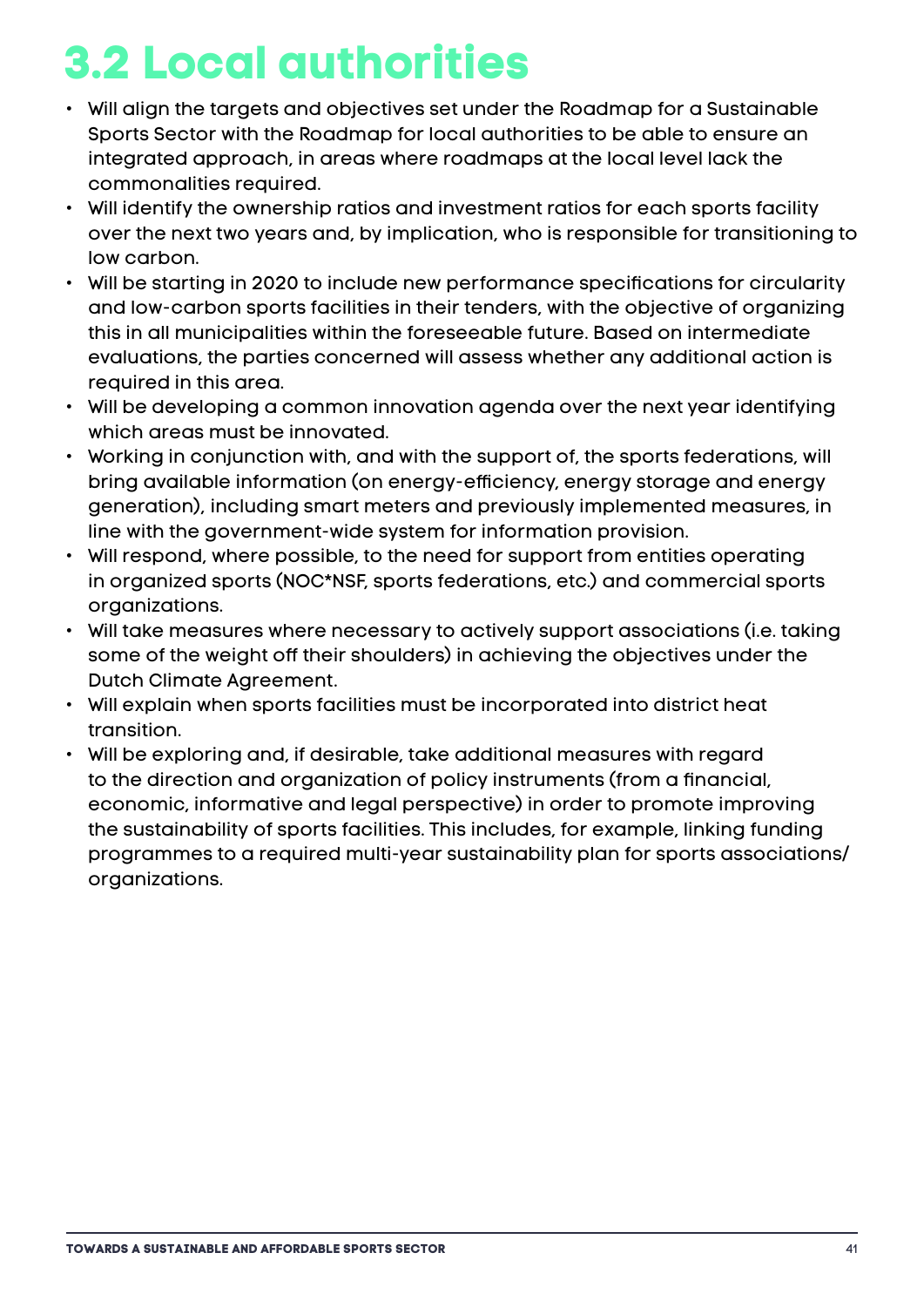## **3.3 National government**

- Will provide information and data based on the government-wide approach to the Dutch Climate Agreement. Will facilitate a central location where all information and data is aggregated and shared (i.e. the Kennis- en Innovatieplatform Verduurzaming Maatschappelijk Vastgoed/Knowledge and Innovation Platform for More Sustainable Non-Commercial Real Estate).
- Will set a final standard (scheduled for 2021) for real estate, including sports facilities, which must be complied with from 2050.
- Will investigate whether a provision can be included in its funding programme (BOSA) from 2022 that, in order to be eligible for an additional contribution on top of the basic financial support, recipients must (for example) have a buildingrelated sustainability plan in place for transitioning to low-carbon real estate.
- Will be entering into talks with local authorities (Association of Netherlands Municipalities [VNG]/Association of Sports and Municipalities [VSG]) in order to be able to include a building-related sustainability plan for the transition to a low-carbon infrastructure as a condition for eligibility for specific financial contributions.
- Will be calling for innovation in a number of urgent issues that require innovation, including circularity and crop protection products, in order to incite the business community, local authorities and the sports sector to create new solutions.
- Will act based on the need for support from the sports sector (NOC\*NSF, sports federations, commercial sports organizations, Stichting Waarborgfonds Sport, etc.).

## **3.4 Suppliers, contractors and other supporting entities:**

- Suppliers, contractors and other supporting entities will ensure including through the Master Plan for Circular Sporting Grounds – an acceleration in the use of circular outdoor sports equipment. In addition, the Master Plan also focuses on processing current outdoor sports equipment.
- Suppliers and other supporting entities facilitate transparent customization work and measures designed to actively support the sustainability challenge facing the sports sector.
- Supporting entities, including independent consultants, will provide full support to sports organizations in realizing sustainability investments based on a neutral advisory role.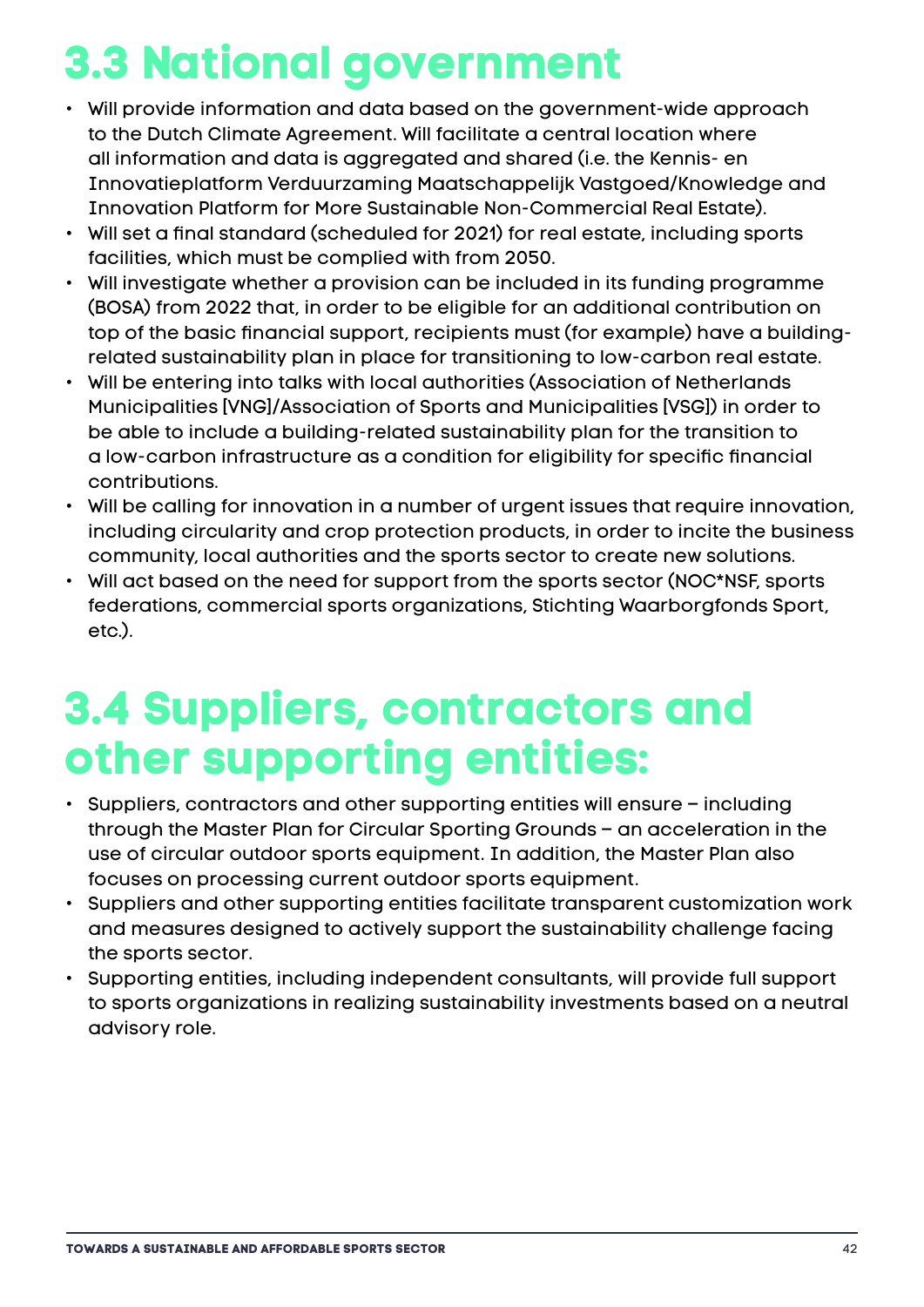## **3.5 Provincial authorities**

- Will provide, based on provincial plans and policies, information about energy-efficient measures, circularity, crop protection, climate adaptivity and biodiversity.
- Will be negotiating with local authorities on the desirability and use of overarching provincial support for integrated sustainability of sports facilities (various initiatives have already been launched to this end in several provinces).

The Ministry of Health, Welfare and Sport made an initial attempt in this area with the Challenge Energieneutrale Sportaccommodaties (Energy-Neutral Sports Facilities Challenge) in 2017. [\[https://starthubs.co/vws/energieneutralesport](https://starthubs.co/nl/vws/energieneutrale-sportaccommodaties/brief) [accommodaties\]](https://starthubs.co/nl/vws/energieneutrale-sportaccommodaties/brief)

This initiative produced a total of five winners. Two winners will be focusing on generating energy by using rollable solar foil on sports fields and pitches. Two other winners will be focusing on the question of what the energy storage capacity and energy generation capacity of an association must be in order to eliminate the use of gas altogether; and the final winner will attempt to tackle the issue of an energy-efficient hot-water supply.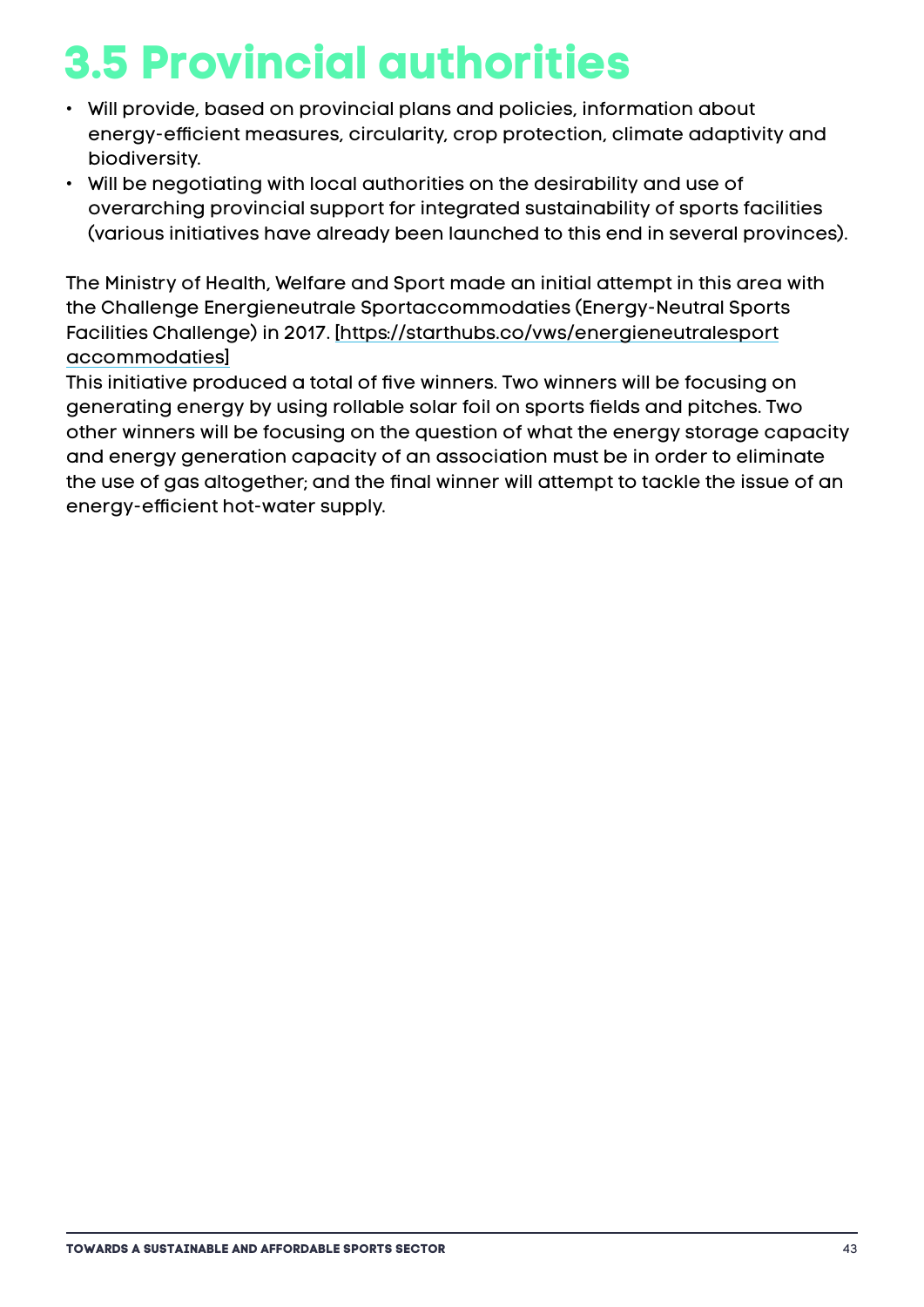- 1. Dutch national government, 2019.<https://www.klimaatakkoord.nl/klimaatakkoord/achtergrond.>
- 2. Dutch national government, 2019.<https://www.klimaatakkoord.nl/klimaatakkoord.>
- 3. Input sessions held in September 2018 and January 2019. Attended by the following parties: local authorities, sports federations, financiers, suppliers, national government, NGOs.
- 4. Representatives from the Ministry of Health, Welfare and Sport; the Association of Sports and Municipalities; the Association of Netherlands Municipalities and the Dutch Olympic Committee\*Dutch Sports Federation (NOC\*NSF) (2018). National Sport Agreement, 2018-2022 Sport unites the Netherlands. The Hague: Ministry of Health, Welfare and Sport (VWS). [https://vng.nl/sites/default/files/sportakkoord](https://www.kenniscentrumsportenbewegen.nl/kennisbank/publicaties/?nationaal-sportakkoord&kb_id=23878) 2018.pdf
- 5. Green Deal sportvelden (Green Deal for Sporting Grounds), 2019 [http://www.greendealsportvelden.nl.](http://www.greendealsportvelden.nl)
- 6. F!tvak, 2010. Normen en Richtlijnen Fitnessaccommodaties (Standards and Guidelines for Fitness Facilities). Version 1.1. 7. Dutch national government, 2016.<https://www.rijksoverheid.nl/onderwerpen/circulaire>-economie/nederland-circulairin-2050.
- 8. Dutch national government, 2019 Letter to Parliament concerning various initiatives relating to a circular economy: <https://www.rijksoverheid.nl/documenten/kamerstukken/2019/10/09/voortgang-diverse-initiatieven-circulaire-economie>
- 9. Circular manufacturing industry, 2019.<https://circulairemaakindustrie.nl/.>
- 10. Circular construction economy, 2019. <https://circulairebouweconomie.nl/.>
- 11. Knowledge Platform 'From Waste to Resources' waste segregation, 2019.<https://www.vang>-hha.nl/programma/
- 12. Green Deals, 2019. Green Deal for Circular Festivals. [https://www.greendeals.nl/green](https://www.greendeals.nl/green-deals/green-deal-circulaire-festivals)-deals/green-deal-circulairefestivals
- 13. Dutch national government, 2019 Report on waste from artificial grass fields and pitches, plus letter to Parliament: [https://](https://www.rijksoverheid.nl/documenten/kamerstukken/2019/02/20/afval-uit-kunstgrasvelden) [www.rijksoverheid.nl/documenten/kamerstukken/2019/02/20/afval-uit-kunstgrasvelden](https://www.rijksoverheid.nl/documenten/kamerstukken/2019/02/20/afval-uit-kunstgrasvelden)
- 14. RVO (Netherlands Enterprise Agency) 2019. SBIR's (Small Business Innovation Research) appeal for environmentally friendly sports fields and pitches: [https://www.rvo.nl/subsidie-en-](https://www.rvo.nl/subsidie-en-financieringswijzer/sbir/sbir-oproep-milieuvriendelijke-sportvelden)financieringswijzer/sbir/sbir-oproep-milieuvriendelijkesportvelden
- 15. BSNC (Sport and Culture Technology Trade Association), 2019. RIVM (Netherlands Institute for Public Health and the Environment): Environmental impact of rubber granulate used on artificial grass fields and pitches: [https://www.bsnc.nl/](https://www.bsnc.nl/dossier-verspreiding-infill/) [dossier-verspreiding-infill/.](https://www.bsnc.nl/dossier-verspreiding-infill/)
- 16. BSNC (Sport and Culture Technology Trade Association), 2019. Supply Chain Agreement for the Processing of Artificial Grass. Arnhem.<https://www.bsnc.nl/wp-content/uploads/2019/01/Convenant> 290119 getekend.pdf
- 17. NGF (Netherlands Golf Federation), 2019. From Green Deal to fully pesticide-free management, [https://www.ngf.nl/themas/](https://www.ngf.nl/caddie/duurzaam-beheer/ipm-als-opvolger-van-green-deal/ipm-2) [duurzaam-beheer/green-deal](https://www.ngf.nl/caddie/duurzaam-beheer/ipm-als-opvolger-van-green-deal/ipm-2)
- 18. Kennisportaal Ruimtelijke Adaptatie (Knowledge Portal for Spatial Adaptation), 2019. [https://ruimtelijkeadaptatie.nl/](https://klimaatadaptatienederland.nl/thema-sector/gezondheid/) [overheden/nas/gezondheid/](https://klimaatadaptatienederland.nl/thema-sector/gezondheid/)
- 19. PBL (Netherlands Environmental Assessment Agency), 2019. Climate Change. [https://www.pbl.nl/onderwerpen/](https://www.pbl.nl/onderwerpen/klimaatverandering) [klimaatverandering](https://www.pbl.nl/onderwerpen/klimaatverandering)
- 20. Spatial Adaptation 2019. <https://ruimtelijkeadaptatie.nl/hulpmiddelen/>
- 21. BodemPlus. 2019. Example: 'Climate-active city: question of smart connections' [https://www.bodemplus.nl/onderwerpen/](https://www.bodemplus.nl/opgaven/klimaatverandering/voorbeeld/) [bodem-ondergrond/kennisagenda/klimaatverandering/voorbeeld/](https://www.bodemplus.nl/opgaven/klimaatverandering/voorbeeld/)
- 22. SBRCURnet, 2014. Approximate cost of climate measures in urban areas. Rotterdam. [https://docplayer.nl/11330288-](https://docplayer.nl/11330288-Kostenindicaties-van-klimaatmaatregelen-in-de-stad.html) [Kostenindicaties-van-klimaatmaatregelen-in-de-stad.html](https://docplayer.nl/11330288-Kostenindicaties-van-klimaatmaatregelen-in-de-stad.html)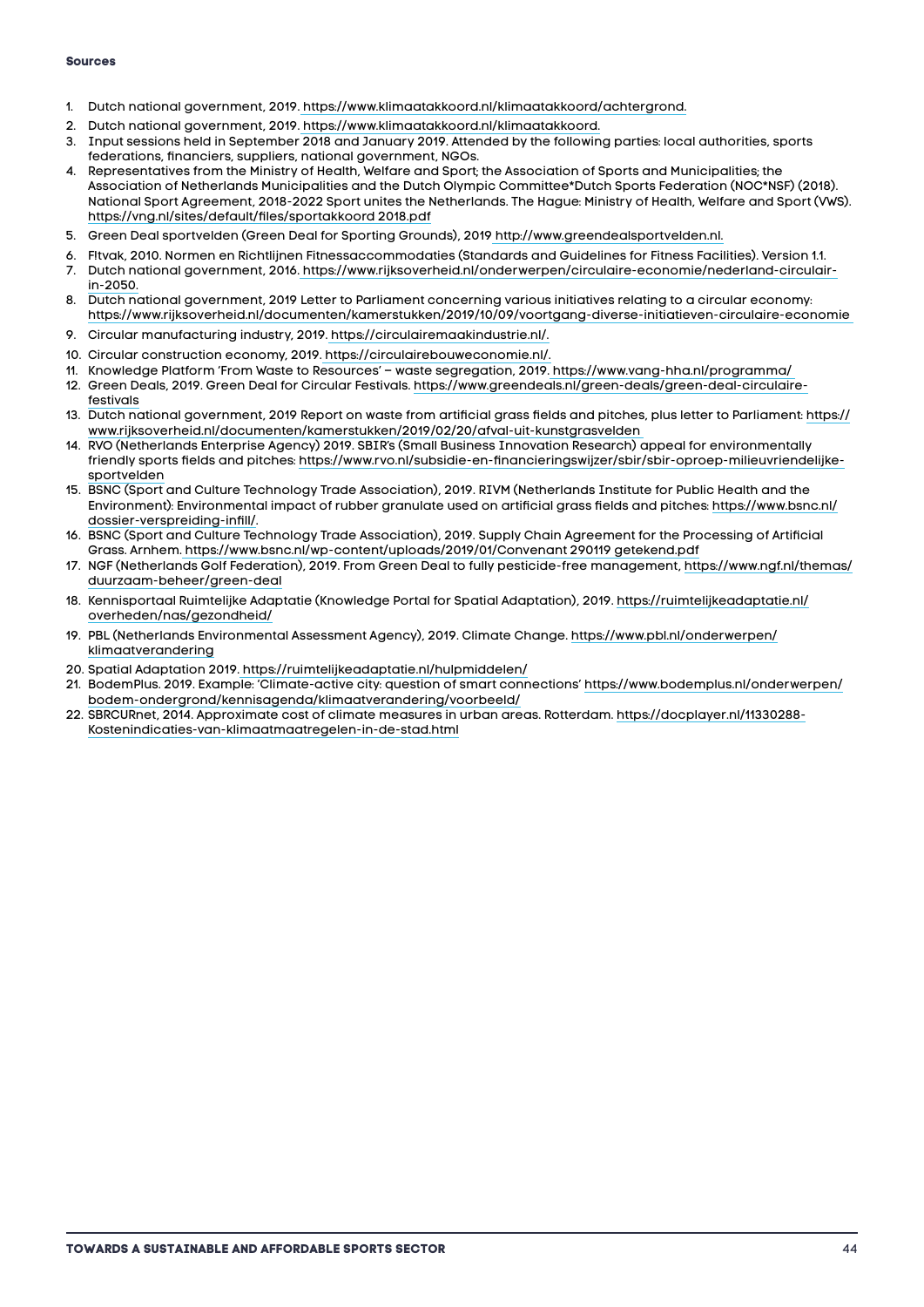**Appendix 1 Timeframe for Roadmap for Improving Sustainability in Sport — Carbon Reduction**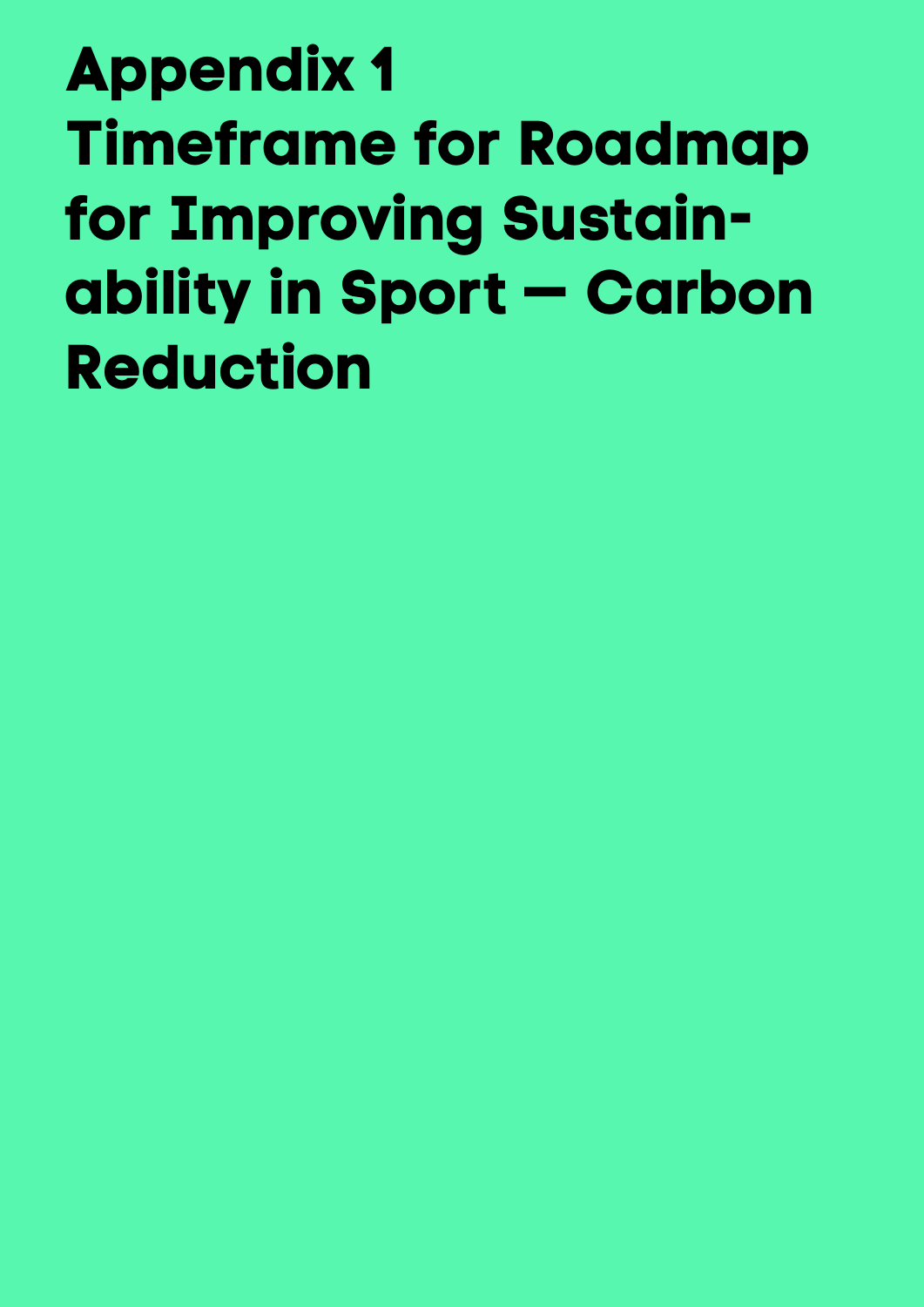| Serial no.     | <b>Realized</b><br>(Year) | <b>Subject</b>                                                                                   | <b>Stakeholders</b>                                                                                                                                                                                                                                                                                                                                                                    | <b>Notes</b>                                                                                                                                                                                                                                                                                                                                                                                       |
|----------------|---------------------------|--------------------------------------------------------------------------------------------------|----------------------------------------------------------------------------------------------------------------------------------------------------------------------------------------------------------------------------------------------------------------------------------------------------------------------------------------------------------------------------------------|----------------------------------------------------------------------------------------------------------------------------------------------------------------------------------------------------------------------------------------------------------------------------------------------------------------------------------------------------------------------------------------------------|
|                | Ongoing                   | Sharing sample projects in an<br>accessible format through existing<br>networks                  | All stakeholders                                                                                                                                                                                                                                                                                                                                                                       | Supplying examples; posting<br>innovations on platform.<br>Disseminate through the<br>VSG (Association of Sports<br>and Municipalities), Dutch<br>Olympic Committee*Dutch<br><b>Sports Federation</b><br>(NOC*NSF), Netherlands<br>Enterprise Agency (RVO),<br>Kenniscentrum Sport &<br>Bewegen (Expertise Centre<br>for Sport & Exercise),<br>Bouwstenen voor Sociaal,<br>Sportief Opgewekt, etc. |
| $\overline{1}$ | 2019                      | Support measures for sports<br>federations initiated by the national<br>government.              | Ministry of Health,<br>Welfare and Sport                                                                                                                                                                                                                                                                                                                                               | The BOSA programme is<br>a support programme for<br>sports federations.                                                                                                                                                                                                                                                                                                                            |
| $\overline{2}$ | 2019                      | Support measures for commercial<br>sports organizations initiated by the<br>national government. | National government                                                                                                                                                                                                                                                                                                                                                                    | Existing tools and<br>instruments can already be<br>used. Investigate whether<br>this can be made visible,<br>specifically for sport.                                                                                                                                                                                                                                                              |
| з              | 1 May 2019                | Sectoral baseline measurement for<br>sports facilities                                           | Ministry of Health,<br>Welfare and Sport                                                                                                                                                                                                                                                                                                                                               | Sectoral insight into the<br>current situation in the<br>sports sector. This means<br>insight into the average<br>sustainability level of<br>sports facilities for energy<br>consumption.                                                                                                                                                                                                          |
| 4              | 1 July 2019               | Compliance with duty of disclosure                                                               | Organizations<br>subject to the Wet<br>maatschappelijke<br>ondersteuning (Social<br>Support Act) based on a<br>set of prerequisites                                                                                                                                                                                                                                                    | This involves implementing<br>energy-efficiency measures<br>which can be earned back<br>within five years.                                                                                                                                                                                                                                                                                         |
| 5              | 1 September<br>2019       | <b>Innovation Call for Making Sport More</b><br>Sustainable                                      | Ministry of Health,<br>Welfare and Sport                                                                                                                                                                                                                                                                                                                                               | Innovative projects<br>requested related to<br>energy-efficiency/energy<br>generation/energy storage                                                                                                                                                                                                                                                                                               |
| ٥              | <b>End of 2019</b>        | <b>BNG Sustainability Sports Fund to</b><br>become operational                                   | <b>BNG</b>                                                                                                                                                                                                                                                                                                                                                                             | <b>BNG Sustainability Sports</b><br>Fund to become active/<br>operational. This serves to<br>provide sports federations<br>with guarantees from the<br>Stichting Waarborgfonds<br>Sport quickly and efficiently.                                                                                                                                                                                   |
| 7              | 2019 and<br>beyond        | Publishing sample projects as a source<br>of inspiration                                         | All stakeholders                                                                                                                                                                                                                                                                                                                                                                       | Demonstrating that there<br>are many options available<br>already at 'regular' costs<br>(and strong delivery results)<br>is essential in order to<br>increase support.                                                                                                                                                                                                                             |
| 8              | 23 January<br>2020        | Officially establishing the terms agreed<br>in the Roadmap                                       | On behalf of the<br>local authorities -<br><b>VNG (Association</b><br>of Netherlands<br>Municipalities)/VSG<br>(Association of Sport<br>and Municipalities)<br>On behalf of National<br>government<br>- Ministry of Health,<br>Welfare and Sport<br>On behalf of Sport<br>- Dutch Olympic<br>Committee*Dutch Sports<br>Federation (NOC*NSF)<br>and NL Actief<br>Provincial authorities | Official signing of the<br>Roadmap for Improving<br>Sustainability in Sport during<br>the Jumping Amsterdam<br>equestrian event at the RAI<br><b>Amsterdam Convention</b><br>Centre. The signing<br>ceremony will be followed by<br>a mini-conference.                                                                                                                                             |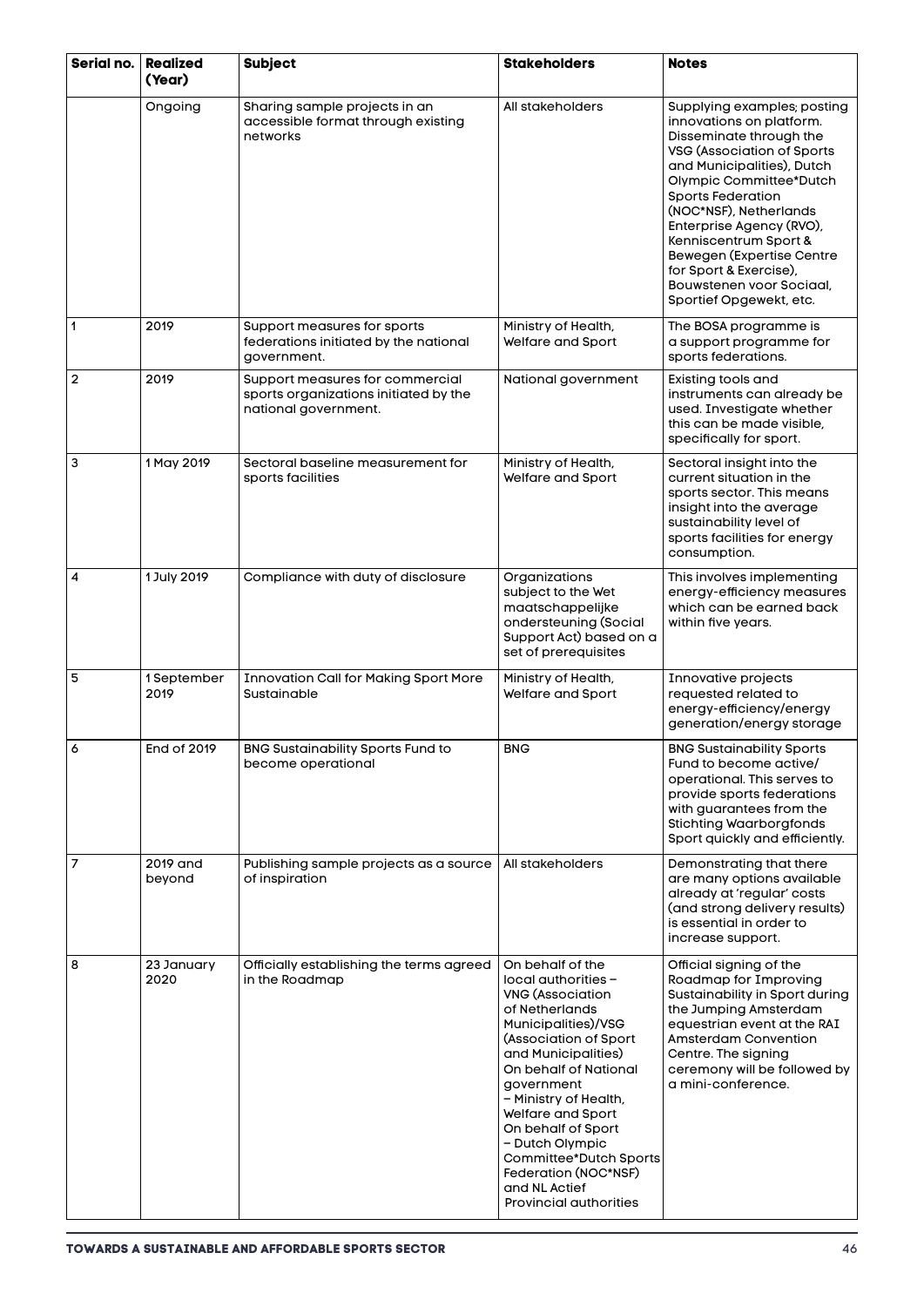| Serial no.      | <b>Realized</b><br>(Year) | <b>Subject</b>                                                                                                                                                                          | <b>Stakeholders</b>                                                                                                                                                                                         | <b>Notes</b>                                                                                                                                                                                                                                                                                                                                     |
|-----------------|---------------------------|-----------------------------------------------------------------------------------------------------------------------------------------------------------------------------------------|-------------------------------------------------------------------------------------------------------------------------------------------------------------------------------------------------------------|--------------------------------------------------------------------------------------------------------------------------------------------------------------------------------------------------------------------------------------------------------------------------------------------------------------------------------------------------|
| 9               | 2020                      | Upgrade quality assurance system<br>for sports facilities with sustainability<br>requirements                                                                                           | Dutch Olympic<br>Committee*Dutch Sports<br>Federation (NOC-NSF).<br>Commercial<br>sports<br>organizations                                                                                                   | Effective quality assurance<br>system for installing sports<br>facilities. This must be further<br>extended by incorporating<br>sustainability requirements<br>related to carbon reduction<br>through energy-efficiency,<br>energy generation and<br>energy storage measures.                                                                    |
| 10              | 2020                      | Increasing the use of results-based<br>tenders (at least eliminating the use of<br>natural gas)                                                                                         | Local authorities,<br>commercial sports<br>organizations                                                                                                                                                    | Maximum use of results<br>obligation by the supplying<br>entities instead of obligation<br>in contracts. This will<br>accelerate innovation.<br>Prerequisite: incorporating<br>a portion of the<br>maintenance period is<br>essential in order to create<br>an effective business case<br>for both parties concerned.                            |
| 11              | 2020                      | Increasing the use of an integrated<br>TCO-based approach in tender<br>processes.                                                                                                       | Local authorities,<br>commercial sports<br>organizations                                                                                                                                                    | This reveals more clearly<br>how much the investment will<br>yield across the entire usage<br>period, meaning the focus is<br>not just on initial costs.                                                                                                                                                                                         |
| 12 <sup>°</sup> | 2020                      | Widely available, independent support/<br>compherensive support desks for<br>sports federations and organizations                                                                       | Local authorities,<br>Dutch Olympic<br>Committee*Dutch Sports<br>Federation (NOS*NSF),<br>commercial sports<br>organizations and sports<br>federations Supported<br>by the provincial<br><b>authorities</b> | Since most sports<br>federations are not<br>especially knowledgeable<br>about sustainability, these<br>parties must be supported<br>in order to be able to create<br>successful projects.                                                                                                                                                        |
| 13              | 2020                      | Establishment of Kennis- en<br>Innovatieplatform Verduurzaming<br>Maatschappelijk Vastgoed (Knowledge<br>and Innovation Platform for More<br>Sustainable Non-Commercial Real<br>Estate) | Kenniscentrum Sport<br>& Bewegen (Expertise<br>Centre for Sport &<br>Exercise), Ministry of the<br><b>Interior and Kingdom</b><br>Relations, Ministry for<br>Health, Welfare & Sport<br>and others.         | A single desk people can<br>turn to for questions about<br>non-commercial real estate.<br>The appropriate entities will<br>be found to answer each<br>query/meet each request,<br>including (for the sports<br>sector) the Kenniscentrum<br>Sport & Bewegen (Expertise<br>Centre for Sport & Exercise)<br>(operational from 10 October<br>2019). |
| 14              | 2020                      | Addition to baseline measurement<br>with data from the EDS 2018 and BOSA<br>funding programmes in order to<br>support the results achieved as part of<br>the Dutch Energy Agreement     | Ministry of Health,<br>Welfare and Sport                                                                                                                                                                    | 0.41 PJ energy reduction<br>determined by means<br>of enhanced baseline<br>measurement.                                                                                                                                                                                                                                                          |
| 15              | 2021                      | Alignment of projects to RES                                                                                                                                                            | Local authorities,<br>commercial sports<br>organizations and<br>provincial authorities                                                                                                                      | Fully align sustainability of<br>sports facilities with the RES.                                                                                                                                                                                                                                                                                 |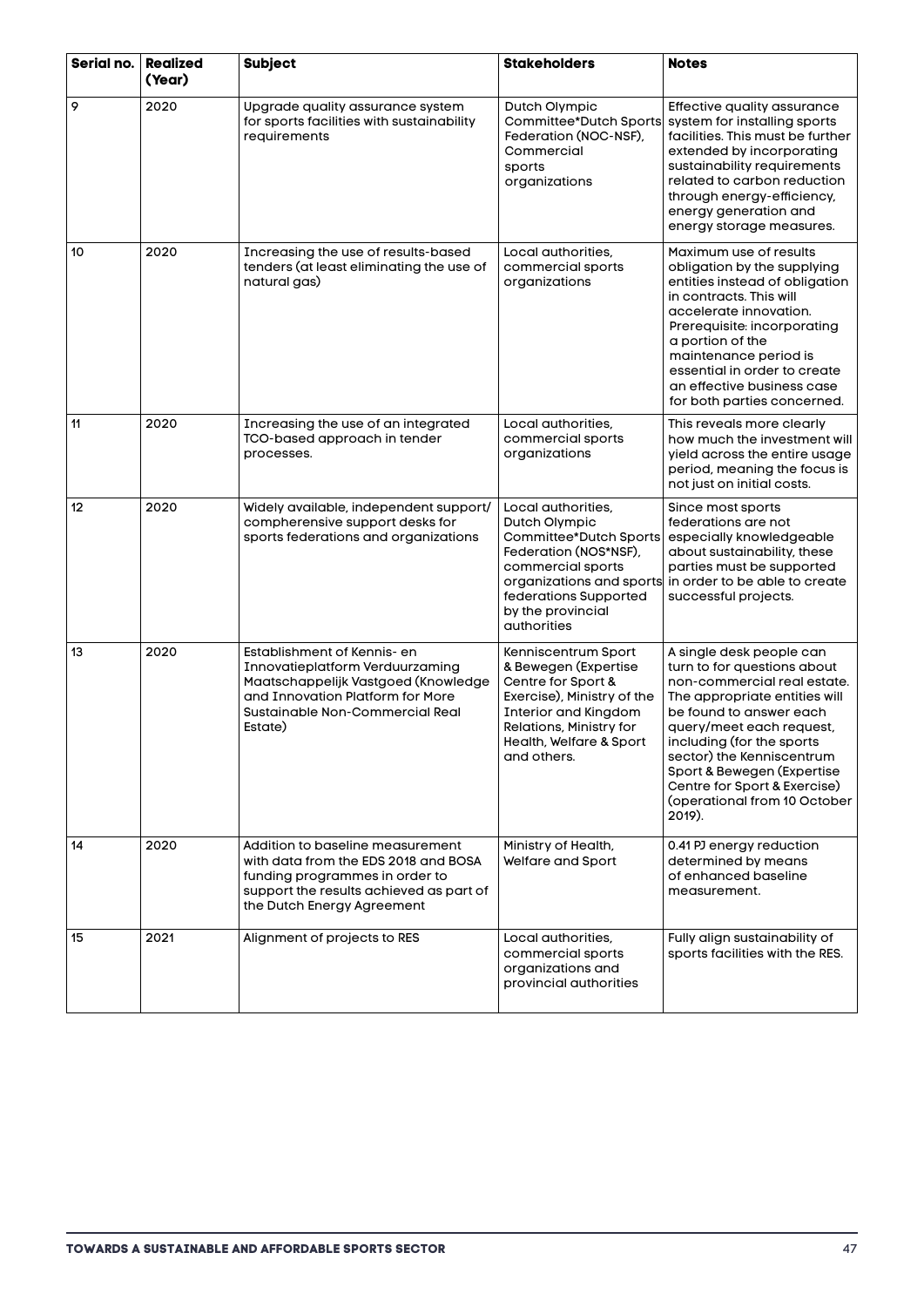| Serial no. | <b>Realized</b><br>(Year) | <b>Subject</b>                                                                                                                             | <b>Stakeholders</b>            | <b>Notes</b>                                                                                                                                                                                                                                                                                                                                                                                                                                                                       |
|------------|---------------------------|--------------------------------------------------------------------------------------------------------------------------------------------|--------------------------------|------------------------------------------------------------------------------------------------------------------------------------------------------------------------------------------------------------------------------------------------------------------------------------------------------------------------------------------------------------------------------------------------------------------------------------------------------------------------------------|
| 16         | 2021                      | Access to data on sports facilities<br>being connected to district-focused<br>heat transition                                              | Local authorities              | Necessary in order to be<br>able to estimate and<br>monitor carbon reduction.<br>As described in the<br>Roadmap for Municipal Real<br>estate as a process commit-<br>ment: From 2021, in the<br>process of improving<br>sustainability, municipal<br>buildings will be incorpo-<br>rated into the district-based<br>implementation plans to<br>eliminate the use of natural<br>gas. As before, portfo-<br>lio-based management will<br>be used, but focusing on<br>specific areas. |
| 17         | 2022                      | First interim results of carbon reduction<br>initiatives Interim evaluation of the<br>sustainability of sports facilities                  | Owners of sports<br>facilities | Based on the baseline<br>measurement and its follow-<br>up, including a measure and<br>monitoring tool to calculate<br>the carbon reduction.                                                                                                                                                                                                                                                                                                                                       |
| 18         | 2022                      | Evaluation of the Roadmap.                                                                                                                 | All stakeholders               | Which facilities have been<br>made more sustainable in<br>terms of energy consump-<br>tion, and how much energy/<br>carbon has been saved?<br>Evaluation of the Roadmap:<br>Do any modifications need<br>to be made in order to<br>achieve the goal?                                                                                                                                                                                                                               |
| 19         | 2025                      | Second interim result for carbon<br>reduction (minimum of 25% reduction);<br>Evaluation of the Roadmap.                                    | All stakeholders               | Which facilities have been<br>made more sustainable in<br>terms of energy consump-<br>tion, and how much energy/<br>carbon has been saved?<br>Evaluation of the Roadmap:<br>Do any modifications<br>need to be made in order<br>to achieve the goal? See<br>previous evaluation.                                                                                                                                                                                                   |
| 20         | 2028                      | Third interim results of carbon reduction All stakeholders<br>initiatives Interim evaluation of the<br>sustainability of sports facilities |                                | Which facilities have been<br>made more sustainable in<br>terms of energy consump-<br>tion, and how much energy/<br>carbon has been saved?<br>Evaluation of the Roadmap:<br>Do any modifications<br>need to be made in order<br>to achieve the goal? See<br>previous evaluation.                                                                                                                                                                                                   |
| 21         | 2030                      | Fourth interim results of carbon<br>reduction initiatives (minimum of<br>49% reduction); Evaluation of the<br>Roadmap.                     | All stakeholders               | Which facilities have been<br>made more sustainable in<br>terms of energy consump-<br>tion, and how much energy/<br>carbon has been saved?<br>Evaluation of the Roadmap:<br>Do any modifications<br>need to be made in order<br>to achieve the goal? See<br>previous evaluation.                                                                                                                                                                                                   |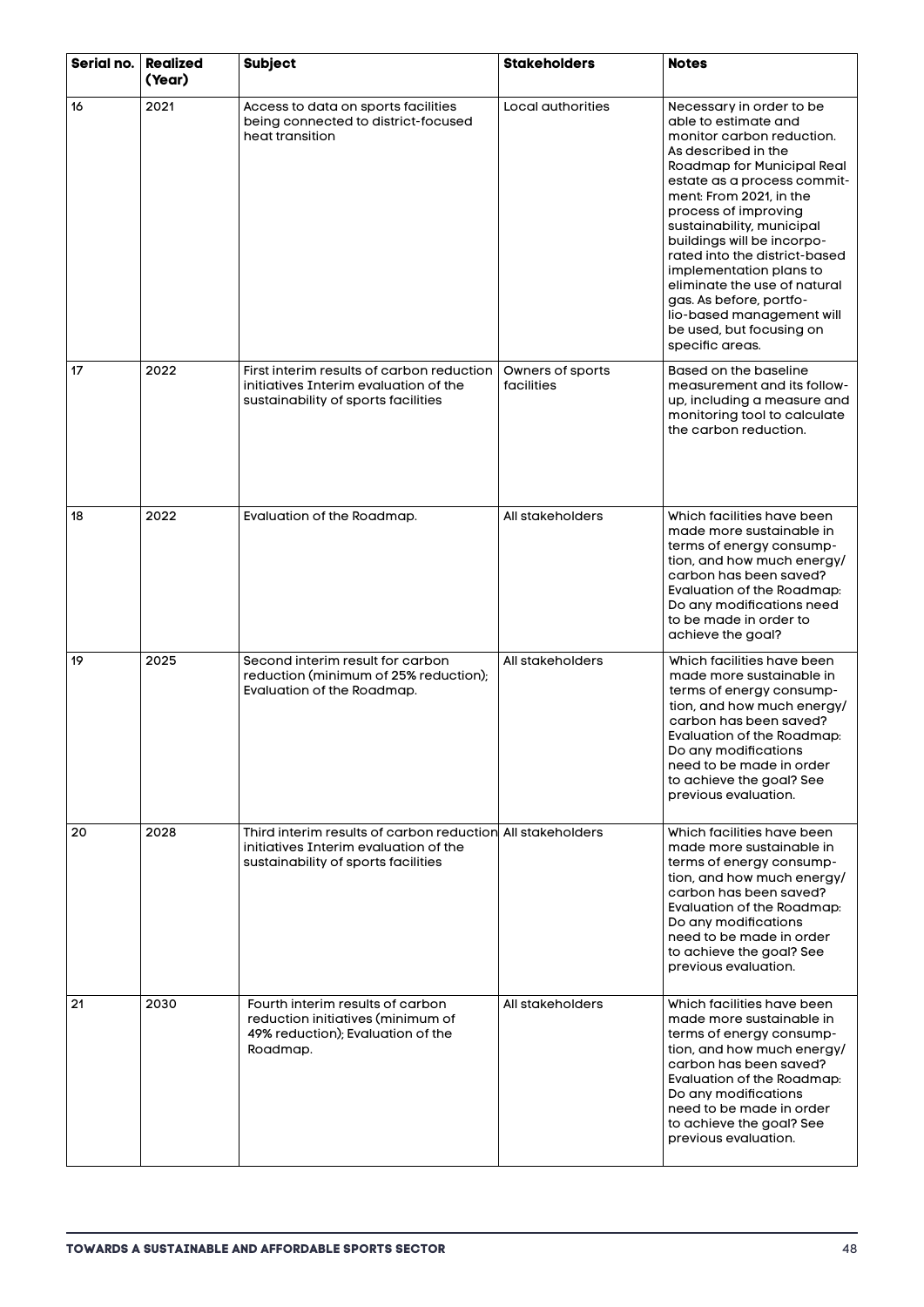| Serial no. | <b>Realized</b><br>(Year) | <b>Subject</b>                                                                                                                                                                                                         | <b>Stakeholders</b> | <b>Notes</b>                                                                                                                                                                                                                                                                                                              |
|------------|---------------------------|------------------------------------------------------------------------------------------------------------------------------------------------------------------------------------------------------------------------|---------------------|---------------------------------------------------------------------------------------------------------------------------------------------------------------------------------------------------------------------------------------------------------------------------------------------------------------------------|
| 22         | 2035                      | Fifth interim result for carbon reduction<br>(minimum of 70% reduction); Evaluation<br>of the Roadmap.                                                                                                                 | All stakeholders    | Which facilities have been<br>made more sustainable in<br>terms of energy consump-<br>tion, and how much energy/<br>carbon has been saved?<br>Evaluation of the Roadmap:<br>Do any modifications<br>need to be made in order<br>to achieve the goal? See<br>previous evaluation.                                          |
| 23         | 2040                      | Draft list of facilities that will no<br>longer be made sustainable at an<br>appropriate time, but for which the<br>date of improving sustainability must<br>be brought forward (this is not without<br>obligation).   | All stakeholders    | From 2040, there will not be<br>enough time left to make<br>the last group of facilities<br>sustainable at appropriate<br>times. The sustainability<br>investment in these facilities<br>has been brought forward<br>in order to ensure that the<br>sports sector will actually be<br>circular and low carbon by<br>2049. |
| 24         | 2040                      | Sixth interim result for carbon reduction   All stakeholders<br>(minimum of 80% reduction); 100%<br>circular purchasing policy. Evaluation of<br>the Roadmap.                                                          |                     | Which facilities have been<br>made more sustainable in<br>terms of energy consump-<br>tion, and how much energy/<br>carbon has been saved?<br>Evaluation of the Roadmap:<br>Do any modifications need to<br>be made in order to achieve<br>the goal?                                                                      |
| 25         | 2045                      | Seventh interim result for carbon<br>reduction (minimum of 85% reduction);<br>Evaluation of the Roadmap.                                                                                                               | All stakeholders    | Which facilities have been<br>made more sustainable in<br>terms of energy consump-<br>tion, and how much energy/<br>carbon has been saved?<br>Evaluation of the Roadmap:<br>Do any modifications need to<br>be made in order to achieve<br>the goal?                                                                      |
| 26         | 2049                      | Eighth interim results of carbon<br>reduction initiatives. Virtually carbon-<br>neutral sports sector (including both<br>commercial and non-commercial<br>facilities), but with a carbon reduction<br>of at least 95%. | All stakeholders    | Party to celebrate<br>achievement of target.                                                                                                                                                                                                                                                                              |
| 27         | 2050                      | Fully sustainable sports sector in the<br><b>Netherlands</b>                                                                                                                                                           | All stakeholders    |                                                                                                                                                                                                                                                                                                                           |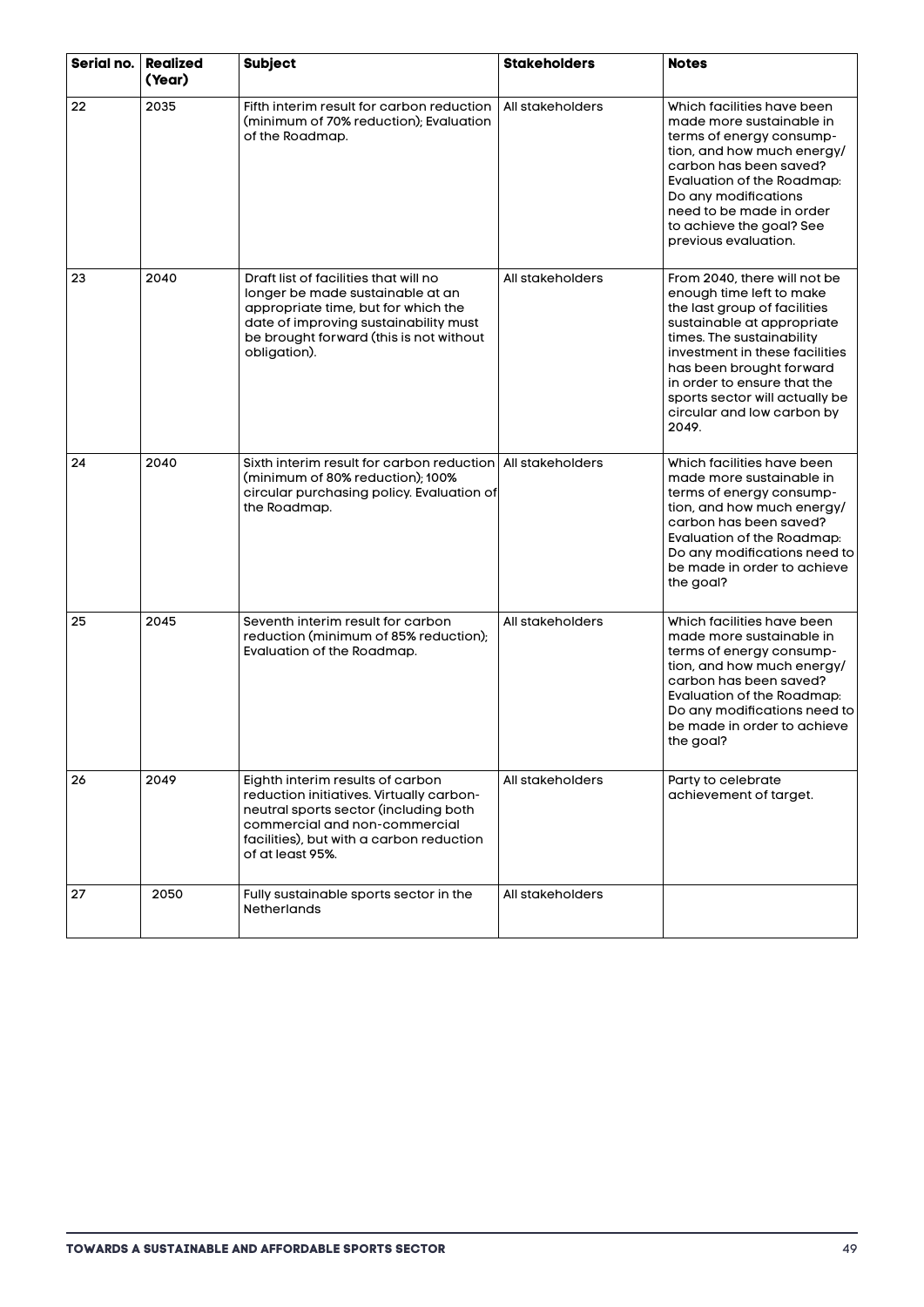**Appendix 2A Timeframe for Roadmap for Improving Sustainability in Sport — Sporting environment based on a circular-economy model**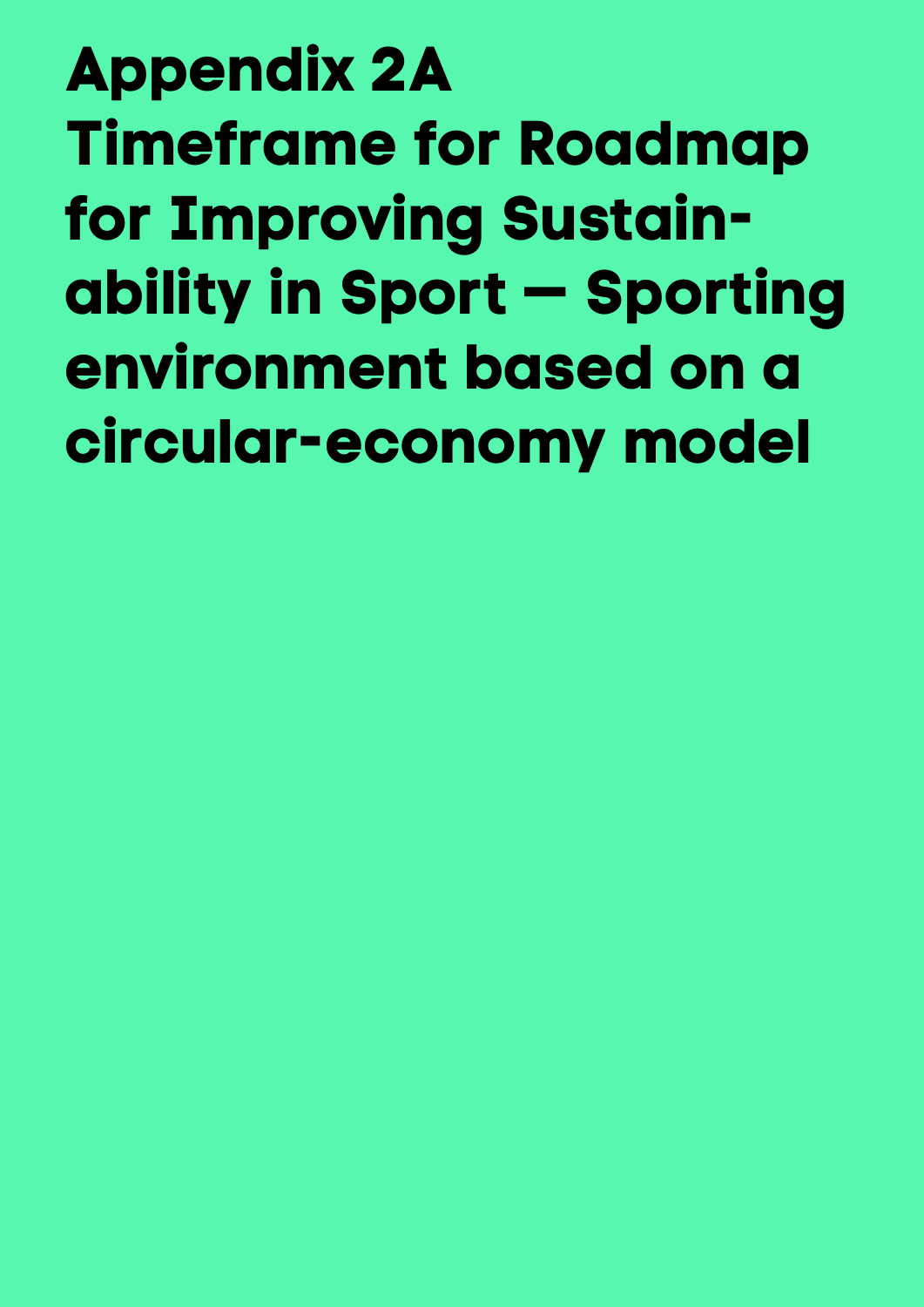| Serial no.     | <b>Realized</b><br>(Year) | <b>Subject</b>                                                                                   | <b>Stakeholders</b>                                                                                | <b>Notes</b>                                                                                                                                                                                                                                                                                                                                                                                                |
|----------------|---------------------------|--------------------------------------------------------------------------------------------------|----------------------------------------------------------------------------------------------------|-------------------------------------------------------------------------------------------------------------------------------------------------------------------------------------------------------------------------------------------------------------------------------------------------------------------------------------------------------------------------------------------------------------|
|                | Ongoing                   | Sharing sample projects in an<br>accessible format through existing<br>networks                  | All stakeholders                                                                                   | Supplying examples;<br>posting innovations on<br>platform. Disseminate<br>through the VSG<br>(Association of Sports<br>and Municipalities),<br>Dutch Olympic<br>Committee*Dutch<br><b>Sports Federation</b><br>(NOC*NSF), Netherlands<br>Enterprise Agency (RVO),<br>Kenniscentrum Sport<br>& Bewegen (Expertise<br>Centre for Sport &<br>Exercise), Bouwstenen<br>voor Sociaal, Sportief<br>Opgewekt, etc. |
| $\overline{1}$ | 2019                      | Support measures for sports<br>federations initiated by the national<br>government.              | Ministry of Health, Welfare<br>and Sport                                                           | The BOSA programme<br>is a support<br>programme for sports<br>federations. Extension<br>of the parameters with<br>measures aimed at<br>climate adaptation, the<br>phasing-out of crop<br>protection products,<br>and the circular use of<br>materials.                                                                                                                                                      |
| $\overline{2}$ | 1 April 2019              | Organize innovation challenge for<br>environmentally friendly sporting<br>grounds                | Ministry of Health, Welfare<br>and Sport and Ministry of<br>Infrastructure and Water<br>Management | <b>Appeal by Small Business</b><br><b>Innovation Research</b><br>(SBIR) for 'high-quality<br>recyclable artificial grass<br>sporting grounds' and<br>publication of 'protection<br>against weeds and other<br>problems encountered<br>on sporting grounds'.                                                                                                                                                 |
| 3              | 2019                      | Support measures for commercial<br>sports organizations initiated by the<br>national government. | Various ministries and<br>provincial authorities.                                                  | Existing tools and<br>instruments can already<br>be used. Investigate<br>whether this can be made<br>visible, specifically for<br>sport.                                                                                                                                                                                                                                                                    |
| 4              | 1 May 2019                | Sectoral baseline measurement for<br>sports facilities                                           | Ministry of Health, Welfare<br>and Sport                                                           | Sectoral insight into<br>the current situation<br>in the sports sector for<br>circularity of artificial<br>grass and restriction of<br>the use of crop protection<br>products, if available.                                                                                                                                                                                                                |
| 5              | 2019 and<br>beyond        | Publishing sample projects as a source<br>of inspiration                                         | All stakeholders                                                                                   | Demonstrating that<br>there are many options<br>available already at<br>'regular' costs (and<br>strong delivery results)<br>is essential in order to<br>increase support.                                                                                                                                                                                                                                   |
| 6              | 2020                      | Upgrade quality assurance system<br>for sports facilities with sustainability<br>requirements    | Dutch Olympic<br>Committee*Dutch Sports<br>Federation (NOC*NSF)                                    | <b>Effective quality</b><br>assurance system<br>for installing sports<br>facilities. This must<br>be further extended<br>by incorporating<br>sustainability<br>requirements related to<br>circular materials.                                                                                                                                                                                               |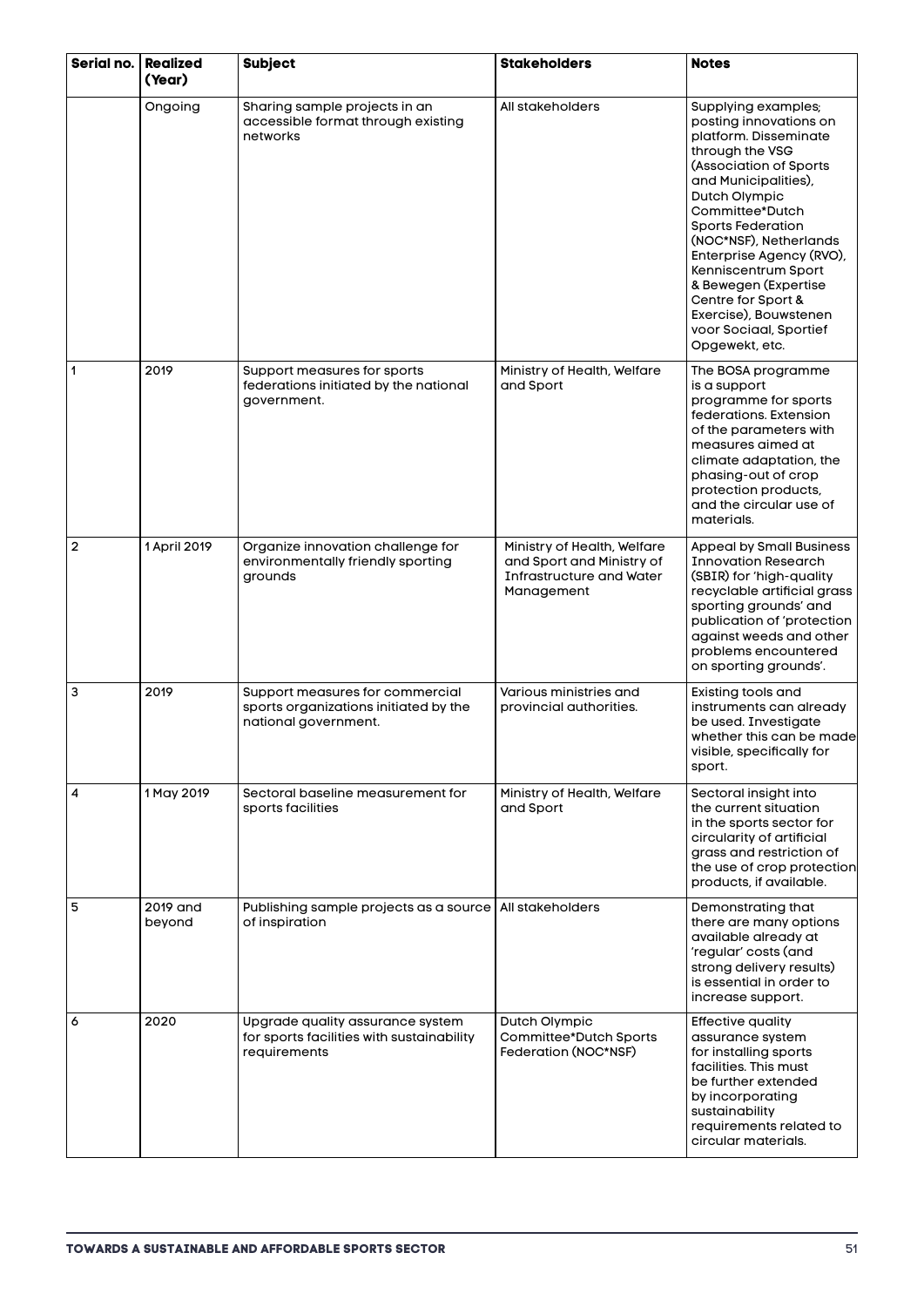| Serial no.     | <b>Realized</b><br>(Year) | <b>Subject</b>                                                                                                                                                                          | <b>Stakeholders</b>                                                                                                                                                                    | <b>Notes</b>                                                                                                                                                                                                                                                                                                                                                                          |
|----------------|---------------------------|-----------------------------------------------------------------------------------------------------------------------------------------------------------------------------------------|----------------------------------------------------------------------------------------------------------------------------------------------------------------------------------------|---------------------------------------------------------------------------------------------------------------------------------------------------------------------------------------------------------------------------------------------------------------------------------------------------------------------------------------------------------------------------------------|
| $\overline{7}$ | 2020                      | Integrated absorption of circularity of<br>materials in tenders for sports facilities.                                                                                                  | Local authorities,<br>commercial sports<br>organizations                                                                                                                               | Key areas of focus<br>are: aligning with the<br><b>Transition Agenda for</b><br>Circular Construction,<br>requirement to collect<br>and reprocess used<br>materials after their<br>lifespan has ended<br>(especially artificial grass<br>fields and pitches, and<br>sports equipment).                                                                                                |
| 8              | 2020                      | Maximizing<br>results-focused tenders (in terms of<br>circularity, water absorption, heat<br>stress reduction, and the elimination<br>of toxins)                                        | Local authorities,<br>commercial sports<br>organizations and<br>provincial authorities                                                                                                 | Maximum use of<br>results obligation by<br>the supplying entities<br>instead of obligation<br>in contracts. This<br>will accelerate<br>innovation.<br>Prerequisite: incorpo-<br>rating a portion of the<br>maintenance period<br>is essential in order<br>to create an effective<br>business case for both<br>parties concerned.                                                      |
| 9              | 2020                      | Increasing the use of an integrated<br>TCO-based approach in tender<br>processes.                                                                                                       | Local authorities,<br>commercial sports<br>organizations and<br>provincial authorities                                                                                                 | This makes it more<br>clear how much the<br>investment will yield<br>across the entire usage<br>period. This means the<br>focus is not just on initial<br>costs.                                                                                                                                                                                                                      |
| 10             | 2020                      | Widely available, independent support/<br>comprehensive support desks for<br>sports federations                                                                                         | Local authorities, the Dutch<br>Olympic Committee*Dutch<br>Sports Federation (NOC*NSF)<br>sports federations and<br>commercial sports<br>organizations                                 | Most sports federa-<br>tions and organiza-<br>tions are not especially<br>knowledgeable about<br>sustainability. This is why<br>these parties must be<br>supported in order to be<br>able to create successful<br>projects. When it comes<br>to commercial sports<br>organizations, providing<br>comprehensive support<br>is also about effective<br>approaches to business<br>cases. |
| 11             | 2020                      | Establishment of Kennis- en<br>Innovatieplatform Verduurzaming<br>Maatschappelijk Vastgoed (Knowledge<br>and Innovation Platform for More<br>Sustainable Non-Commercial Real<br>Estate) | Kenniscentrum Sport &<br>Bewegen (Expertise Centre<br>for Sport & Exercise), Ministry<br>of the Interior and Kingdom<br>Relations, Ministry for Health,<br>Welfare & Sport and others. | A single desk people<br>can turn to for questions<br>about non-commercial<br>real estate. The<br>appropriate entities<br>will be found to answer<br>each query/meet each<br>request, including (for<br>the sports sector) and<br>the Kenniscentrum Sport<br>& Bewegen (Expertise<br>Centre for Sport &<br>Exercise).                                                                  |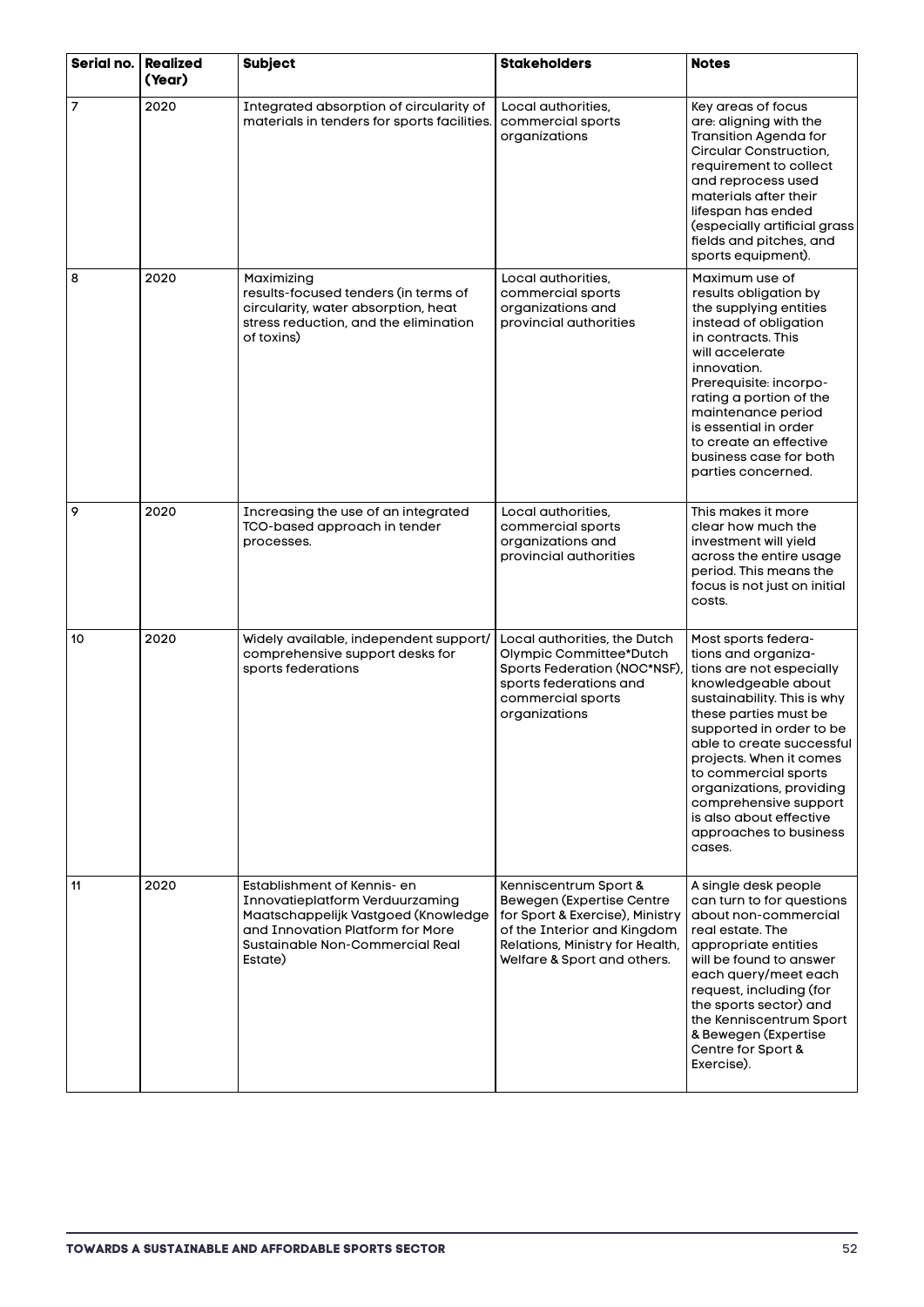| Serial no. | <b>Realized</b><br>(Year) | <b>Subject</b>                                                                                                                              | <b>Stakeholders</b>                                                                               | <b>Notes</b>                                                                                                                                                                                                                                                                                                                                                                                                                                                  |
|------------|---------------------------|---------------------------------------------------------------------------------------------------------------------------------------------|---------------------------------------------------------------------------------------------------|---------------------------------------------------------------------------------------------------------------------------------------------------------------------------------------------------------------------------------------------------------------------------------------------------------------------------------------------------------------------------------------------------------------------------------------------------------------|
| 12         | 2020                      | <b>BSNC (Sport and Culture Technology</b><br>Trade Association) duty-of-care<br>document - update                                           | <b>BSNC</b>                                                                                       | The BSNC 'Duty of care'<br>taskforce is currently<br>drafting a document<br>for the industry: this<br>concerns one single,<br>widely supported report<br>on all components of<br>artificial grass fields and<br>pitches. 'In addition to<br>SBR rubber granulate,<br>we also focus on other<br>materials found in the<br>artificial grass system.<br>The focus is on complying<br>with environmental<br>standards rather than on<br>the sports-related part.' |
| 13         | Mid-2020                  | Recycling plant for artificial grass                                                                                                        | Suppliers and municipal<br>authorities                                                            | Building a recycling plant<br>for reprocessing artificial<br>grass into new materials<br>ready to be reused.<br>Reducing carbon by<br>monitoring the circularity<br>of artificial grass for<br>a potential share in<br>overall carbon reduction.<br>Prerequisite: Efficient<br>procedure for location<br>licence for recycling<br>plant.                                                                                                                      |
| 14         | 2022                      | Evaluation of the Roadmap.                                                                                                                  | All stakeholders                                                                                  | Which facilities have<br>been made sustainable<br>in areas other than<br>energy-efficiency; year of<br>launch to be confirmed<br>(sometime after 1 January)<br>2019?). Evaluation of<br>the Roadmap: Do any<br>modifications need to be<br>made in order to achieve<br>the goal?                                                                                                                                                                              |
| 15         | 2025                      | Second interim results - available on<br>carbon reduction due to the use of<br>circular materials<br>Evaluation of the Roadmap.             | All stakeholders                                                                                  | Which facilities have been<br>made sustainable in<br>areas other than energy-<br>efficiency?<br>Evaluation of the<br>Roadmap: Do any<br>modifications need to be<br>made in order to achieve<br>the goal? See previous<br>evaluation.                                                                                                                                                                                                                         |
| 16         | 2028                      | Third interim results - generic access<br>to data on carbon reduction due to the<br>use of circular materials<br>Evaluation of the Roadmap. | All stakeholders                                                                                  | Which facilities have been<br>made sustainable in<br>areas other than energy-<br>efficiency?<br>Evaluation of the<br>Roadmap: Do any<br>modifications need to be<br>made in order to achieve<br>the goal? See previous<br>evaluation.                                                                                                                                                                                                                         |
| 17         | 2030                      | Non-toxic and circular artificial grass -<br>only product to be purchased.                                                                  | Suppliers, local authorities,<br>owners of commercial sports purchased on the basis<br>facilities | Artificial grass is<br>of fully circular methods,<br>thereby ensuring circular<br>processing after it has<br>completed its lifespan.                                                                                                                                                                                                                                                                                                                          |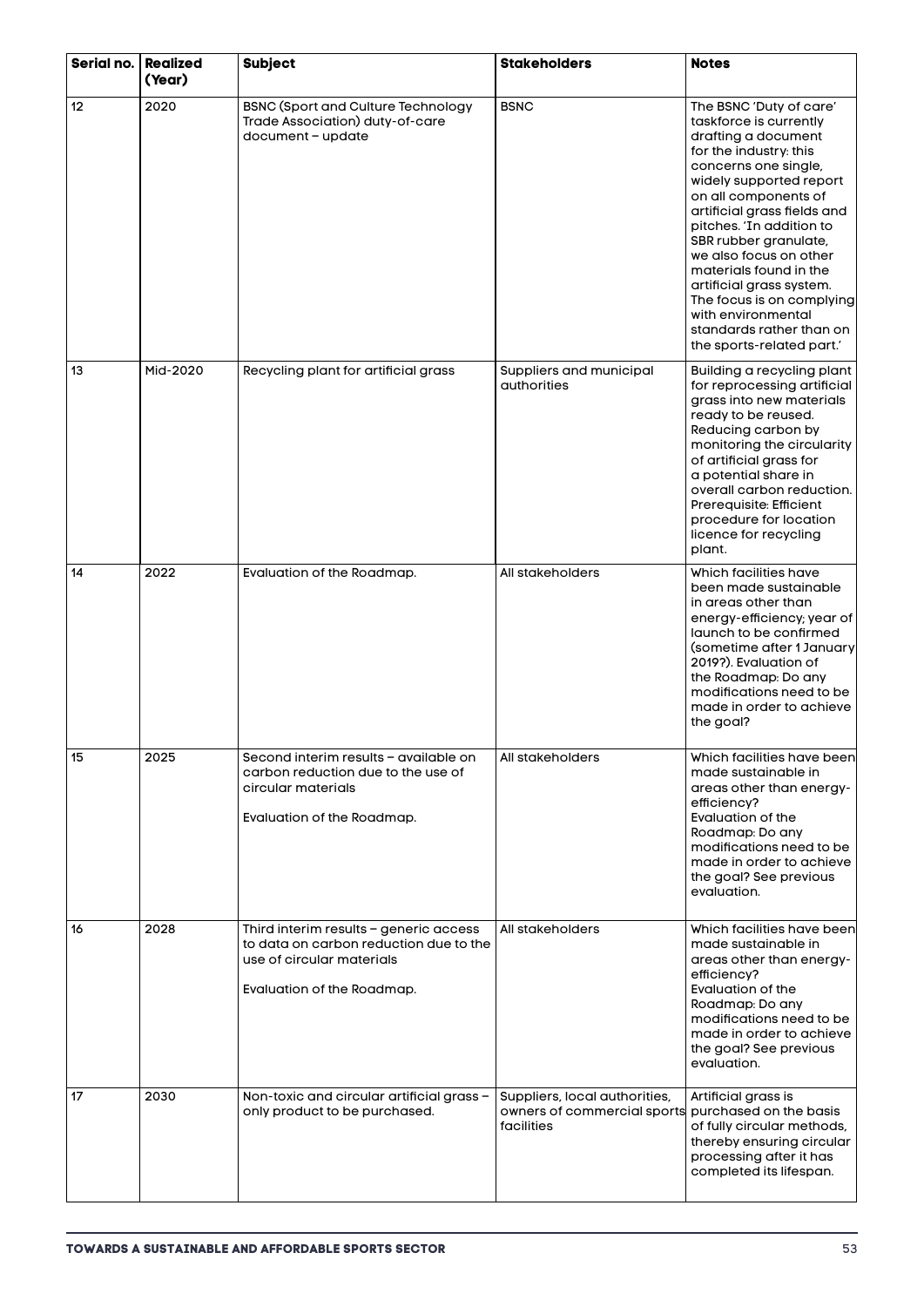| Serial no. | <b>Realized</b><br>(Year) | <b>Subject</b>                                                                                                                                                                                                                                       | <b>Stakeholders</b> | <b>Notes</b>                                                                                                                                                                                                                                                                                                                 |
|------------|---------------------------|------------------------------------------------------------------------------------------------------------------------------------------------------------------------------------------------------------------------------------------------------|---------------------|------------------------------------------------------------------------------------------------------------------------------------------------------------------------------------------------------------------------------------------------------------------------------------------------------------------------------|
| 18         | 2030                      | Fourth interim results - access to<br>data on carbon reduction due to the<br>use of circular materials 50% circular<br>purchasing policy (100% circular<br>on artificial grass and for sports<br>equipment) Evaluation of the<br>Roadmap.            | All stakeholders    | Which facilities have<br>been made sustainable<br>in areas other than<br>energy-efficiency?<br>Evaluation of the<br>Roadmap: Do any<br>modifications need to be<br>made in order to achieve<br>the goal? See previous<br>evaluation.                                                                                         |
| 19         | 2035                      | Fifth interim results, 50% carbon<br>reduction due to the use of circular<br>materials versus new natural<br>resources. 75% circular purchasing<br>policy (100% circular on artificial grass<br>and sports equipment). Evaluation of<br>the Roadmap. | All stakeholders    | Which facilities have<br>been made sustainable<br>in areas other than<br>energy-efficiency?<br>Evaluation of the<br>Roadmap: Do any<br>modifications need to be<br>made in order to achieve<br>the goal? See previous<br>evaluation.                                                                                         |
| 20         | 2040                      | Draft list of<br>facilities that will no longer be made<br>sustainable at an appropriate time,<br>but for which the date of improving<br>sustainability must be brought forward<br>(this is not without obligation).                                 | All stakeholders    | From 2040, there will not<br>be enough time left to<br>make the last group of<br>facilities sustainable at<br>appropriate times. The<br>sustainability investment<br>in these facilities has<br>been brought forward in<br>order to ensure that the<br>sports sector will actually<br>be circular and low<br>carbon by 2049. |
| 21         | 2040                      | Sixth interim results, 75%<br>carbon reduction due to<br>the use of circular materials<br>versus new natural resources.<br>100% circular purchasing policy.<br>Evaluation of the Roadmap.                                                            | All stakeholders    | Which facilities have<br>been made sustainable<br>in areas other than<br>energy-efficiency?<br>Evaluation of the<br>Roadmap: Do any<br>modifications need to be<br>made in order to achieve<br>the goal? See previous<br>evaluation.                                                                                         |
| 22         | 2045                      | Seventh interim results, 80%<br>carbon reduction due to<br>the use of circular materials<br>versus new natural resources.<br>100% circular purchasing policy.<br>Evaluation of the Roadmap.                                                          | All stakeholders    | Which facilities have<br>been made sustainable<br>in areas other than<br>energy-efficiency?<br>Evaluation of the<br>Roadmap: Do any<br>modifications need<br>to be made in order<br>to achieve the<br>goal? See previous<br>evaluation.                                                                                      |
| 23         | 2049                      | Eighth interim results.<br>100% circular purchasing policy.<br>Full access to data on the carbon<br>emissions generated by circular<br>materials.                                                                                                    | All stakeholders    | Party to celebrate<br>achievement of target.                                                                                                                                                                                                                                                                                 |
| 24         | 2050                      | Fully sustainable sports sector in the<br><b>Netherlands</b>                                                                                                                                                                                         | All stakeholders    |                                                                                                                                                                                                                                                                                                                              |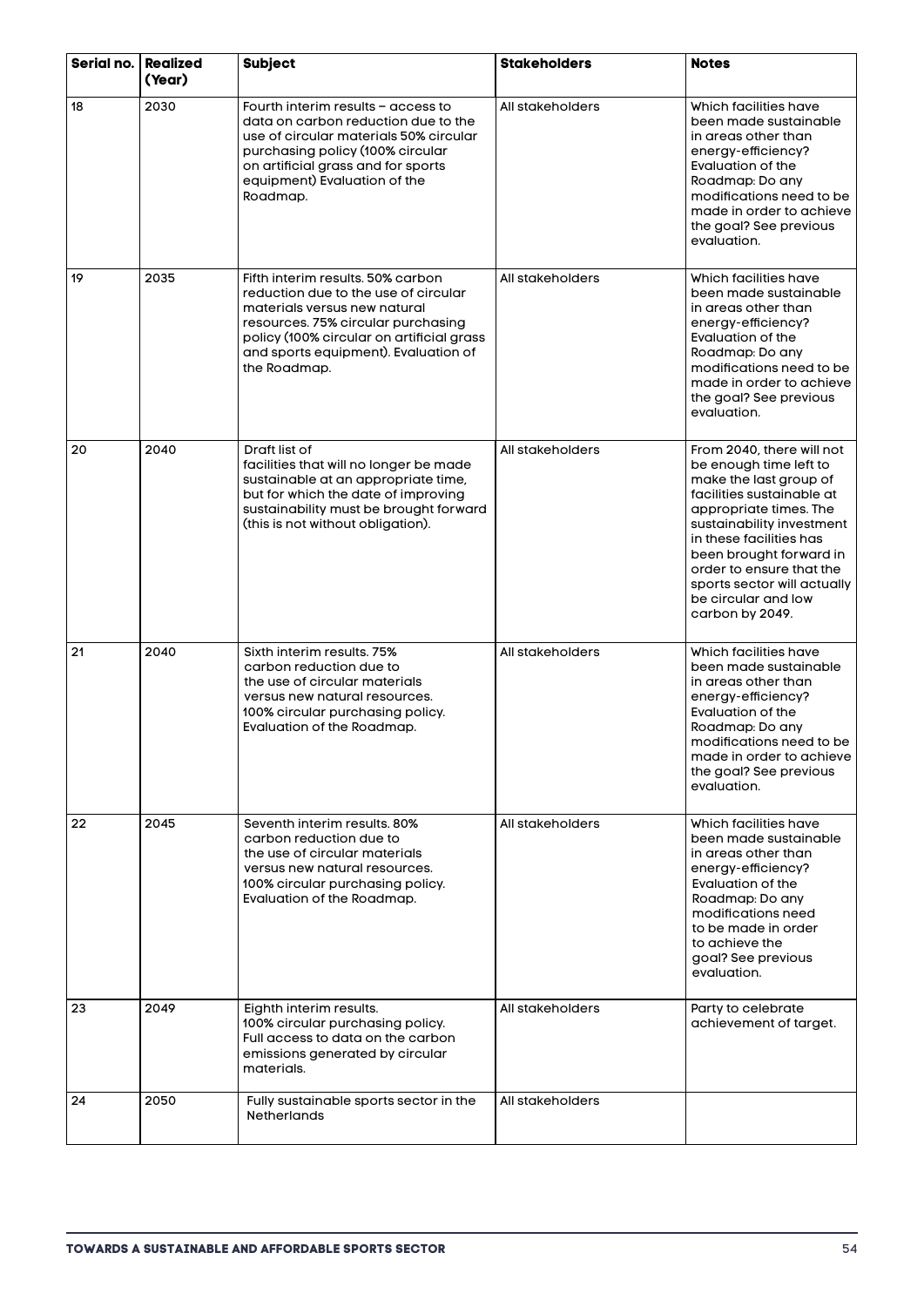**Appendix 2B Timeframe for Roadmap for Improving Sustainability in Sport — Pesticide-free sports fields (sustainable management of sporting grounds)**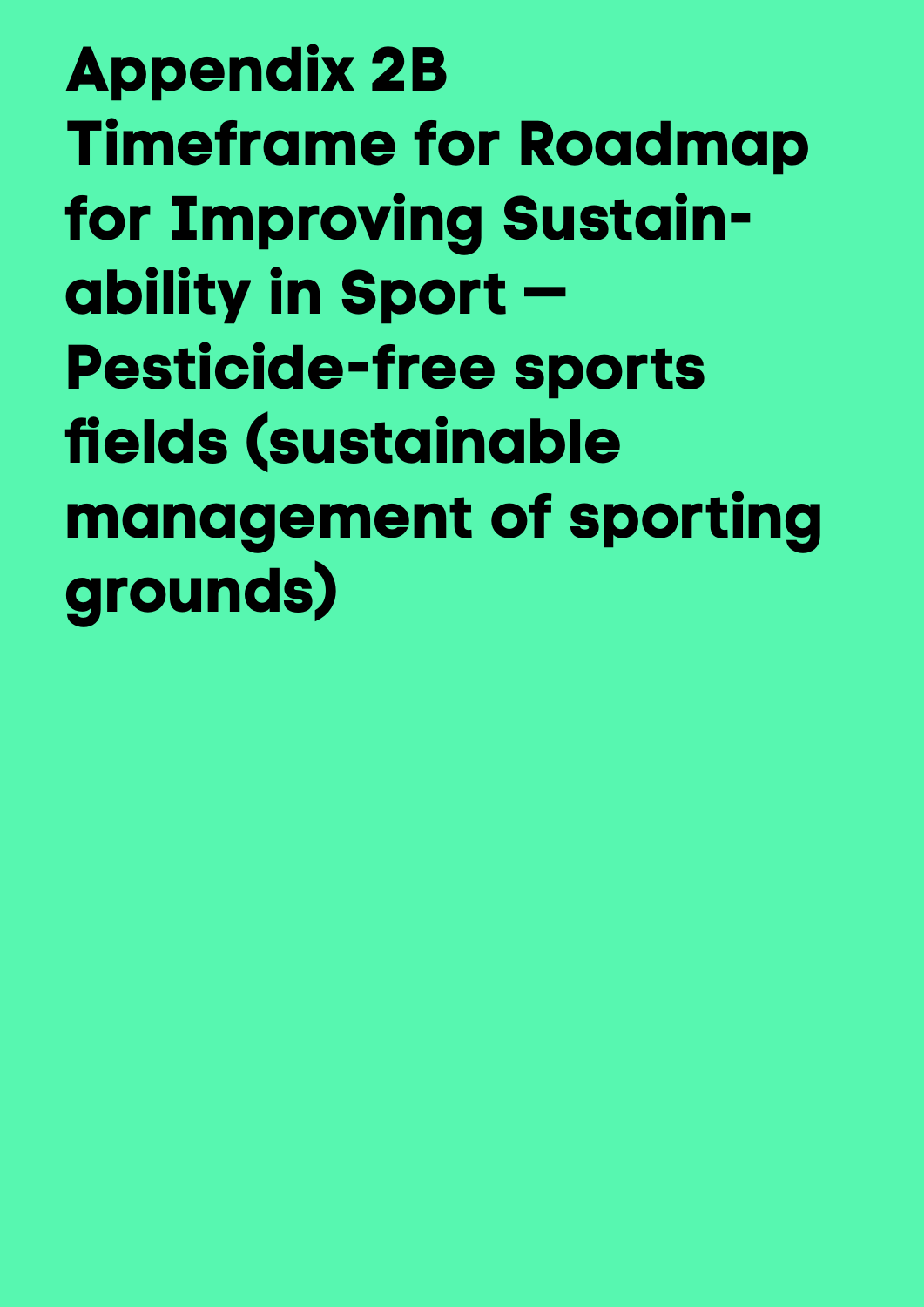| <b>Serial</b><br>no. | <b>Realized</b><br>(Year) | <b>Subject</b>                                                                                                          | <b>Stakeholders</b>                                                                                                                                                         | <b>Notes</b>                                                                                                                                                                                                                                                                                                                                                                          |
|----------------------|---------------------------|-------------------------------------------------------------------------------------------------------------------------|-----------------------------------------------------------------------------------------------------------------------------------------------------------------------------|---------------------------------------------------------------------------------------------------------------------------------------------------------------------------------------------------------------------------------------------------------------------------------------------------------------------------------------------------------------------------------------|
|                      | Ongoing                   | Sharing sample projects in<br>an accessible format through<br>existing networks                                         | All stakeholders                                                                                                                                                            | Supplying examples; posting<br>innovations on platform.<br>Disseminate through the<br>VSG (Association of Sports<br>and Municipalities), Dutch<br>Olympic Committee*Dutch<br>Sports Federation (NOC*NSF),<br>Netherlands Enterprise Agency<br>(RVO), Kenniscentrum Sport &<br>Bewegen (Expertise Centre for<br>Sport & Exercise), Bouwstenen voor<br>Sociaal, Sportief Opgewekt, etc. |
| 1                    | 2020                      | Support measures for sports<br>federations initiated by the<br>national government.                                     | Ministry of Health, Welfare<br>and Sport                                                                                                                                    | The BOSA programme is a<br>support programme for sports<br>federations. Extension of the<br>parameters with measures aimed<br>at climate adaptation and the<br>phasing-out of crop protection<br>products                                                                                                                                                                             |
| $\overline{2}$       | 1 April 2019              | Organize innovation challenge for<br>environmentally friendly sporting<br>grounds                                       | Ministry of Health, Welfare<br>and Sport                                                                                                                                    | <b>Appeal by Small Business</b><br>Innovation Research (SBIR) for<br>'high-quality recyclable artificial<br>grass sporting grounds' and<br>publication of 'protection against<br>weeds and other problems<br>encountered on sporting grounds'.                                                                                                                                        |
| 3                    | 2020                      | IPM manual available                                                                                                    | Partners in the<br>of sporting grounds<br>(currently the Green Deal<br>partners)                                                                                            | IPM manual available. This applies<br>sustainable management to crop protection in the natural<br>environment and the use of<br>biocides on artificial grass fields<br>and pitches.                                                                                                                                                                                                   |
| 4                    | 2020                      | Communications plan for the<br>entire sports sector concerning<br>the use of chemical agents;<br>parameters established | Partners in the<br>sustainable management<br>of sporting grounds                                                                                                            | The awareness-raising<br>process and professional<br>education programmes include<br>communication across the sports<br>sector on the parameters for the<br>use of chemical agents.                                                                                                                                                                                                   |
| 5                    | 2019-2020                 | Update of training/education,<br>including independent<br>assessment of professional<br>competence                      | Partners in the<br>sustainable management<br>of sporting grounds                                                                                                            | Proof of professional competence<br>through the assessment of<br>independent entities ensures<br>improved knowledge and<br>awareness.                                                                                                                                                                                                                                                 |
| 6                    | 2020                      | Date from baseline measurement<br>is available (to the extent possible);<br>parameters for monitoring<br>established.   | Partners in the<br>sustainable management<br>of sporting grounds                                                                                                            | Annual usage data available for<br>monitoring, where it has been<br>established how the monitoring is<br>conducted.                                                                                                                                                                                                                                                                   |
| 7                    | 2020-2022                 | IPM pilot project based on<br>certification and enforcement                                                             | Golfalliantie (Golf<br>Alliance); partners in the<br>sustainable management<br>of sporting grounds (,<br>possibly the Dutch Food<br>and Product Safety<br>Authority [NVWA]) | Demonstrate that certification<br>and enforcement result in<br>effective implementation of the<br>DBS plan.                                                                                                                                                                                                                                                                           |
| 8                    | 2020                      | Upgrade quality assurance<br>system for sports facilities with<br>sustainability requirements                           | Partners in the<br>sustainable management<br>of sporting grounds,<br>Dutch Olympic<br>Committee*Dutch Sports<br>Federation (NOC*NSF)                                        | Effective quality assurance system<br>for installing sports facilities.<br>This must be further extended<br>by incorporating sustainability<br>requirements related to circular<br>materials and a phase-out of crop<br>protection products.                                                                                                                                          |
| 9                    | 2020                      | Investigation into modified<br>contract formats, including a list of<br>exceptions                                      | Partners in the<br>sustainable management<br>of sporting grounds                                                                                                            | Essential improvement of contract<br>formats for improved professional<br>competence and verifiability of<br>grounds management                                                                                                                                                                                                                                                       |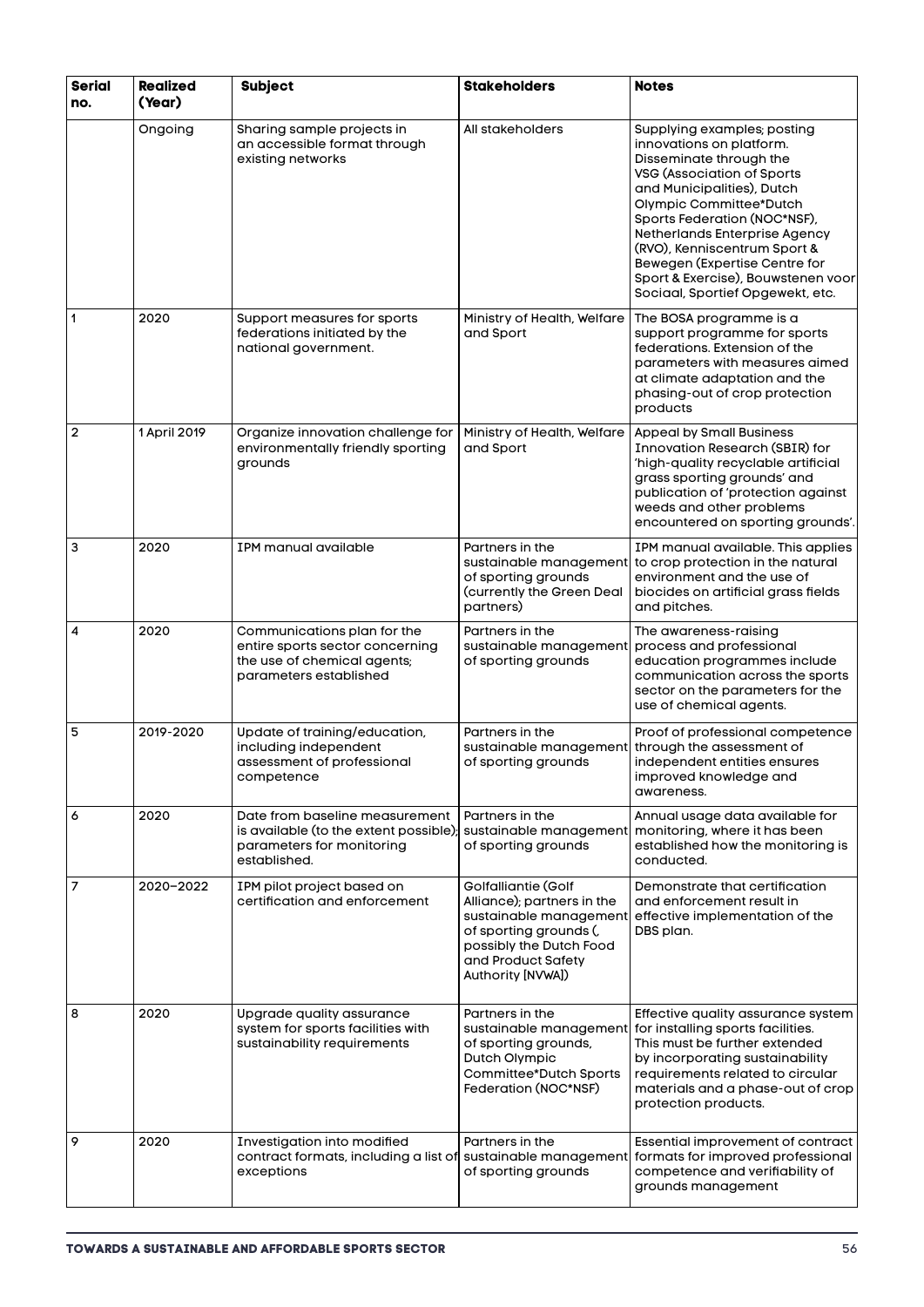| <b>Serial</b><br>no. | <b>Realized</b><br>(Year) | <b>Subject</b>                                                                                             | <b>Stakeholders</b>                                                                                                                                                               | <b>Notes</b>                                                                                                                                                                                                                           |
|----------------------|---------------------------|------------------------------------------------------------------------------------------------------------|-----------------------------------------------------------------------------------------------------------------------------------------------------------------------------------|----------------------------------------------------------------------------------------------------------------------------------------------------------------------------------------------------------------------------------------|
| 10                   | 2021                      | First evaluation of the Roadmap<br>and GDS plan.                                                           | Partners in the sustain-<br>able management of<br>sporting grounds                                                                                                                | Evaluation of DBS plan, pilot<br>project, update of training and<br>education, and initial monitoring<br>data for reduction in the use<br>of chemical agents. Do any<br>modifications need to be made in<br>order to achieve the goal? |
| 11                   | 1 January<br>2020         | No use of chemical crop<br>protection products                                                             | Ministry of Infrastructure<br>and Water Management,<br>Ministry of Health, Welfare<br>and the Environment<br>and partners in the<br>sustainable management<br>of sporting grounds | Elimination of the use of chemical<br>crop protection products, but in-<br>cluding a list of alternatives and<br>exceptions.                                                                                                           |
| 12                   | 1 January<br>2023         | Ban on the use of chemical crop<br>protection products                                                     | Ministry of Infrastructure<br>and Water Management,<br>Ministry of Health, Welfare<br>and the Environment<br>and partners in the<br>sustainable management<br>of sporting grounds | The Ministry of Infrastructure<br>and Water Management aims to<br>eliminate the use of all chemical<br>crop protection products on<br>sporting grounds beyond 2022.                                                                    |
| 13                   | 2023                      | 100% reduction in the use of<br>chemical crop protection<br>products; second evaluation of the<br>Roadmap. | Partners in the<br>sustainable management<br>of sporting grounds                                                                                                                  | Evaluation of DBS plan: Are follow-<br>up measures necessary in order<br>to ensure grounds management?<br>Monitoring data available                                                                                                    |
| 14                   | 2028                      | Third interim results. Evaluation of<br>the Roadmap.                                                       | Partners in the sustain-<br>able management of<br>sporting grounds                                                                                                                | Evaluation of DBS plan: Are follow-<br>up measures necessary in order<br>to ensure grounds management?<br>Monitoring data available                                                                                                    |
| 15                   | 2030                      | Fourth interim results. Evaluation of<br>the Roadmap.                                                      | Partners in the sustain-<br>able management of<br>sporting grounds                                                                                                                | Evaluation of DBS plan: Are follow-<br>up measures necessary in order<br>to ensure grounds management?<br>Monitoring data available                                                                                                    |
| 16                   | 2035                      | Fifth interim results. Evaluation of<br>the Roadmap.                                                       | Partners in the sustain-<br>able management of<br>sporting grounds                                                                                                                | Evaluation of DBS plan: Are follow-<br>up measures necessary in order<br>to ensure grounds management?<br>Monitoring data available                                                                                                    |
| 17                   | 2040                      | Sixth interim results. Evaluation of<br>the Roadmap.                                                       | Partners in the sustain-<br>able management of<br>sporting grounds                                                                                                                | Evaluation of DBS plan: Are follow-<br>up measures necessary in order<br>to ensure grounds management?<br>Monitoring data available                                                                                                    |
| 18                   | 2045                      | Seventh interim results. Evaluation<br>of the Roadmap.                                                     | Partners in the sustain-<br>able management of<br>sporting grounds                                                                                                                | Evaluation of DBS plan: Are follow-<br>up measures necessary in order<br>to ensure grounds management?<br>Monitoring data available                                                                                                    |
| 19                   | 2049                      | Eighth interim results.                                                                                    | Partners in the sustain-<br>able management of<br>sporting grounds                                                                                                                | Evaluation of DBS plan: Are follow-<br>up measures necessary in order<br>to ensure grounds management?<br>Monitoring data available                                                                                                    |
| 20                   | 2050                      | Fully sustainable sports sector in<br>the Netherlands                                                      | All stakeholders                                                                                                                                                                  |                                                                                                                                                                                                                                        |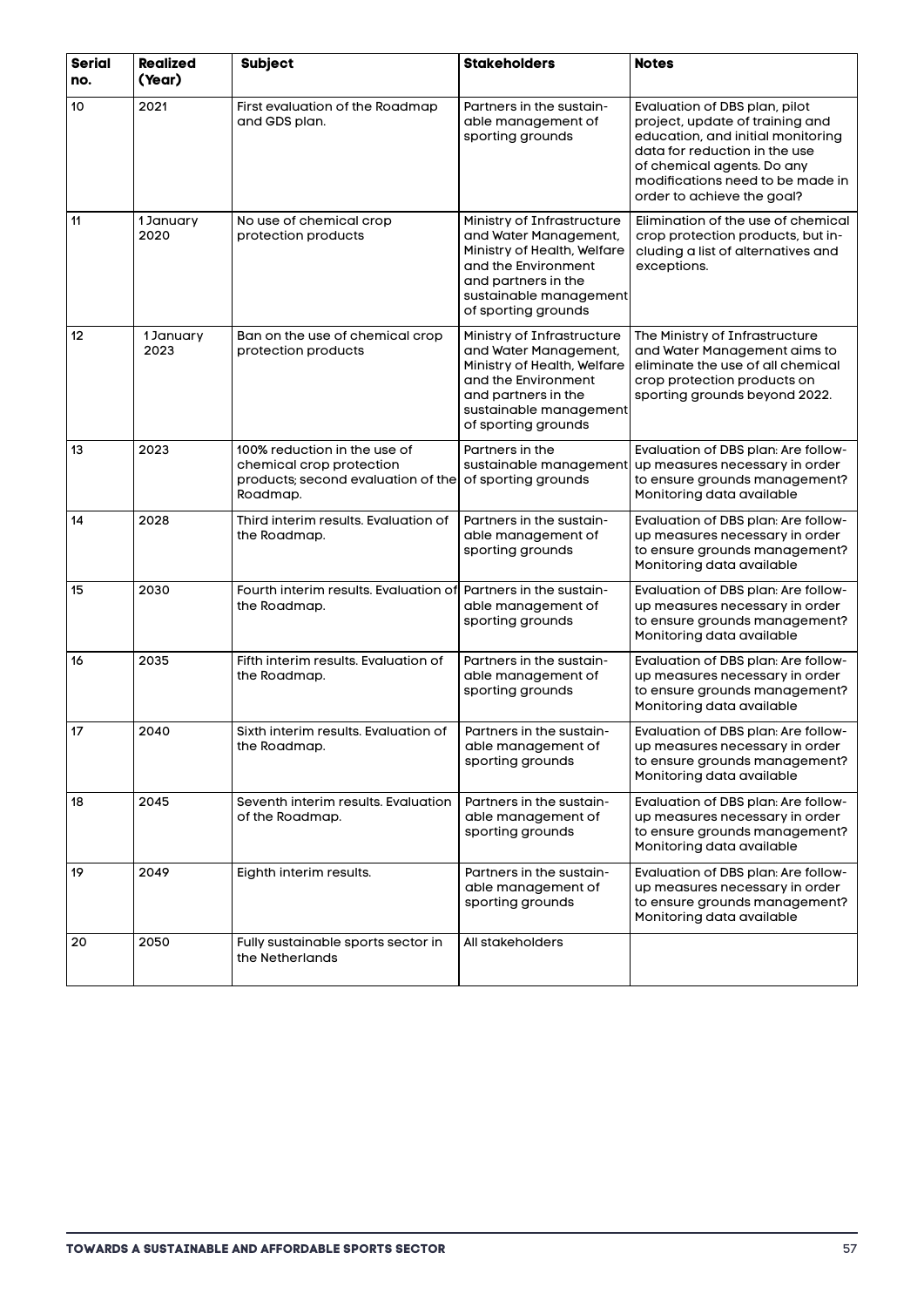# **Appendix 3 Baseline Measurement — Principles and supporting amounts**

- 
- 
- 
- 
- 
-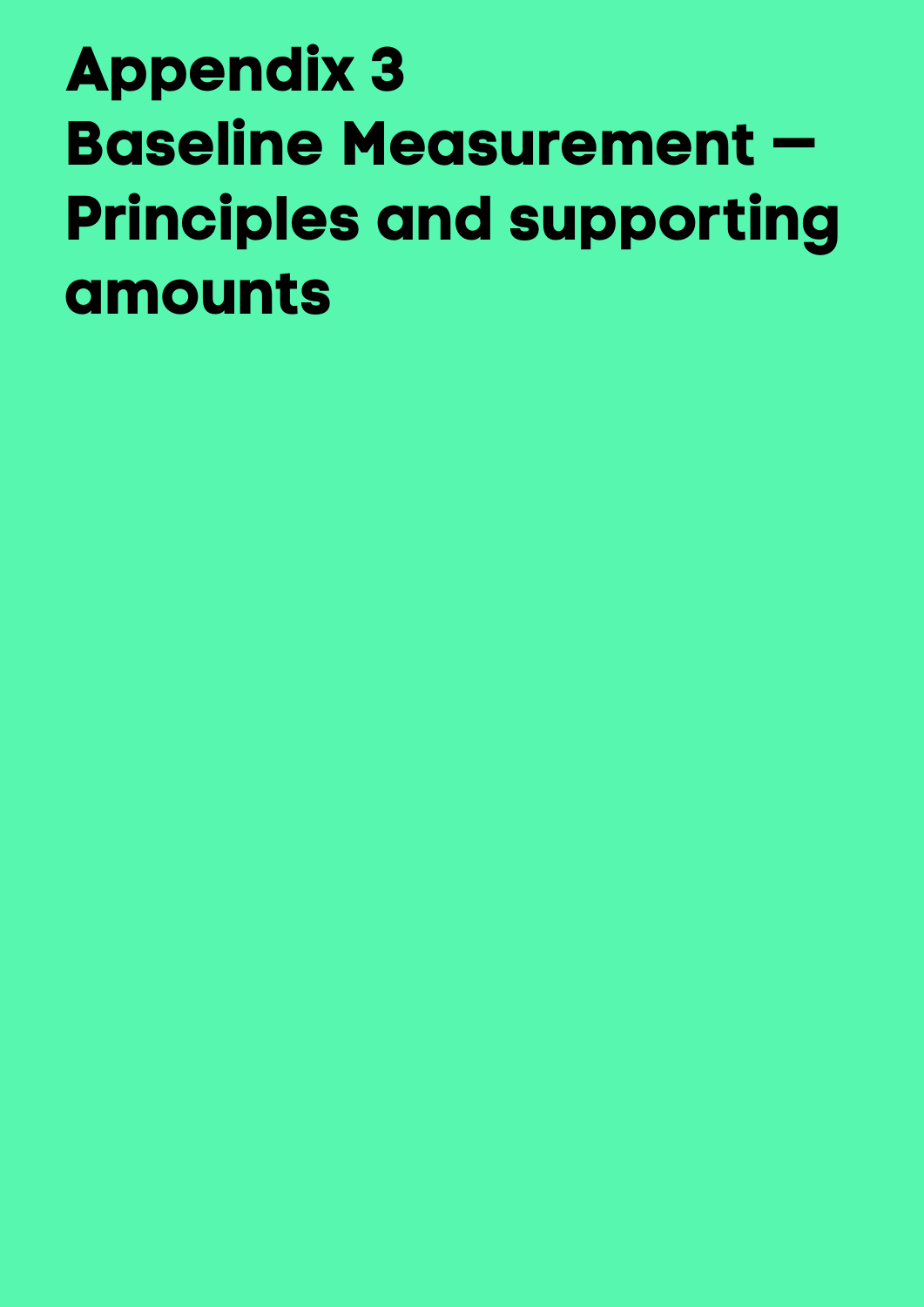### **Details on timeline for appropriate replacement times**

- **Solar panels:** can be installed on top of buildings during the period from 2020 to 2050. As our basis for calculating the scenarios, we used a consistent investment throughout the years.
- **Solar energy collectors:** these are installed in order to meet the need for hot tap water. This measure is incorporated into scenario 4 and will replace the purchase of (new) electric boilers.
- **LED lighting:** used from now in all buildings at appropriate replacement times. It is likely that existing lighting in all buildings must be replaced by 2030, as they have ended their technical lifespan. Reinvestment in new lighting has not been factored in; the assumption is that this is incorporated into existing budgets and maintenance plans.
- The transition to LED lamps for field lighting is not included in the final totals, but is added to the baseline measurement as a separate calculation.
- **Electric boilers:** these are used to replace conventional boilers. Since the use of all fossil fuels will be banned by 2030, the measure must also have been implemented everywhere by 2030.
- **High-efficiency glazing:** In existing buildings, single glazing will be replaced with high-efficiency glazing at appropriate replacement times, i.e. when buildings are 50 years old. Between now and the end of 2050, it is expected that high-efficiency glazing will be installed in a large number of buildings.
- **Heat grids:** buildings that are not yet heated with all-electric heating by 2030 will be connected to a heat grid. The costs of connection to the heat grid for sports associations and owners of the sports facilities are included. The costs of installing heat grids and heat sources are not included.
- **Heat pumps:** will be used prior to 2030 in buildings constructed after 1992. Under the Building Decree, insulation is sufficient for heating buildings through the use of heating pumps. In all other buildings, heat pumps can be installed after 2030, since these buildings will be sufficiently insulated at that time.
- **Roof insulation:** Between now until the end of 2050, roof insulation will be used in all buildings constructed prior to 2000, since the technical lifespan of roofs in these buildings is expected to have ended after 50 years. The replacement of roofs can be combined in this case with the use of roof insulation. In the other buildings, additional roof insulation can be used if necessary and if roofs are replaced.
- **Facade insulation:** This can be used in buildings constructed prior to 1992, since these buildings are less insulated under the Building Decree. It would make sense to do this prior to 2030, since that is when all buildings must be either heated with electric power or connected to the heat grid. It is possible to use additional insulation in newer buildings if this can be incorporated when replacing the facades. Note that this is not expected to happen on a large scale before 2050, and these costs are therefore not included.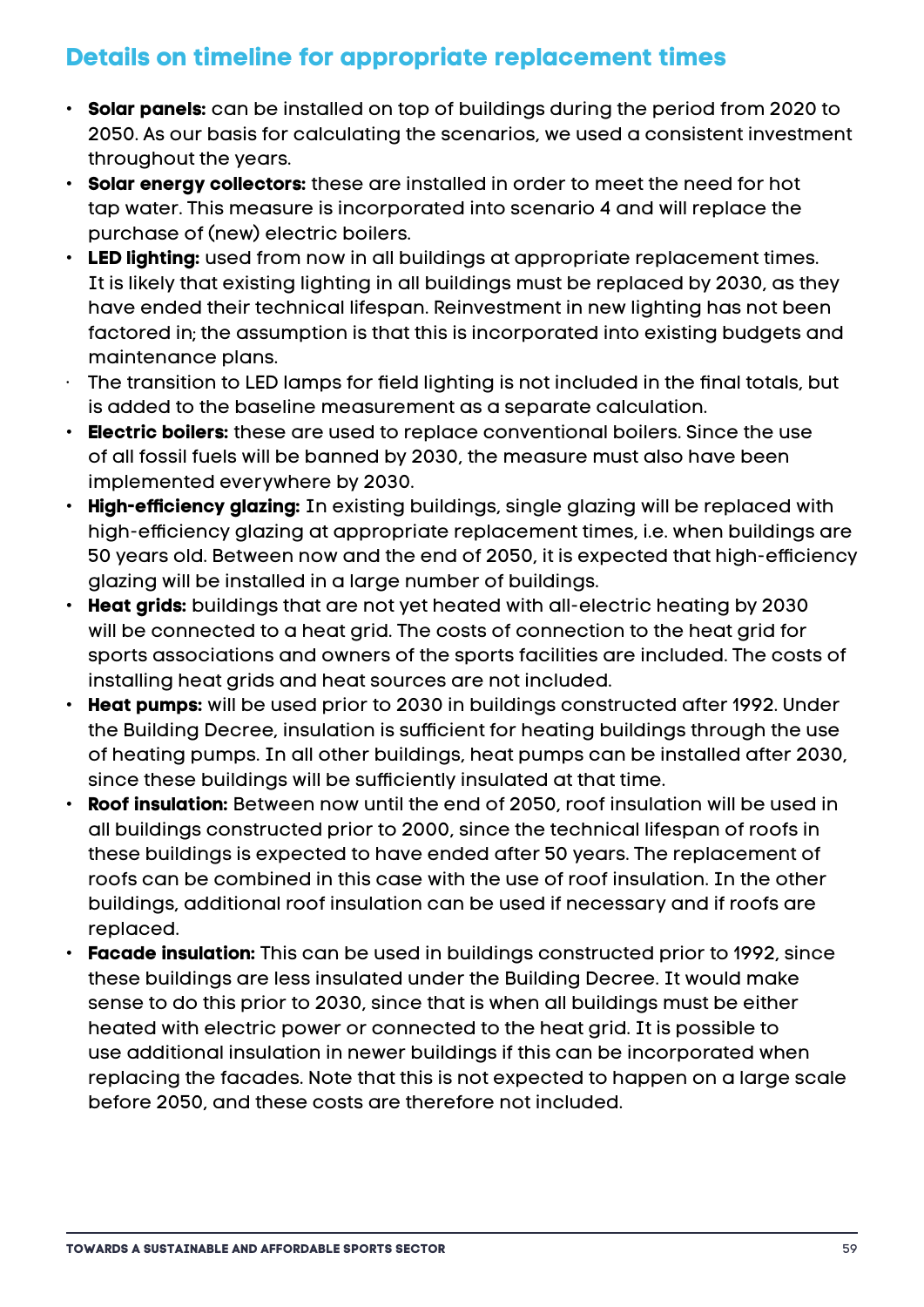## **Principles of DSA/database:**

- If multiple clubs/associations use a single facility, the baseline measurement will include one facility.
- Surface areas of sports facilities are based on the Basisregistratie Adressen en Gebouwen (Addresses and Buildings Key Registry/BAG).
- Very large-sized facilities have been filtered out. An assumption was made to this end of the number of square metres based on the average for each sports sector and the number of fields/pitches/sports centres.
- User function of hockey, tennis and football (soccer) facilities is 'meeting place', as these often represent cafeterias and dressing rooms.
- The remaining sports facilities have the user function 'sport'.
- Not all facilities are included in the calculation (e.g. golf clubs). However, a minimum of 90% of the sports facilities has been mapped out, by focusing on the seven largest categories.
- Gymnasiums are not included as sports facilities, as these are often part of other types of facilities, such as schools.
- If the year of construction of a sports facility is unknown and no data is available from the Land Registry, the year of construction of 1965 has been used as a basis.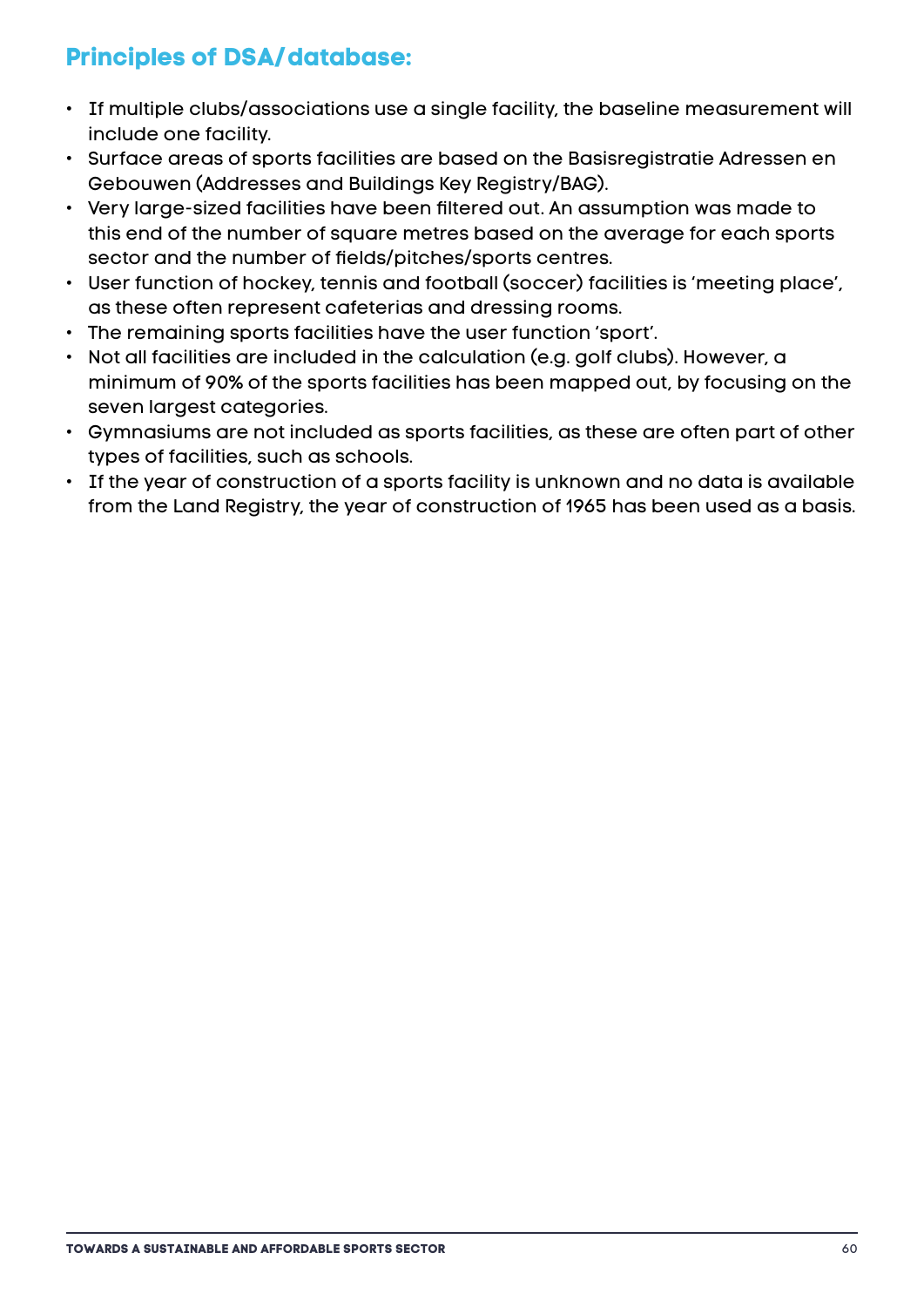| Total investment in buildings | €3.513.389.749 |
|-------------------------------|----------------|
| Total investment in sporting  | €137.284.138   |
| grounds Total Gross           | 15109532       |
| Lettable Area                 |                |

| <b>Total amounts by category</b> | <b>Investments</b> | <b>Savings</b> | <b>TVT</b>        |
|----------------------------------|--------------------|----------------|-------------------|
| Swimming                         | €1,133,615,578     | €161.077.251   | 7.0               |
| Indoor sports facility           | €781,480,764       | €47.903.461    | 16.3              |
| Football                         | €353,089,905       | €33,670,711    | 10.5              |
| Tennis                           | €270.412.935       | €22.141.835    | 12.2              |
| <b>Fitness</b>                   | €875.690.501       | €85,875,132    | 10.2 <sub>1</sub> |
| Ice-skating rinks                | €37.713.105        | €4.349.036     | 8.7               |
| Hockey                           | €61,386,960        | €6.090.486     | 10.1              |
| Total/average                    | €3.513.389.749     | €361.107.912   | 9.7               |

| <b>Average per building</b> | Investment.<br>broken down by facility | <b>Gross Lettable Area,</b><br>broken down by facility |  |
|-----------------------------|----------------------------------------|--------------------------------------------------------|--|
| Football                    | €155,890                               | 639                                                    |  |
| Hockey                      | €175,391                               | 739                                                    |  |
| Tennis                      | €128,340                               | 789                                                    |  |
| Indoor sports facility      | €382.516                               | 2,565                                                  |  |
| Swimming                    | €1.372.416                             | 3.264                                                  |  |
| Ice-skating rinks           | €1,639,700                             | 5.228                                                  |  |
| <b>Fitness</b>              | €339,942                               | 1,431                                                  |  |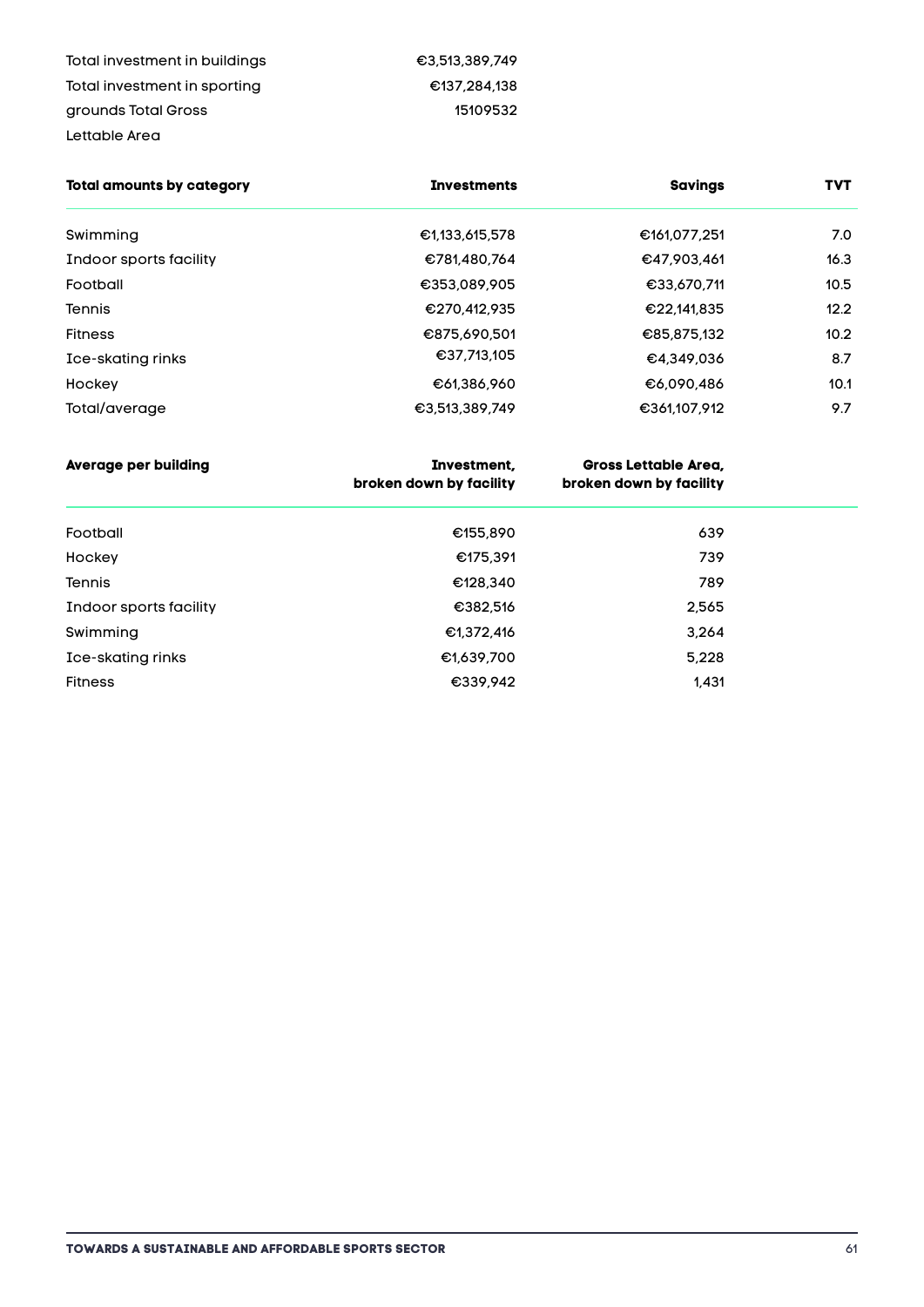# **Appendix 4 Alternatives — 4 scenarios**

- 
- 
- 
- 
- 
- 
- 
- 
- -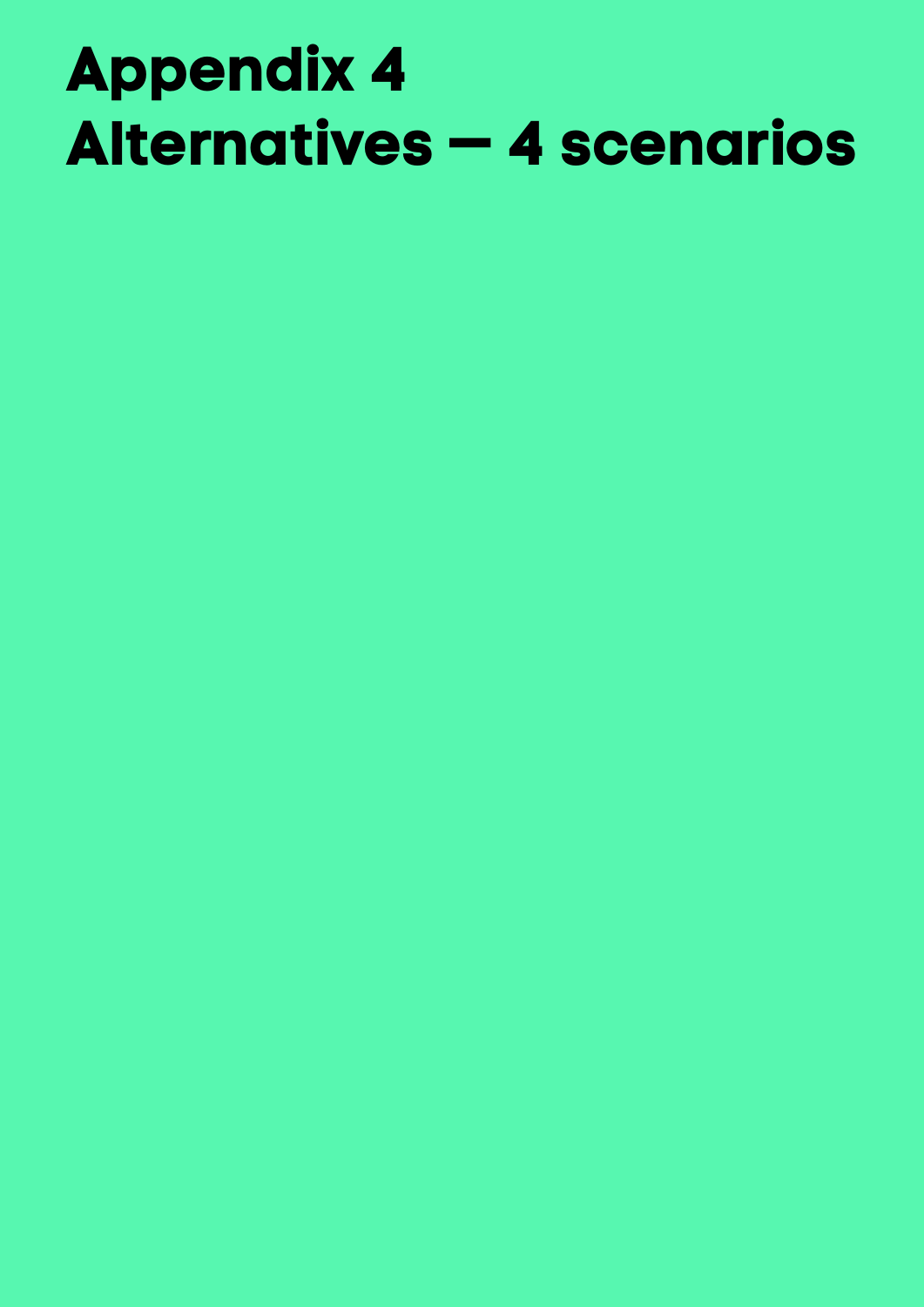### **Various scenarios for choosing a sustainable approach for each Roadmap**

- Scenario 1: The existing budgets determine to what extent and at what pace sustainability measures can be implemented. Measures such as LED lighting, and replacement of single glazing.
- Scenario 2: Building-related energy will be reduced by 25-35% between 2018 and 2050, and the remaining building-related demand for energy will be filled without the use of natural gas. Measures for facilities without the use of natural gas (insulation, heat pumps or

connection to the heat grid and electric boilers).

• Scenario 3: Building-related energy will be reduced by 45-55% between 2018 and 2050, and the remaining building-related demand for energy will be filled without the use of natural gas.

Measures for additional energy generation (solar panels).

• Scenario 4: Building-related energy will be reduced by 70-90% between 2018 and 2050, and the remaining building-related demand for energy will be filled without the use of natural gas.

Measures for all-electric facilities and additional energy generation (solar panels) and use of solar energy collectors.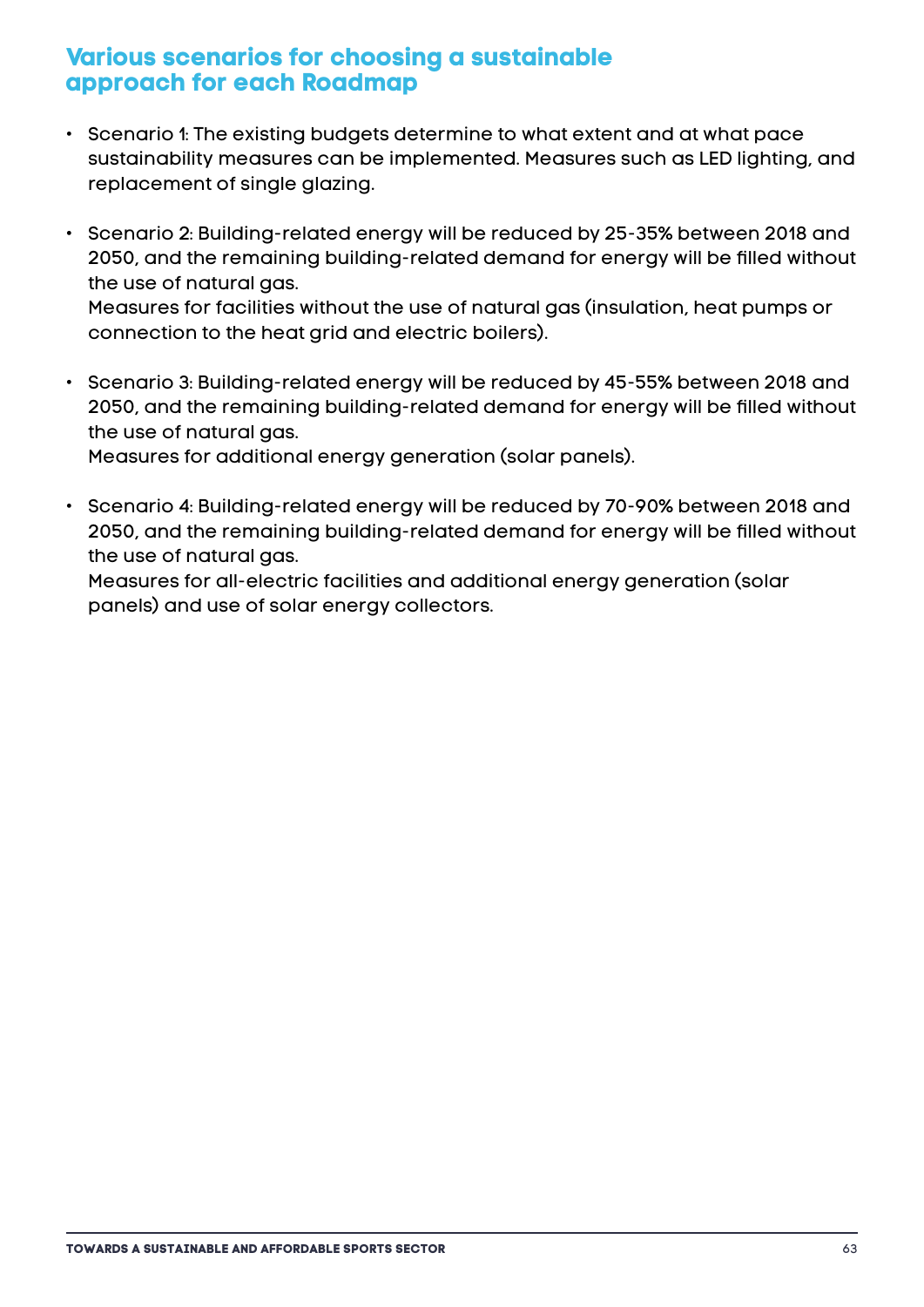Scenario 1

LED lighting for sports grounds and facilities

Replace gas at appropriate times

High-efficiency glazing instead of double glazing glass (year of construction: before 1983)

High-efficiency glazing instead of double glazing glass (year of construction: after 1983 to 2013)

#### **Basis for Scenario 1 (Author: RVO (NETHERLANDS ENTERPRISE AGENCY))**

The basis is that the existing budgets determine to what extent and at what pace sustainability measures can be implemented. For 2030 and 2050, this scenario provides data on:

- Estimated actual building-related energy consumption, including energy generation on a plot of land;
- Reduction in the use of fossil fuels for the purpose of building heating (2030 only)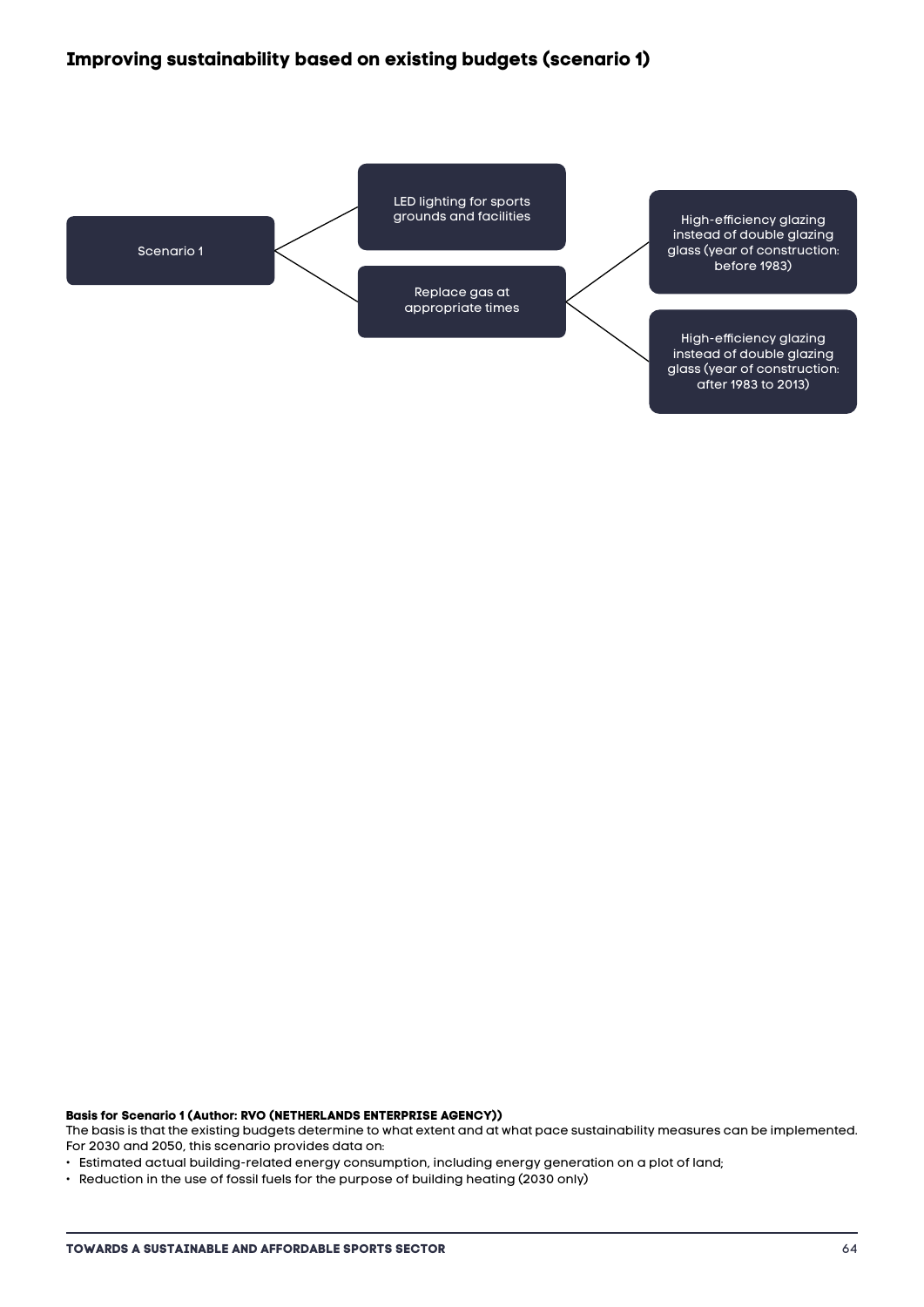#### **Estimated actual building-related energy consumption, including energy generation on a plot of land (expressed in TJ)**



**Basic conditions**

- **• LED lighting**
- **· Used in all buildings before 2030**
- **• High-efficiency glazing**
	- **· Buildings constructed before 1983 are currently equipped with single glazing and will be fitted with high-efficiency glazing**
	- **· Buildings constructed in or after 1983 are currently equipped with double glazing and will be fitted with high-efficiency glazing**
	- **· Buildings constructed in or after 2013 are already equipped with high-efficiency glazing**

#### **Reduction in the use of fossil fuels (including building heating) (TJ)**

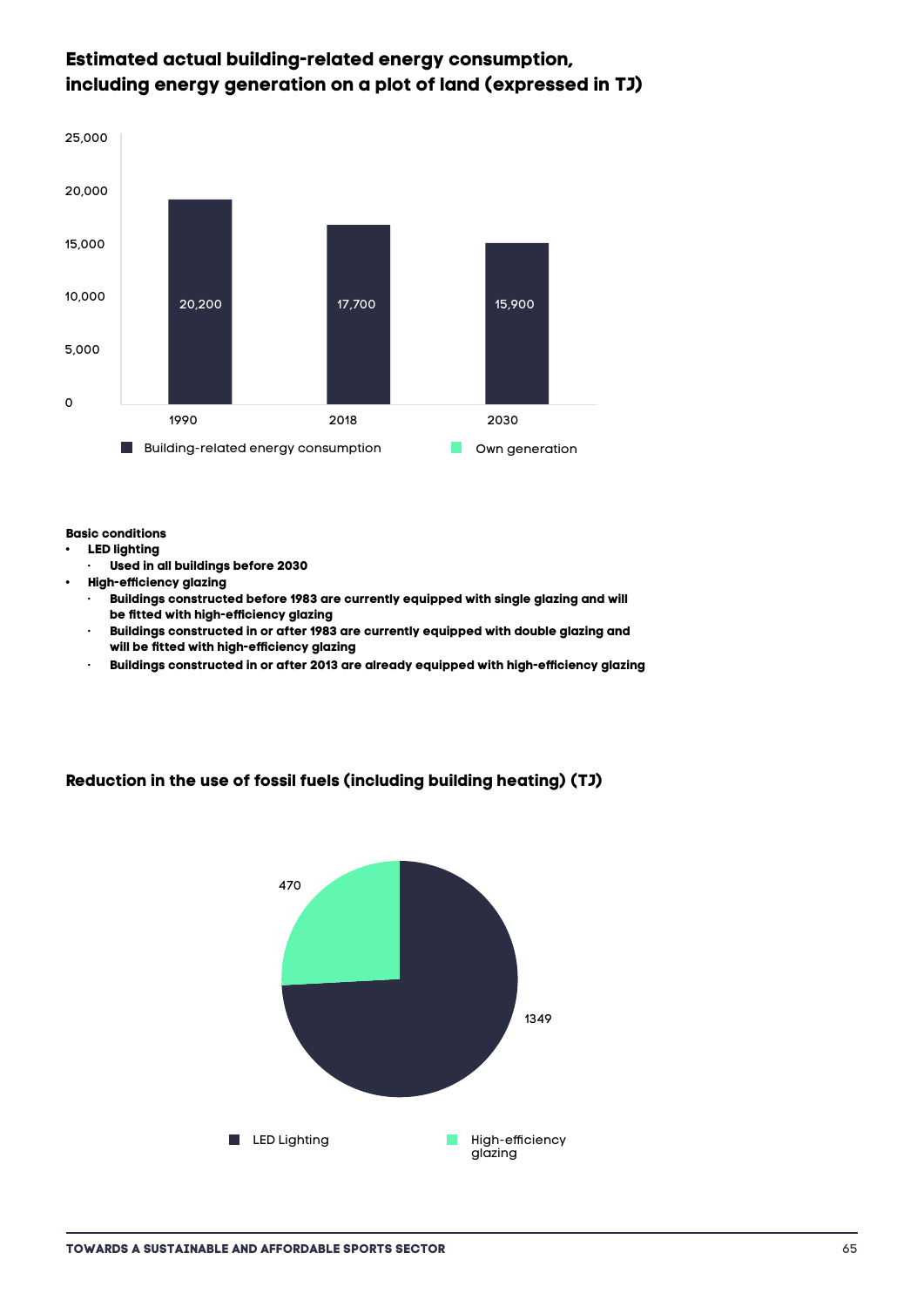#### **Investments per measure (million €)**



#### **Energy savings per measure (million €)**



#### **Basic conditions**

- **• LED lighting**
	- **· Used in all buildings before 2030**
- **• High-efficiency glazing**
	- **· Buildings constructed before 1983 are currently equipped with single glazing and will be fitted with high-efficiency glazing**
	- **· Buildings constructed in or after 1983 are currently equipped with double glazing and will be fitted with high-efficiency glazing**
	- **· Buildings constructed in or after 2013 are already equipped with high-efficiency glazing**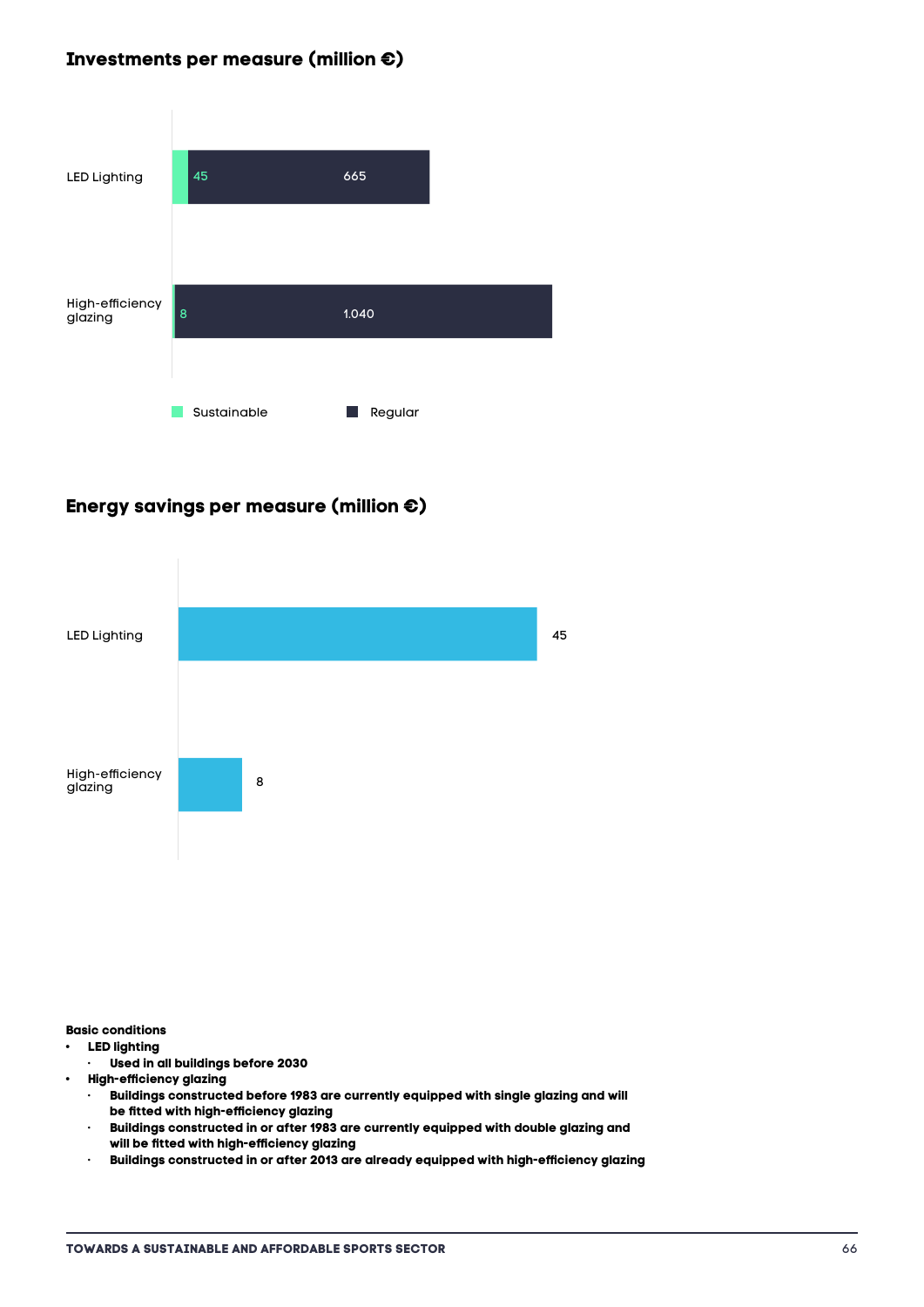#### **Building-related energy will be reduced by 25-35% and buildings will use no natural gas (scenario 2)**



#### **Basis for Scenario 2 (Author: RVO (NETHERLANDS ENTERPRISE AGENCY))**

This is based on the assumption that investments will increase, so that building-related energy will decrease by 25-35% between 2018 and 2050 and the remaining building-related demand for energy will be met without the use of natural gas (or fossil fuel, if this is preferred). For 2030 and 2050, this draft scenario provides data on:

- Estimated actual building-related energy consumption, including energy generation on a plot of land (2030 only);
- Reduction in the use of fossil fuels for the purpose of building heating (2030 only);
- The associated costs (i.e. investments less reduced energy costs)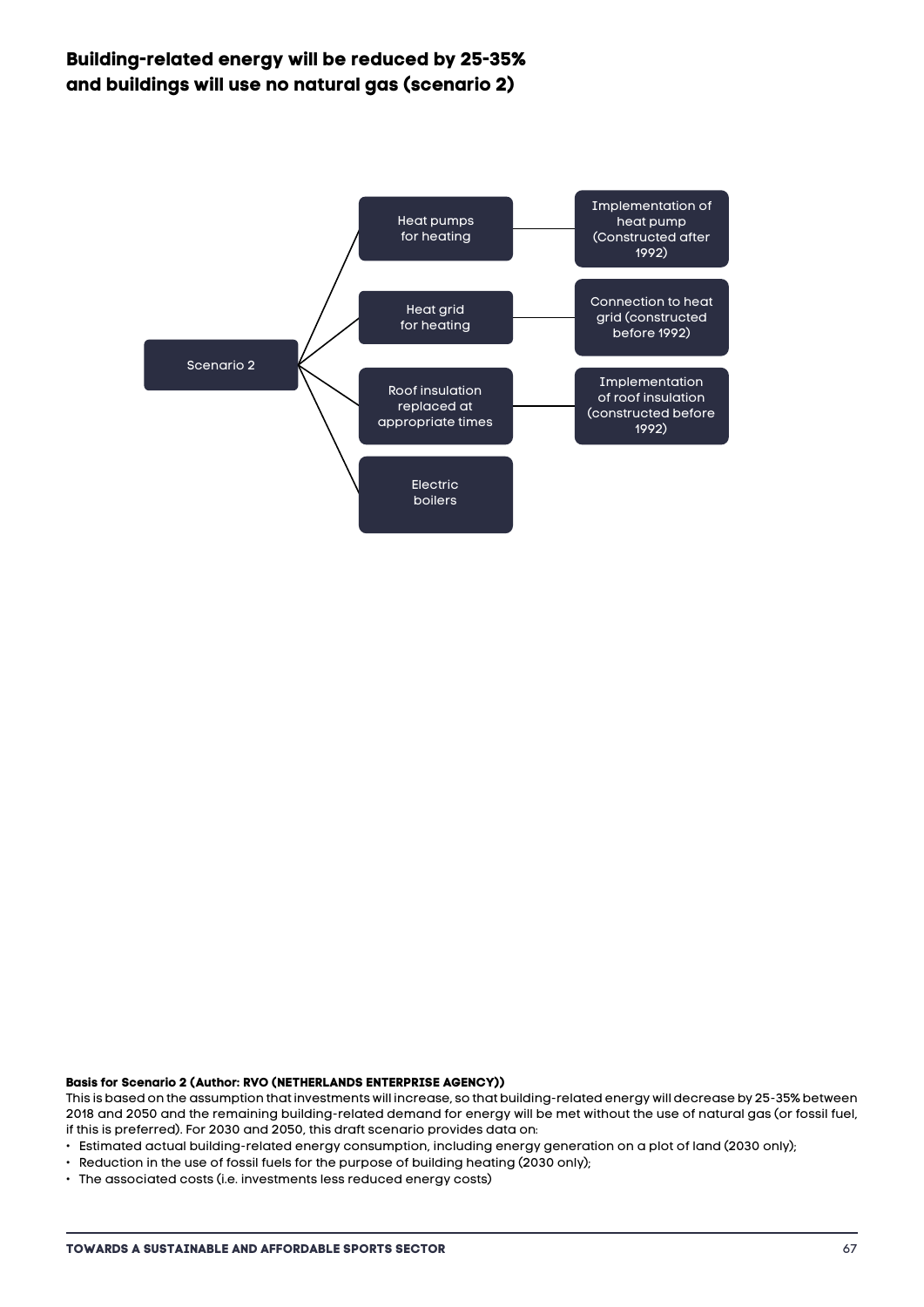#### **Estimated actual building-related energy consumption, including energy generation on a plot of land**



#### **Basic conditions**

- **• Heat grid**
- **· Buildings constructed before 1992 will be connected to a heat grid**
- **• Heat pump**
- **· Buildings constructed before 1992 will install a heat pump**
- **• Roof insulation**
	- **· Use at appropriate times (50 years after the year of construction), i.e. all buildings constructed before 2000**
- **• Electric boilers**
	- **· Replace current gas boilers with electric boilers**

#### **Reduction in the use of fossil fuels (including building heating) (TJ)**

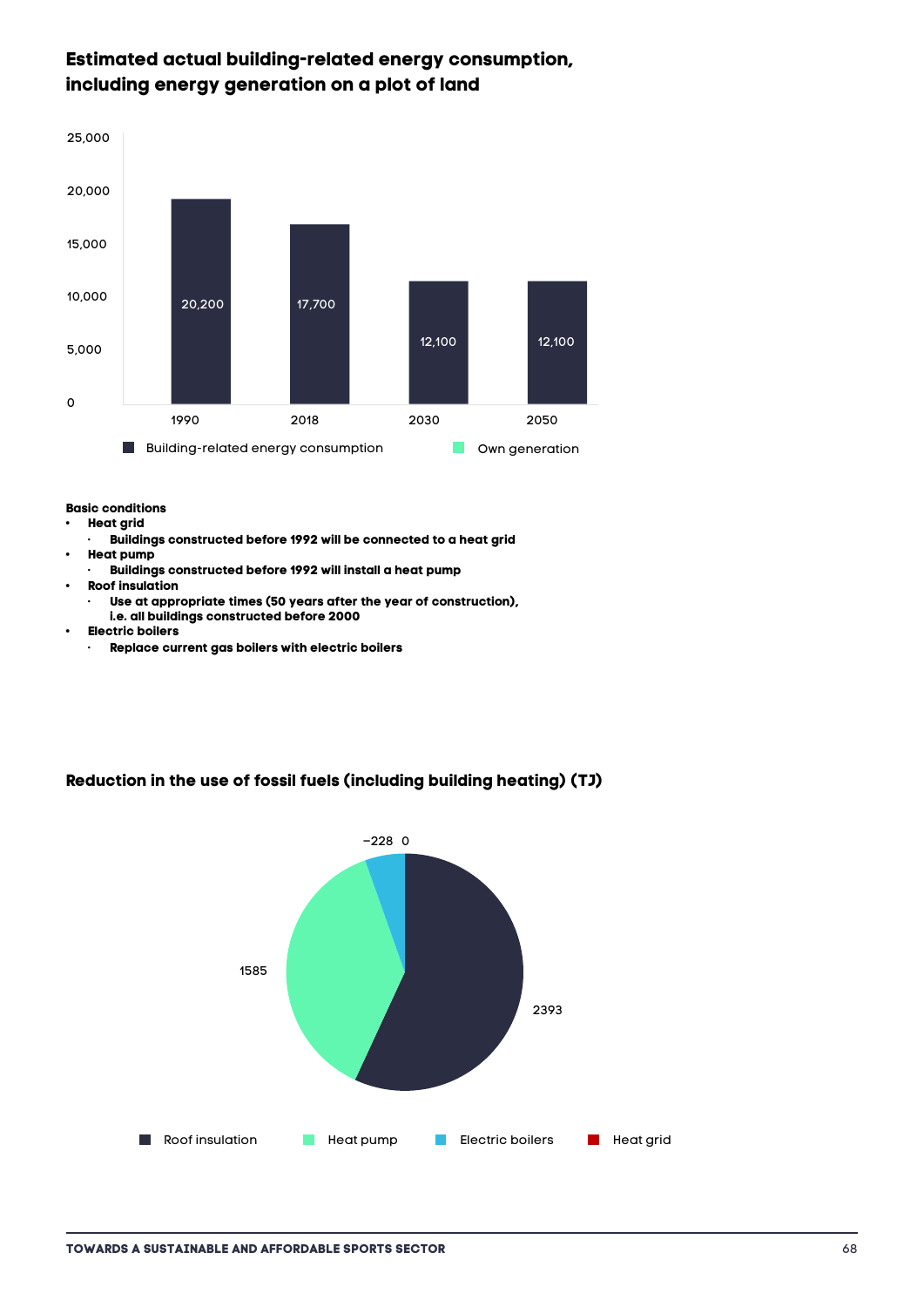#### **Investments per measure (million €)**



### **Energy savings per measure (million €)**



#### **Basic conditions**

- **• Heat grid**
- **· Buildings constructed before 1992 will be connected to a heat grid • Heat pump**
- **· Buildings constructed before 1992 will install a heat pump**
- **• Roof insulation**
	- **· Use at appropriate times (50 years after the year of construction), i.e. all buildings constructed before 2000**
- **• Electric boilers**
	- **· Replace current gas boilers with electric boilers**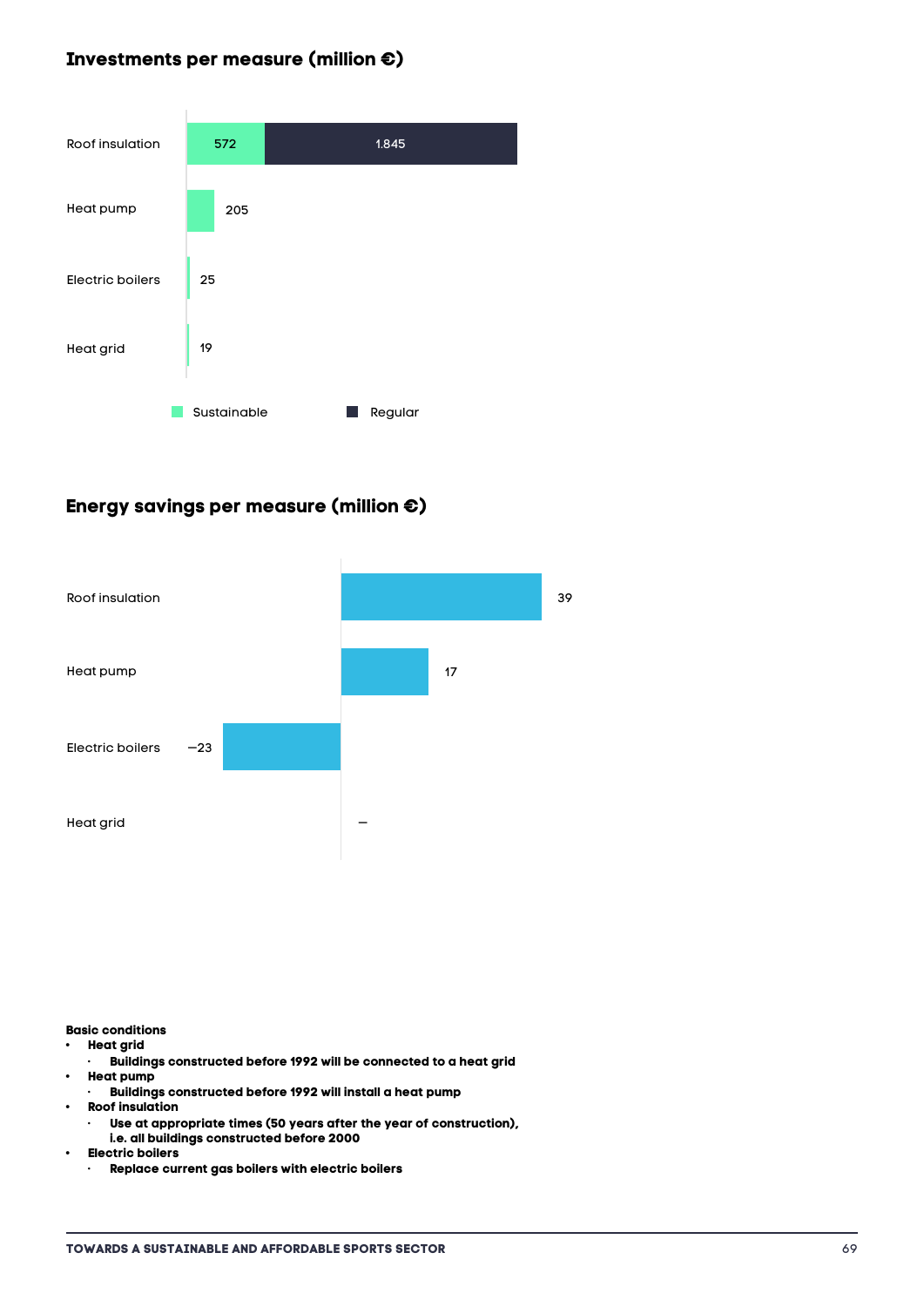#### **Building-related energy will be reduced by 45-55% and buildings will use no natural gas (scenario 3)**



#### **Basis for Scenario 3 (Author: RVO (NETHERLANDS ENTERPRISE AGENCY))**

This is based on the assumption that investments will increase, so that building-related energy will decrease by 45-55% compared to 2018 and the remaining building-related demand for energy will be met without the use of natural gas (or fossil fuel, if this is preferred).

For 2030 and 2050, this draft scenario provides data on:

- Estimated actual building-related energy consumption, including energy generation on a plot of land (2030 only)
- Reduction in the use of fossil fuels for the purpose of building heating (2030 only)
- The associated costs (i.e. investments less reduced energy costs).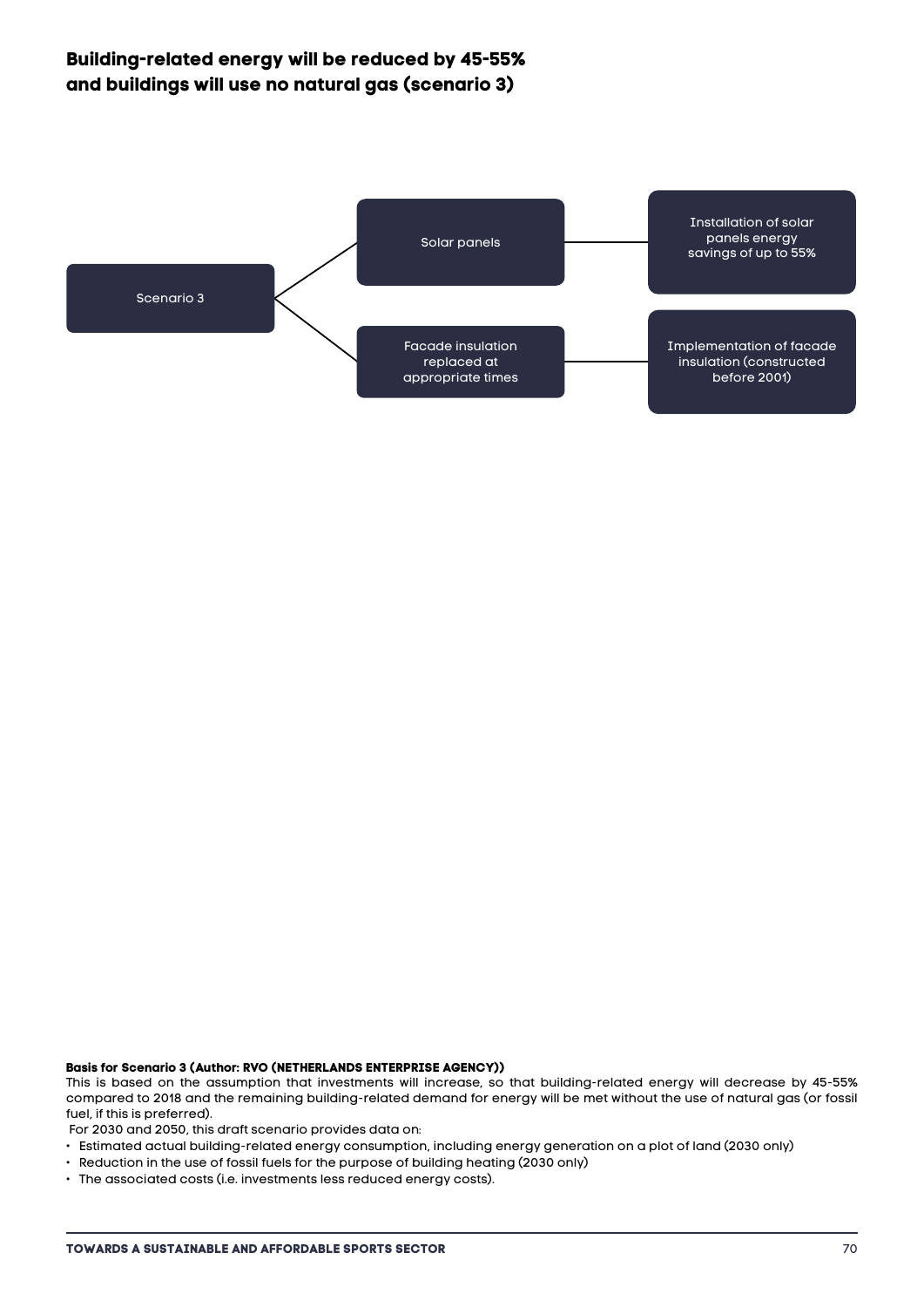#### **Estimated actual building-related energy consumption, including energy generation on a plot of land**



**Basic conditions**

- **• Solar panels**
- **· 40% of the energy required is generated by solar panels**
- **• Facade insulation**
	- **· Use at appropriate times (50 years after the year of construction), i.e. all buildings constructed before 2000**

#### **Reduction in the use of fossil fuels (including building heating) (TJ)**

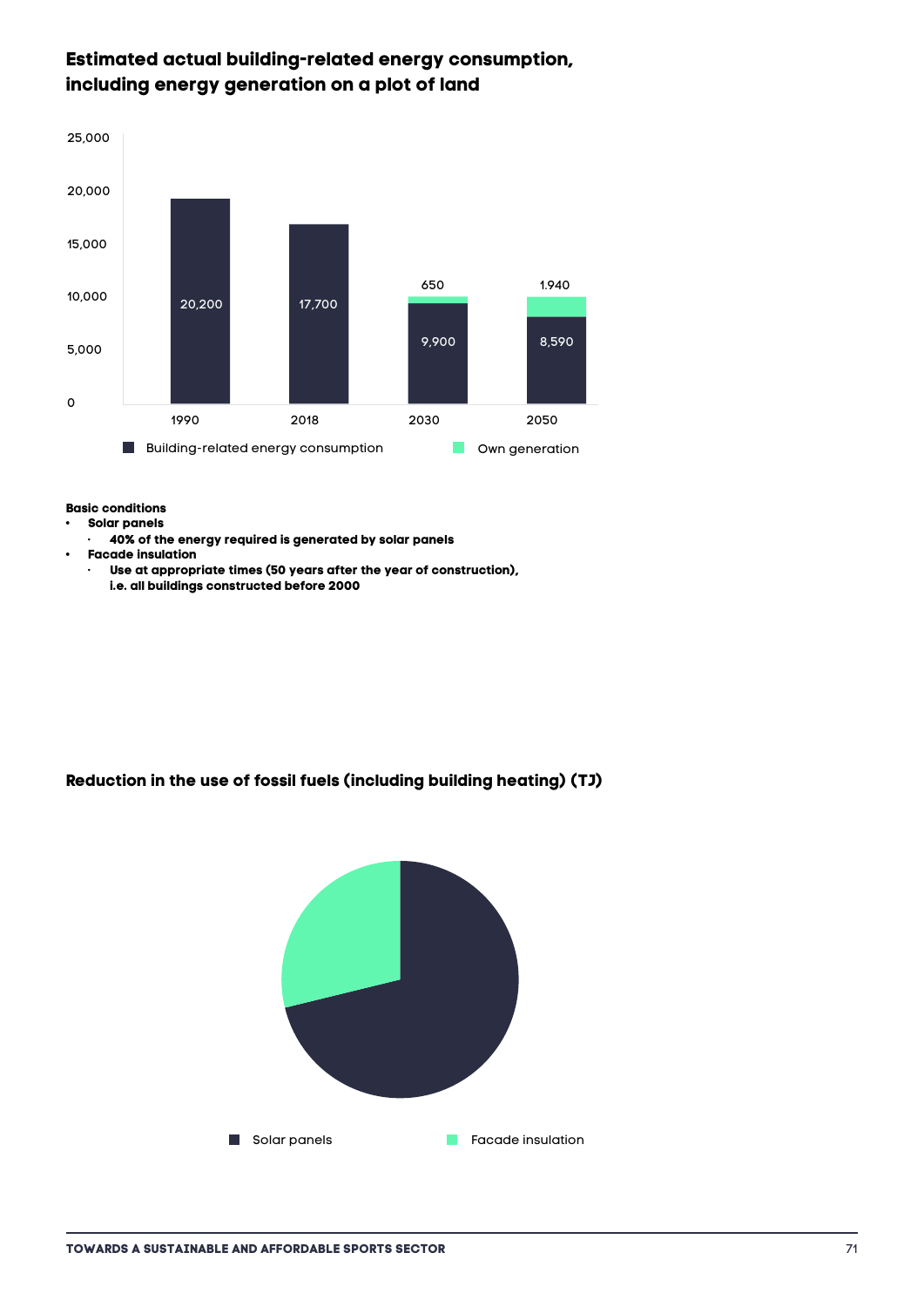#### **Investments per measure (million €)**



### **Energy savings per measure (million €)**



#### **Basic conditions**

- **• Solar panels**
- **· 40% of the energy required is generated by solar panels**
- **• Facade insulation**
	- **· Use at appropriate times (50 years after the year of construction), i.e. all buildings constructed before 2000**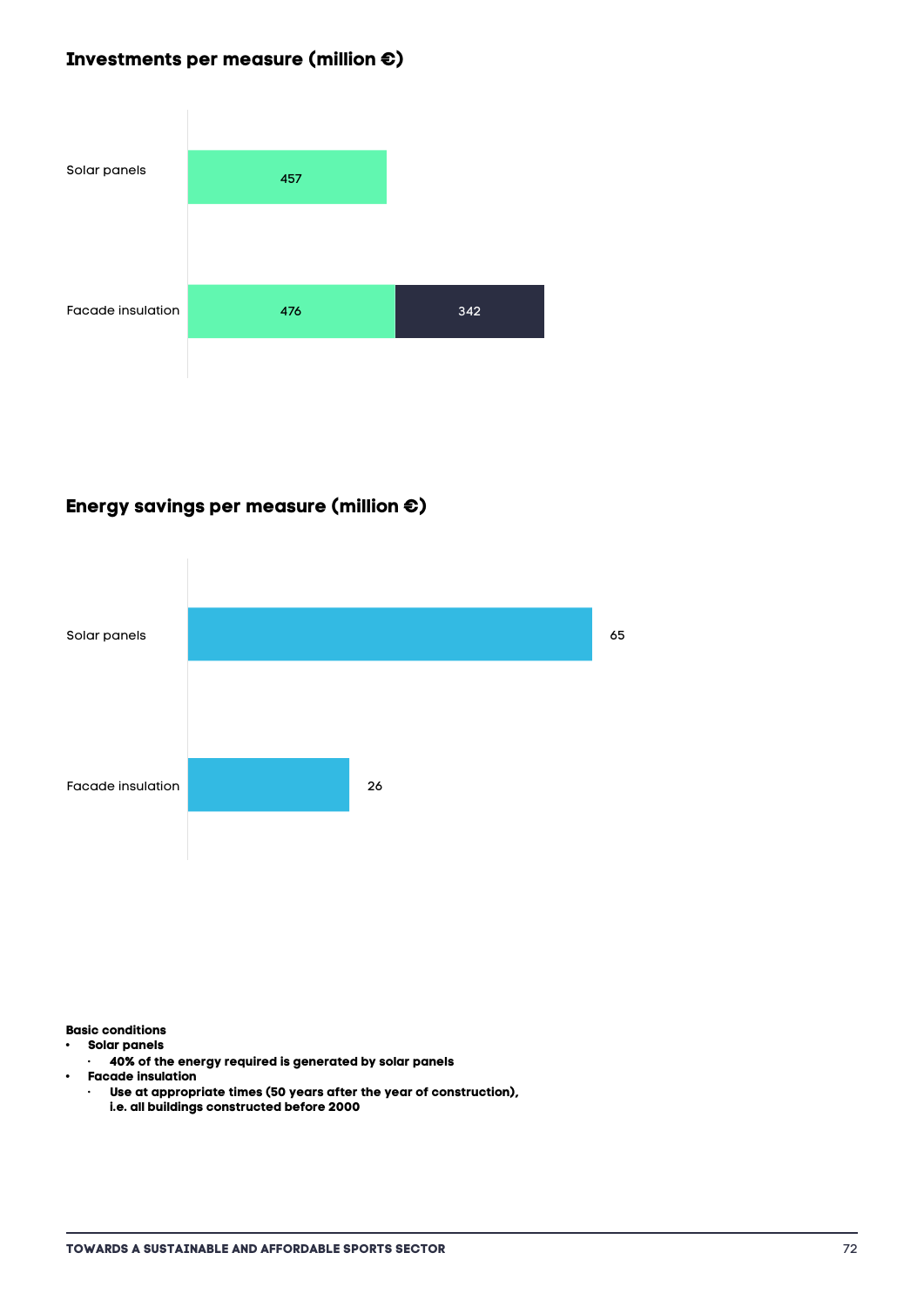#### **Building-related energy will be reduced by 70-90% and buildings will use no natural gas (scenario 4)**



#### **Basis for Scenario 4 (Author: RVO (NETHERLANDS ENTERPRISE AGENCY))**

This is based on the assumption that investments will increase, so that building-related energy will decrease by 75-85% compared to 2018 and the remaining building-related demand for energy will be met without the use of natural gas (or fossil fuel, if this is preferred).

For 2030 and 2050, this draft scenario provides data on:

- Estimated actual building-related energy consumption, including energy generation on a plot of land (2030 only);
- Reduction in the use of fossil fuels for the purpose of building heating (2030 only);
- The associated costs (i.e. investments less reduced energy costs).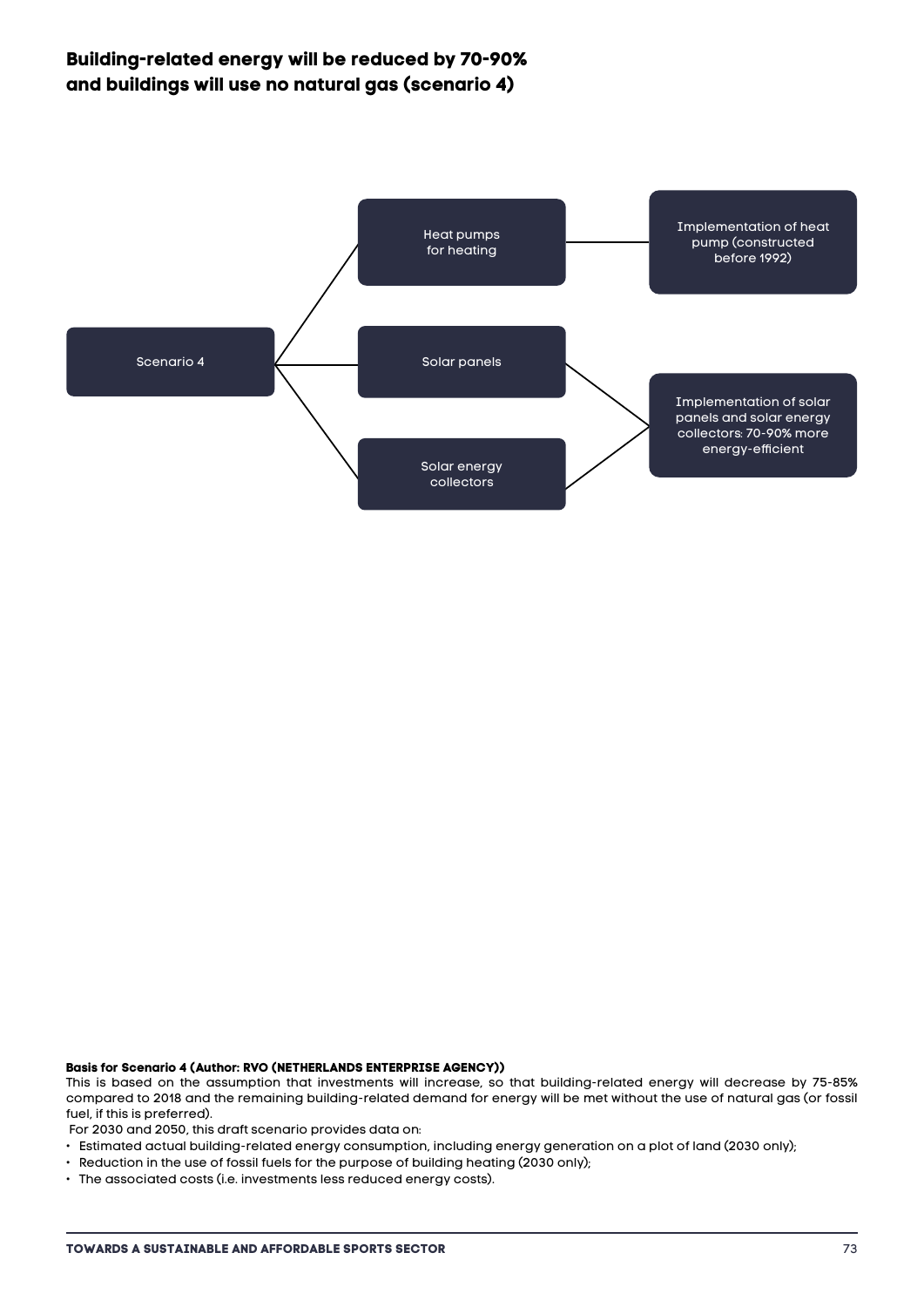#### **Estimated actual building-related energy consumption, including energy generation on a plot of land**



#### **Basic conditions**

- **• Heat pump**
- **· Buildings constructed after 1992 will install a heat pump • Solar panels**
- **· 70% of the energy required is generated by solar panels**
- **• Solar energy collectors**
	- **· Full hot tap-water facility using solar energy collectors**

#### **Reduction in the use of fossil fuels (including building heating) (TJ)**

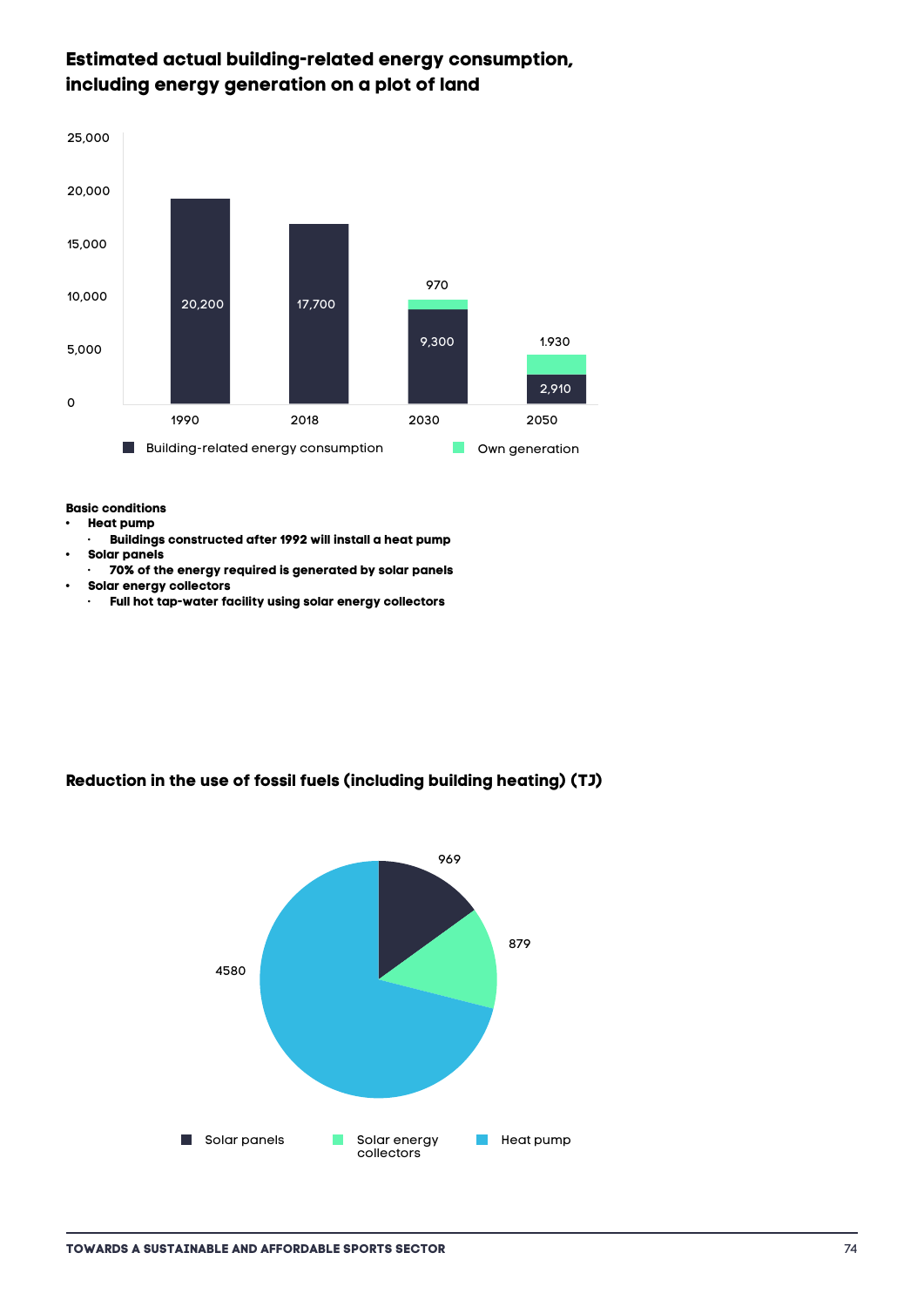#### **Investments per measure (million €)**



#### **Energy savings per measure (million €)**



#### **Basic conditions**

- **• Heat pump**
- **· Buildings constructed after 1992 will install a heat pump • Solar panels**
- **· 70% of the energy required is generated by solar panels • Solar energy collectors**
	- **· Full hot tap-water facility using solar energy collectors**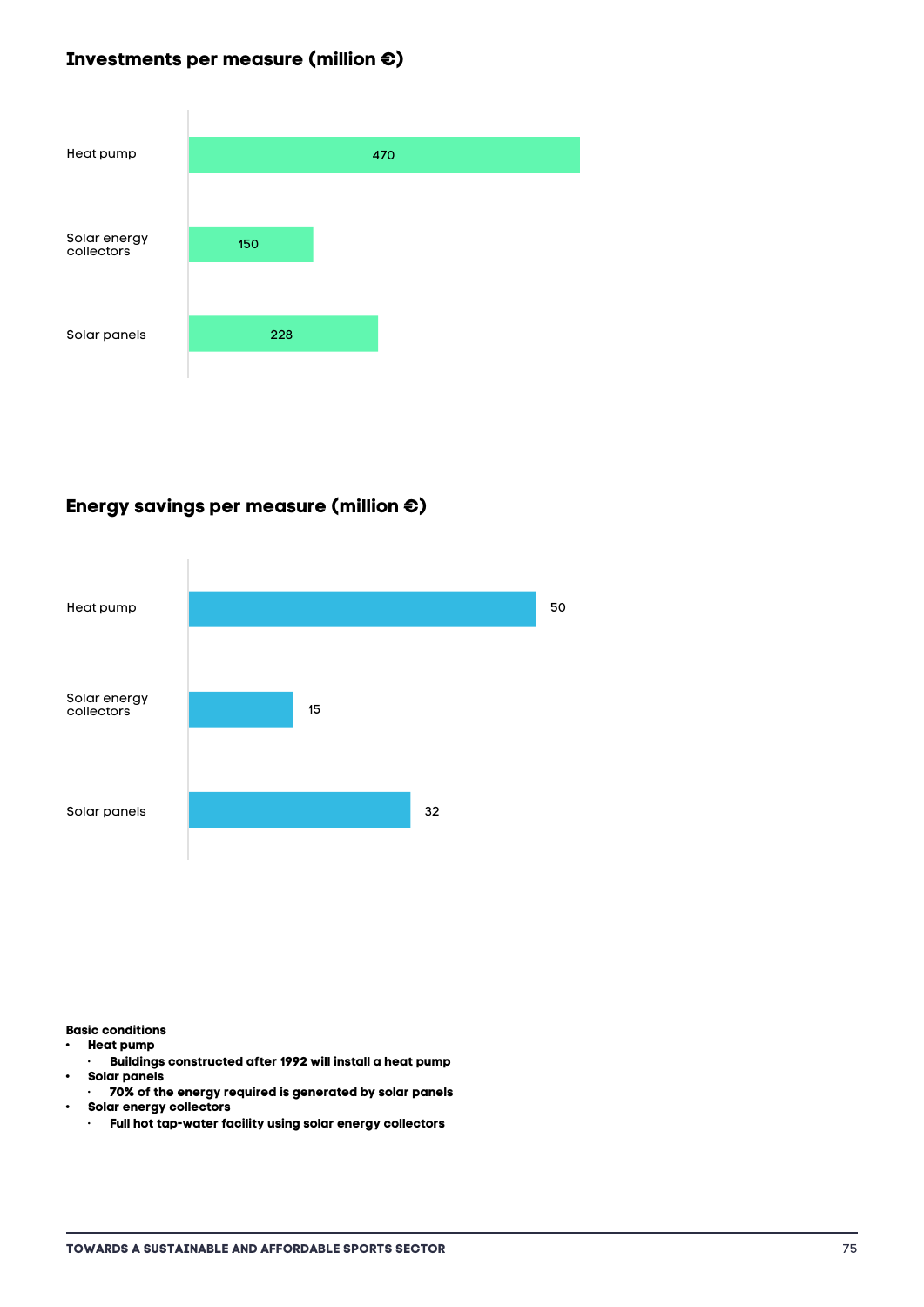# **Basic conditions for the 4 scenarios (1)**

#### **Improved sustainability of sporting facilities:**

- These investments represent the actual sustainability investments. Additional investments for, for example, structural modifications to the building or the replacement of heating supply systems are only included for each scenarios and not in the comprehensive overview.
- Several measures have been incorporated for the existing sports facilities. Note that any measures previously implemented/already in place have not been taken into account.
- The measure regarding LED lighting for fields and pitches has not been included for all existing sports facilities. However, field lighting has been added as a separate calculation for facilities for outdoor sports, without factoring in the possibility that LED lighting has already been installed.
- The sustainability measures implemented at fitness centres/gyms are based on the similar installation-based facilities found in sports centres.
- Regular replacement investments such as maintenance are not included in the investment.
- Maintenance and operating costs are not included in the investment.
- CSR Manager was used to calculate the various scenarios, plus approximately 400 on-site scans of the various local and provincial authorities and De Groene Club (association founded by the Royal Dutch Football Association to support football clubs in implementing sustainability measures.
- The process of improving the sustainability of individual facilities is based on the year of construction, factoring in any previously implemented measures and renovations carried out, ensuring that the new measures are carried out at an appropriate time.
- The specific conditions for each scenario are outlined in the images starting on page 64.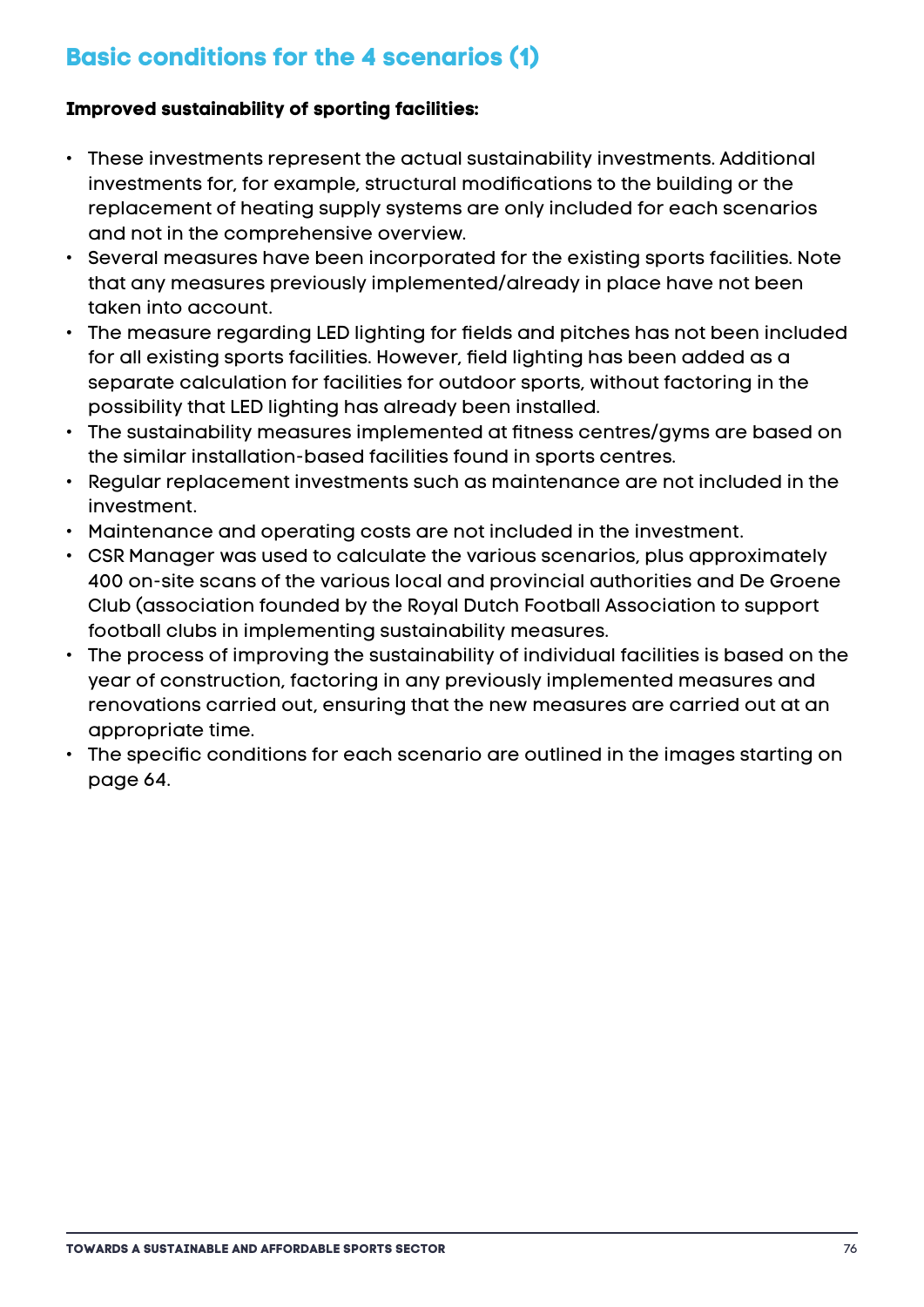# **Sustainability measures by scenario:**

### **Scenario 1**

- LED lighting Used in all buildings before 2030
- High-efficiency glazing

Buildings constructed before 1983 are currently equipped with single glazing and will be fitted with high-efficiency glazing o Buildings constructed after 1983 are equipped with double glazing and will be fitted with high-efficiency glazing Buildings constructed in or after 2013 are already fitted with high-efficiency glazing.

## **Scenario 2**

- Heat grid Buildings constructed before 1992 will be connected to a heat grid Heat pump Buildings constructed after 1992 will install a heat pump
- Roof insulation Use at appropriate times (50 years after the year of construction), i.e. all buildings constructed before 2001
- Electric boilers Replace current gas boilers with electric boilers

## **Scenario 3**

- Solar panels 40% of the energy required is generated by solar panels
- Facade insulation Use at appropriate times (50 years after the year of construction), i.e. all buildings constructed before 2001

### **Scenario 4**

- Heat pump Buildings constructed after 1992 will install a heat pump
- Solar panels 70% of the energy required is generated by solar panels
- Solar energy collectors Full hot tap-water facility using solar energy collectors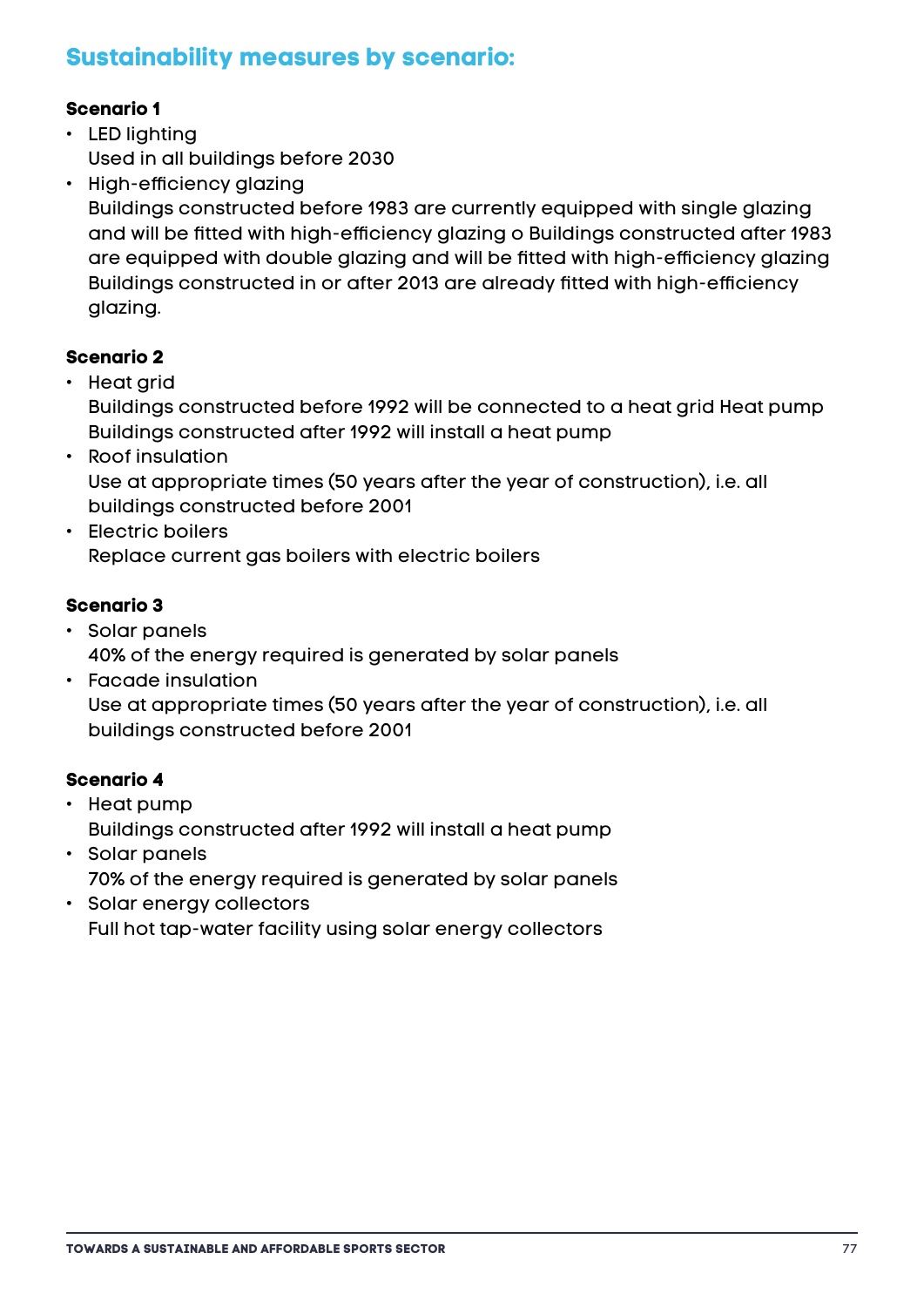# **Conditions for energy-saving measures in the alternative scenarios versus the baseline measurement for Measures**

#### **High-efficiency glazing**

• The baseline measurement did not assume that the window frames would be replaced, except for buildings constructed prior to 1965 with single gas in a metal frame. In the majority of cases, the window frame will need to be replaced. As a result, the price per square metre is higher in the baseline measurement than in the scenario calculation, due to the addition of the regular costs. The regular costs include the replacement of the window frame.

#### **Facade insulation**

• The baseline measurement factored in cavity-wall insulation. The scenarios calculations are based only on interior-wall insulation. This has caused investments to increase substantially.

#### **Solar panels**

• Total investment in solar panels has increased. This is due in part to the fact that the calculations per property were calculated even more accurately, in order to better be able to assess the scenarios. Calculations are made for each individual property in order to be able to achieve the objectives. This means each individual property can be made energy-neutral.

#### **New DSA**

• For the scenario calculation, a new version was used of the DSA of the Mulier Institute. The main changes are the addition of a large number of fitness centres and changes to the surface areas of various facilities.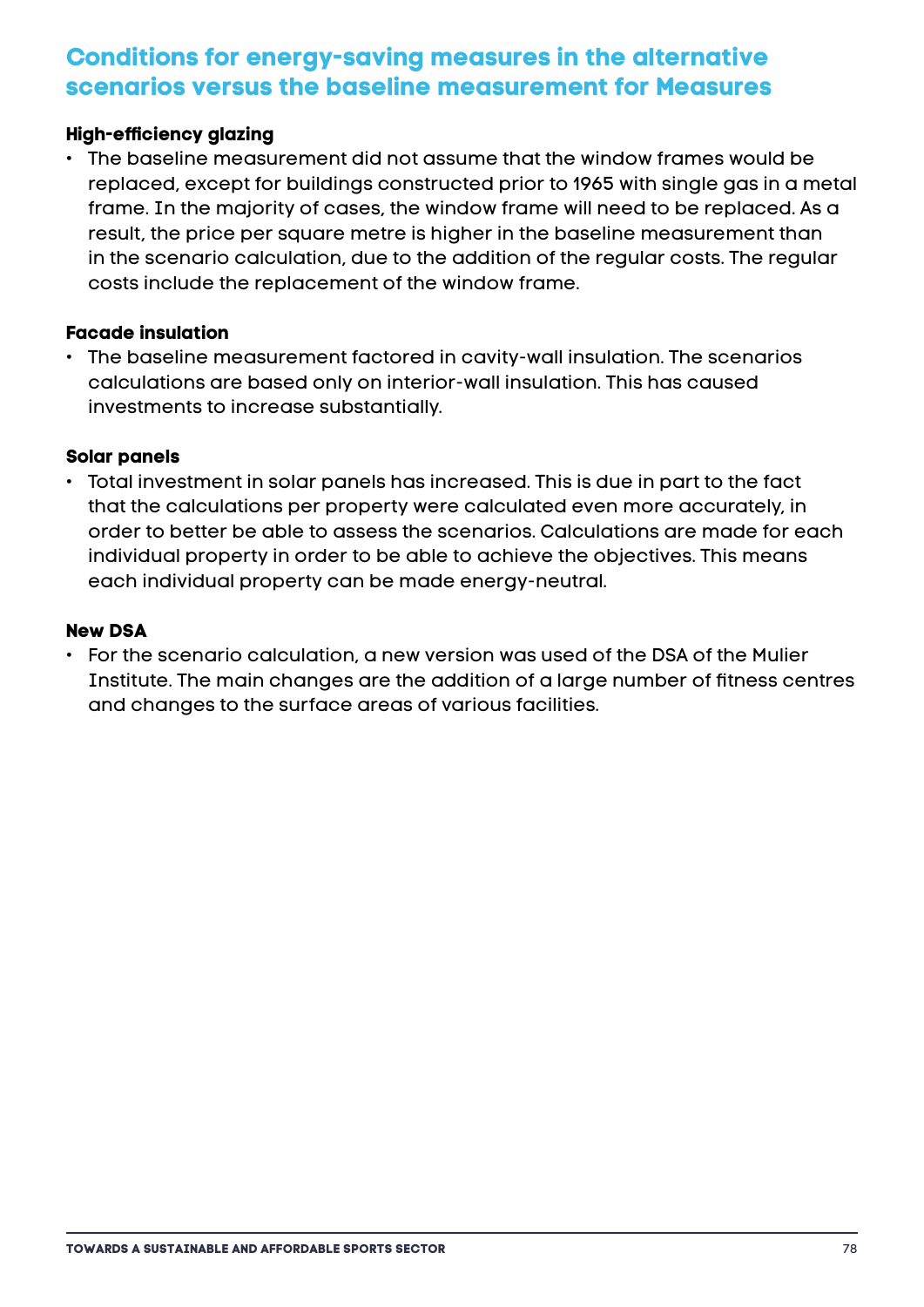#### **The total sustainability investment for energy-neutral buildings is €3.5 billion; this results in energy savings of up to approx. 18,000 TJ and €360 million savings on energy costs**



### **Investment (million €)** Savings (TJ)\*



## **Savings (million €)\***



\* savings represent maximum savings per year once all the measures have been implemented

#### **Return on sustainability investment**

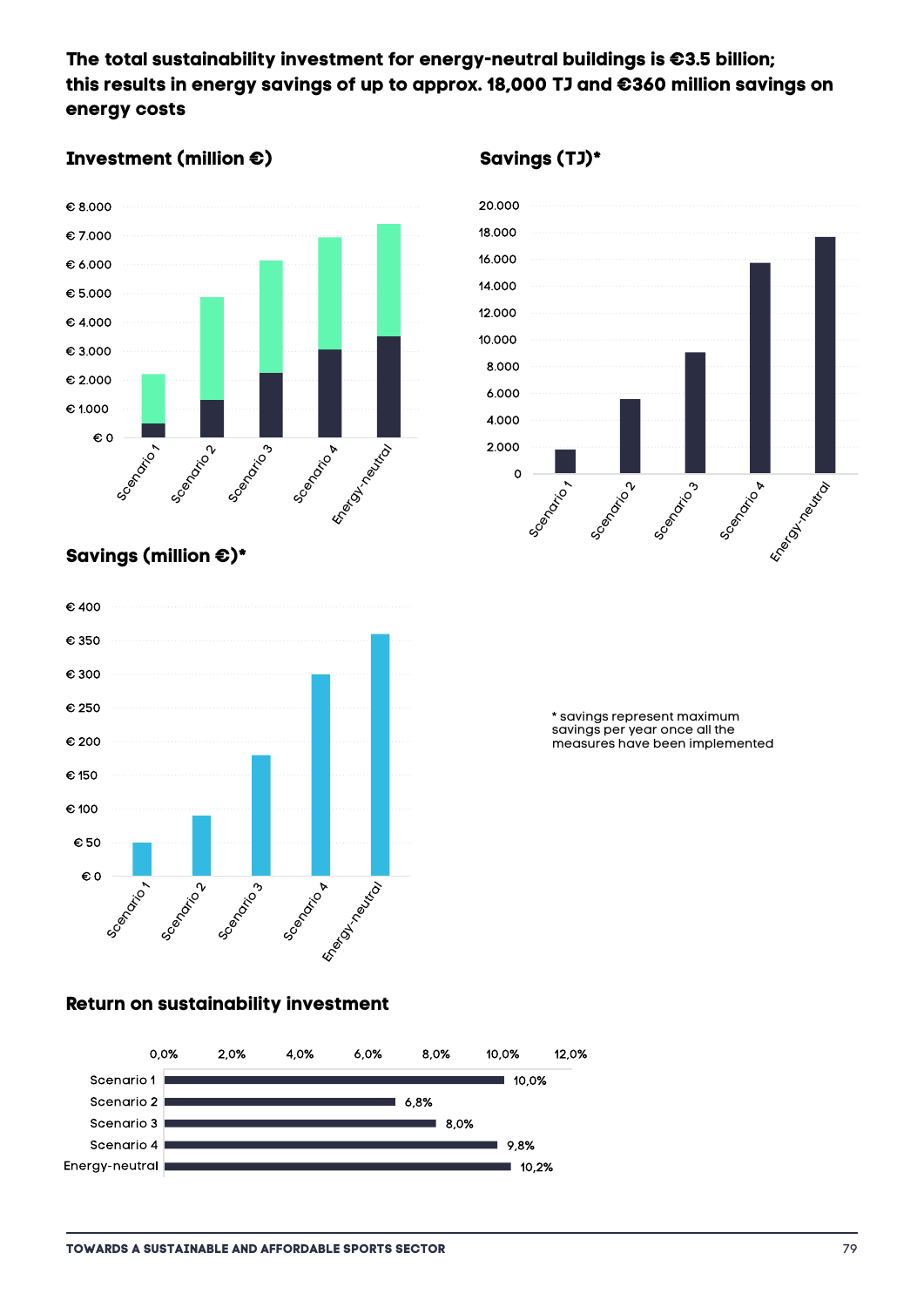#### **Total carbon reduction can increase to nearly 1,400 kilotons if the entire sector becomes energy-neutral**

**Total carbon savings for each scenario (in kilotons)**





**Basic conditions Direct emission savings through gas savings Savings from indirect emissions due to savings on electric power** 

**Savings due to energy generation from the installation of solar panels**